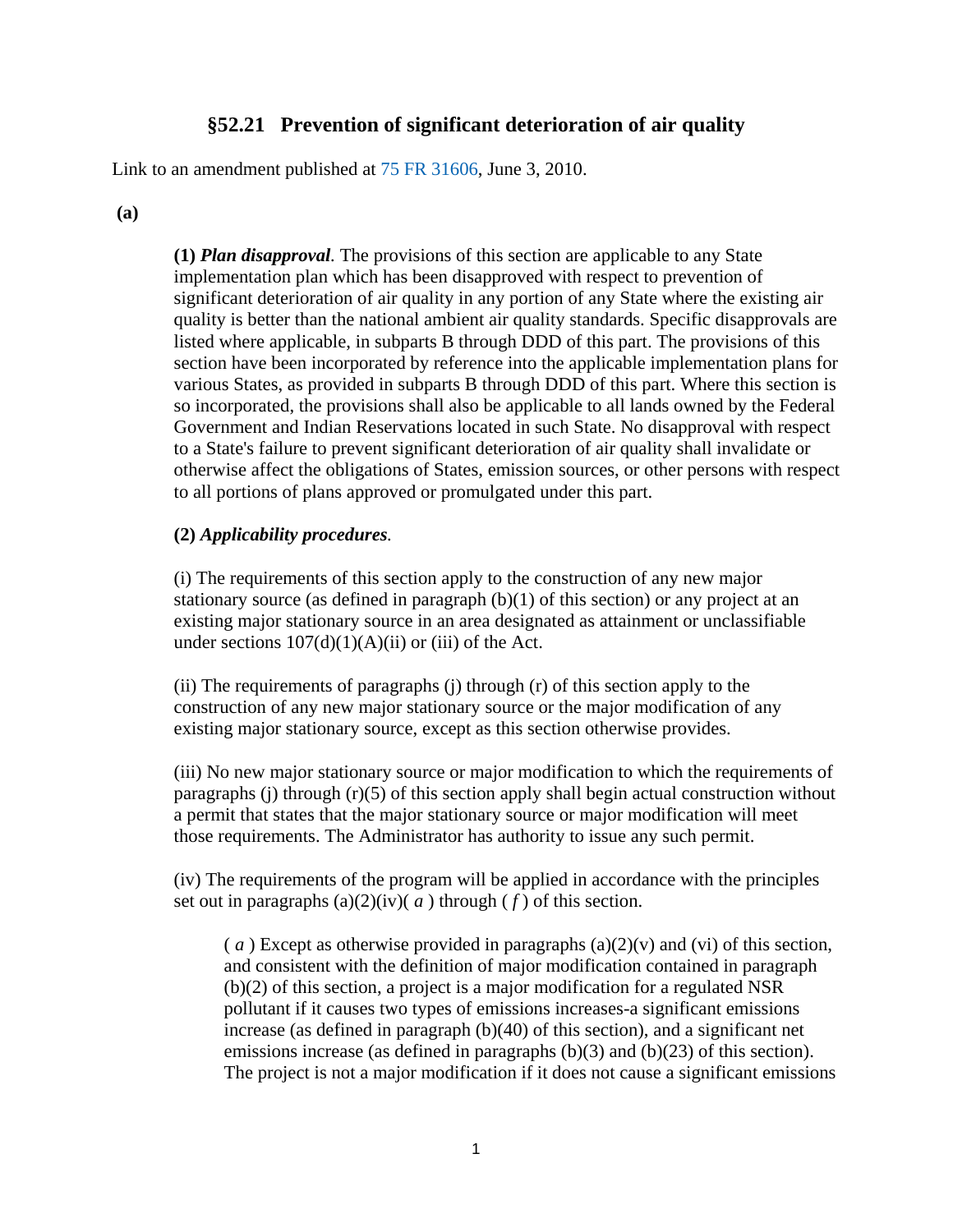increase. If the project causes a significant emissions increase, then the project is a major modification only if it also results in a significant net emissions increase.

( *b* ) The procedure for calculating (before beginning actual construction) whether a significant emissions increase ( *i.e.* , the first step of the process) will occur depends upon the type of emissions units being modified, according to paragraphs (a)(2)(iv)( $c$ ) through ( $f$ ) of this section. For these calculations, fugitive emissions (to the extent quantifiable) are included only if the emissions unit is part of one of the source categories listed in paragraph  $(b)(1)(iii)$  of this section or if the emission unit is located at a major stationary source that belongs to one of the listed source categories. Fugitive emissions are not included for those emissions units located at a facility whose primary activity is not represented by one of the source categories listed in paragraph  $(b)(1)(iii)$  of this section and that are not, by themselves, part of a listed source category. The procedure for calculating (before beginning actual construction) whether a significant net emissions increase will occur at the major stationary source ( *i.e.* , the second step of the process) is contained in the definition in paragraph (b)(3) of this section. Regardless of any such preconstruction projections, a major modification results if the project causes a significant emissions increase and a significant net emissions increase.

( *c* ) *Actual-to-projected-actual applicability test for projects that only involve existing emissions units.* A significant emissions increase of a regulated NSR pollutant is projected to occur if the sum of the difference between the projected actual emissions (as defined in paragraph  $(b)(41)$  of this section) and the baseline actual emissions (as defined in paragraphs (b)(48)(i) and (ii) of this section), for each existing emissions unit, equals or exceeds the significant amount for that pollutant (as defined in paragraph (b)(23) of this section).

( *d* ) *Actual-to-potential test for projects that only involve construction of a new emissions unit(s).* A significant emissions increase of a regulated NSR pollutant is projected to occur if the sum of the difference between the potential to emit (as defined in paragraph (b)(4) of this section) from each new emissions unit following completion of the project and the baseline actual emissions (as defined in paragraph (b)(48)(iii) of this section) of these units before the project equals or exceeds the significant amount for that pollutant (as defined in paragraph (b)(23) of this section).

#### ( *e* ) [Reserved]

( *f* ) *Hybrid test for projects that involve multiple types of emissions units.* A significant emissions increase of a regulated NSR pollutant is projected to occur if the sum of the emissions increases for each emissions unit, using the method specified in paragraphs (a)(2)(iv)( $c$ ) through ( $d$ ) of this section as applicable with respect to each emissions unit, for each type of emissions unit equals or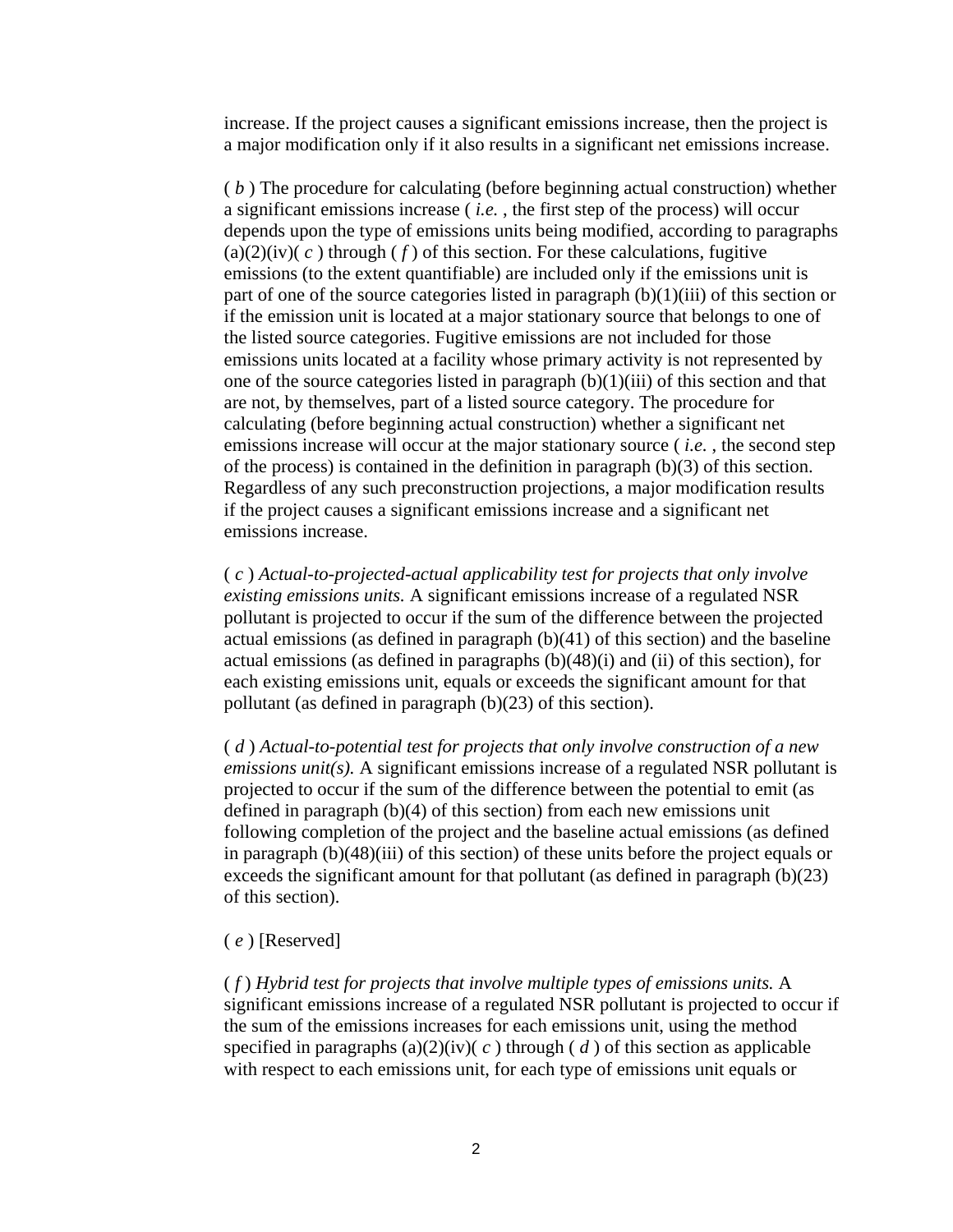exceeds the significant amount for that pollutant (as defined in paragraph  $(b)(23)$ ) of this section).

(v) For any major stationary source for a PAL for a regulated NSR pollutant, the major stationary source shall comply with the requirements under paragraph (aa) of this section.

**(b)** *Definitions.* For the purposes of this section:

#### **(1)**

#### (i) *Major stationary source* means:

( *a* ) Any of the following stationary sources of air pollutants which emits, or has the potential to emit, 100 tons per year or more of any regulated NSR pollutant: Fossil fuel-fired steam electric plants of more than 250 million British thermal units per hour heat input, coal cleaning plants (with thermal dryers), kraft pulp mills, portland cement plants, primary zinc smelters, iron and steel mill plants, primary aluminum ore reduction plants (with thermal dryers), primary copper smelters, municipal incinerators capable of charging more than 250 tons of refuse per day, hydrofluoric, sulfuric, and nitric acid plants, petroleum refineries, lime plants, phosphate rock processing plants, coke oven batteries, sulfur recovery plants, carbon black plants (furnace process), primary lead smelters, fuel conversion plants, sintering plants, secondary metal production plants, chemical process plants (which does not include ethanol production facilities that produce ethanol by natural fermentation included in NAICS codes 325193 or 312140), fossil-fuel boilers (or combinations thereof) totaling more than 250 million British thermal units per hour heat input, petroleum storage and transfer units with a total storage capacity exceeding 300,000 barrels, taconite ore processing plants, glass fiber processing plants, and charcoal production plants;

 $(b)$  Notwithstanding the stationary source size specified in paragraph  $(b)(1)(i)$  of this section, any stationary source which emits, or has the potential to emit, 250 tons per year or more of a regulated NSR pollutant; or

( *c* ) Any physical change that would occur at a stationary source not otherwise qualifying under paragraph (b)(1) of this section, as a major stationary source, if the changes would constitute a major stationary source by itself.

(ii) A major source that is major for volatile organic compounds or  $NO<sub>x</sub>shall$  be considered major for ozone.

(iii) The fugitive emissions of a stationary source shall not be included in determining for any of the purposes of this section whether it is a major stationary source, unless the source belongs to one of the following categories of stationary sources: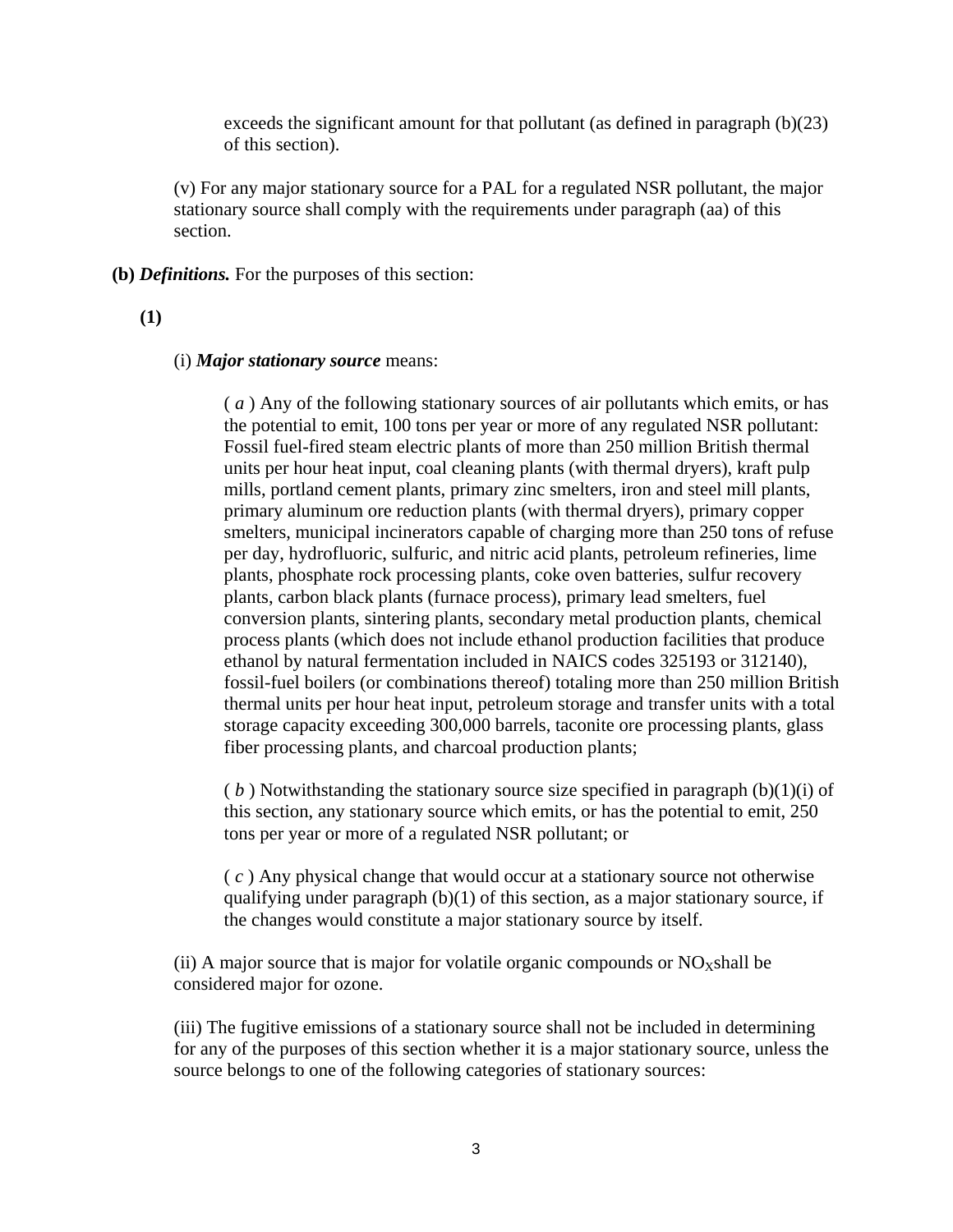( *a* ) Coal cleaning plants (with thermal dryers);

( *b* ) Kraft pulp mills;

( *c* ) Portland cement plants;

( *d* ) Primary zinc smelters;

( *e* ) Iron and steel mills;

 $(f)$  Primary aluminum ore reduction plants;

( *g* ) Primary copper smelters;

( *h* ) Municipal incinerators capable of charging more than 250 tons of refuse per day;

( *i* ) Hydrofluoric, sulfuric, or nitric acid plants;

( *j* ) Petroleum refineries;

( *k* ) Lime plants;

( *l* ) Phosphate rock processing plants;

( *m* ) Coke oven batteries;

( *n* ) Sulfur recovery plants;

( *o* ) Carbon black plants (furnace process);

( *p* ) Primary lead smelters;

( *q* ) Fuel conversion plants;

( *r* ) Sintering plants;

( *s* ) Secondary metal production plants;

( *t* ) Chemical process plants-The term chemical processing plant shall not include ethanol production facilities that produce ethanol by natural fermentation included in NAICS codes 325193 or 312140;

( *u* ) Fossil-fuel boilers (or combination thereof) totaling more than 250 million British thermal units per hour heat input;

( *v* ) Petroleum storage and transfer units with a total storage capacity exceeding 300,000 barrels;

( *w* ) Taconite ore processing plants;

( *x* ) Glass fiber processing plants;

( *y* ) Charcoal production plants;

( *z* ) Fossil fuel-fired steam electric plants of more that 250 million British thermal units per hour heat input, and

( *aa* ) Any other stationary source category which, as of August 7, 1980, is being regulated under section 111 or 112 of the Act.

# **(2)**

**(i)** *Major modification* means any physical change in or change in the method of operation of a major stationary source that would result in: a significant emissions increase (as defined in paragraph (b)(40) of this section) of a regulated NSR pollutant (as defined in paragraph (b)(50) of this section); and a significant net emissions increase of that pollutant from the major stationary source.

(ii) Any significant emissions increase (as defined at paragraph (b)(40) of this section) from any emissions units or net emissions increase (as defined in paragraph (b)(3) of this section) at a major stationary source that is significant for volatile organic compounds or  $NO<sub>x</sub> shall be considered significant for  $ozone$ .$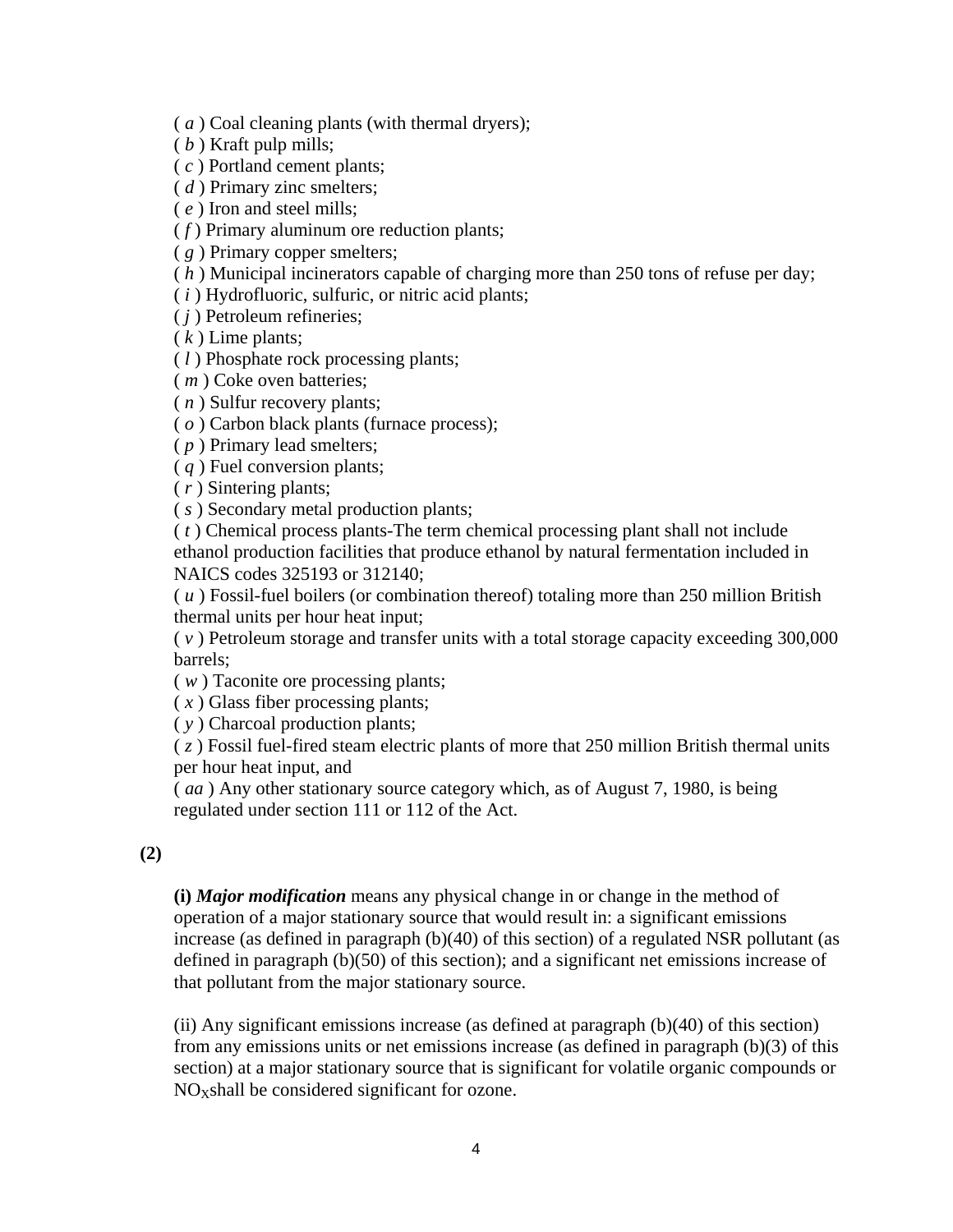(iii) A physical change or change in the method of operation shall not include:

( *a* ) Routine maintenance, repair and replacement. Routine maintenance, repair and replacement shall include, but not be limited to, any activity(s) that meets the requirements of the equipment replacement provisions contained in paragraph (cc) of this section;

Note to paragraph(b)(2)(iii)( *a* ): By court order on December 24, 2003, the second sentence of this paragraph  $(b)(2)(iii)(a)$  is stayed indefinitely. The stayed provisions will become effective immediately if the court terminates the stay. At that time, EPA will publish a document in the Federal Register advising the public of the termination of the stay.

 ( *b* ) Use of an alternative fuel or raw material by reason of an order under sections 2 (a) and (b) of the Energy Supply and Environmental Coordination Act of 1974 (or any superseding legislation) or by reason of a natural gas curtailment plant pursuant to the Federal Power Act;

( *c* ) Use of an alternative fuel by reason of an order or rule under section 125 of the Act;

( *d* ) Use of an alternative fuel at a steam generating unit to the extent that the fuel is generated from municipal solid waste;

( *e* ) Use of an alternative fuel or raw material by a stationary source which:

( *1* ) The source was capable of accommodating before January 6, 1975, unless such change would be prohibited under any federally enforceable permit condition which was established after January 6, 1975 pursuant to 40 CFR 52.21 or under regulations approved pursuant to 40 CFR subpart I or 40 CFR 51.166; or

( *2* ) The source is approved to use under any permit issued under 40 CFR 52.21 or under regulations approved pursuant to 40 CFR 51.166;

 $(f)$  An increase in the hours of operation or in the production rate, unless such change would be prohibited under any federally enforceable permit condition which was established after January 6, 1975, pursuant to 40 CFR 52.21 or under regulations approved pursuant to 40 CFR subpart I or 40 CFR 51.166.

( *g* ) Any change in ownership at a stationary source.

( *h* ) [Reserved]

( *i* ) The installation, operation, cessation, or removal of a temporary clean coal technology demonstration project, provided that the project complies with: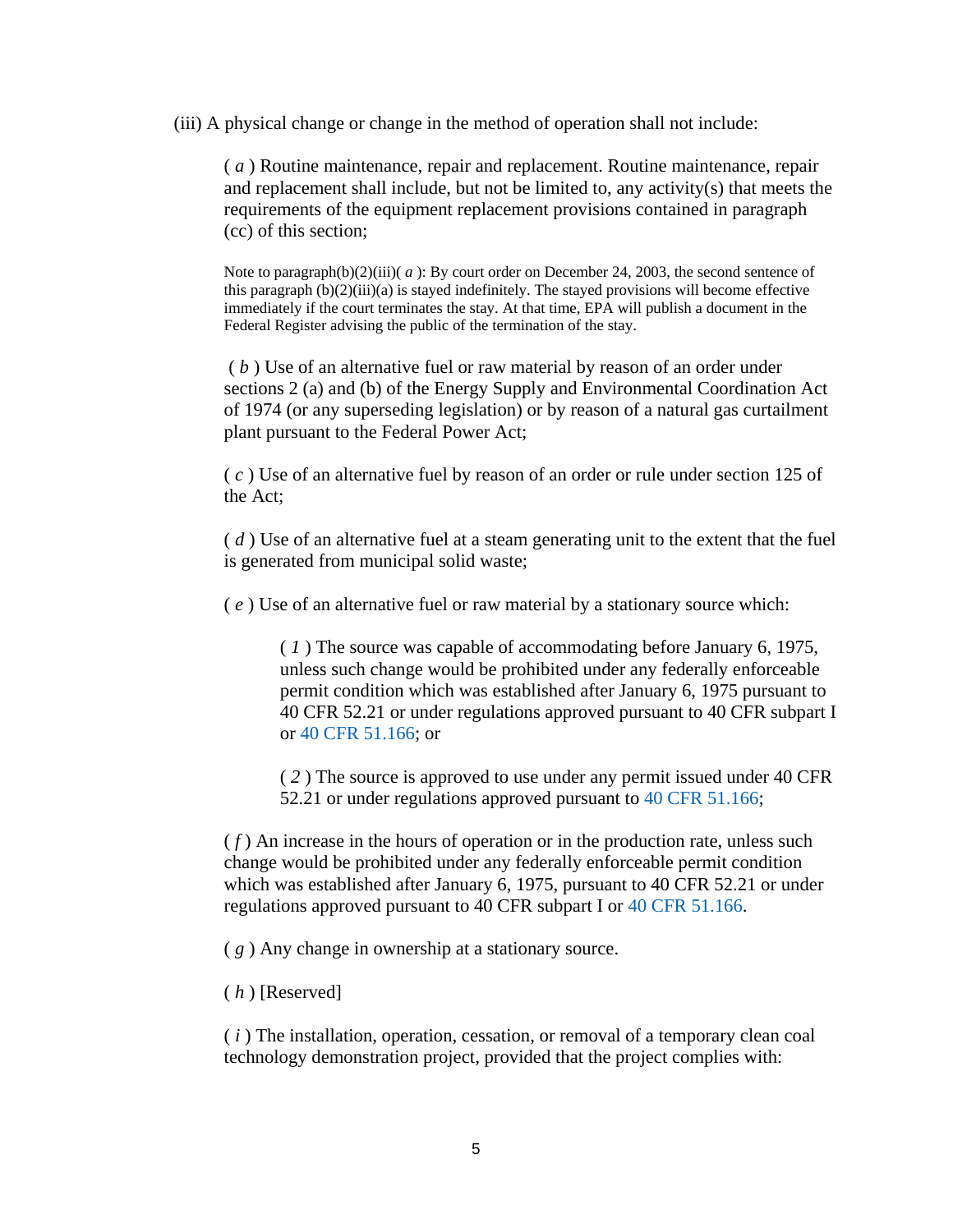( *1* ) The State implementation plan for the State in which the project is located, and

( *2* ) Other requirements necessary to attain and maintain the national ambient air quality standards during the project and after it is terminated.

( *j* ) The installation or operation of a permanent clean coal technology demonstration project that constitutes repowering, provided that the project does not result in an increase in the potential to emit of any regulated pollutant emitted by the unit. This exemption shall apply on a pollutant-by-pollutant basis.

( *k* ) The reactivation of a very clean coal-fired electric utility steam generating unit.

(iv) This definition shall not apply with respect to a particular regulated NSR pollutant when the major stationary source is complying with the requirements under paragraph (aa) of this section for a PAL for that pollutant. Instead, the definition at paragraph  $(aa)(2)(viii)$  of this section shall apply.

(v) Fugitive emissions shall not be included in determining for any of the purposes of this section whether a physical change in or change in the method of operation of a major stationary source is a major modification, unless the source belongs to one of the source categories listed in paragraph  $(b)(1)(iii)$  of this section.

### **(3)**

**(i)** *Net emissions increase* means, with respect to any regulated NSR pollutant emitted by a major stationary source, the amount by which the sum of the following exceeds zero:

( *a* ) The increase in emissions from a particular physical change or change in the method of operation at a stationary source as calculated pursuant to paragraph  $(a)(2)(iv)$  of this section; and

( *b* ) Any other increases and decreases in actual emissions at the major stationary source that are contemporaneous with the particular change and are otherwise creditable. Baseline actual emissions for calculating increases and decreases under this paragraph  $(b)(3)(i)$  *b*  $)$  shall be determined as provided in paragraph  $(b)(48)$ of this section, except that paragraphs  $(b)(48)(i)$  *c*) and  $(b)(48)(ii)$  *d*) of this section shall not apply.

(ii) An increase or decrease in actual emissions is contemporaneous with the increase from the particular change only if it occurs between:

( *a* ) The date five years before construction on the particular change commences; and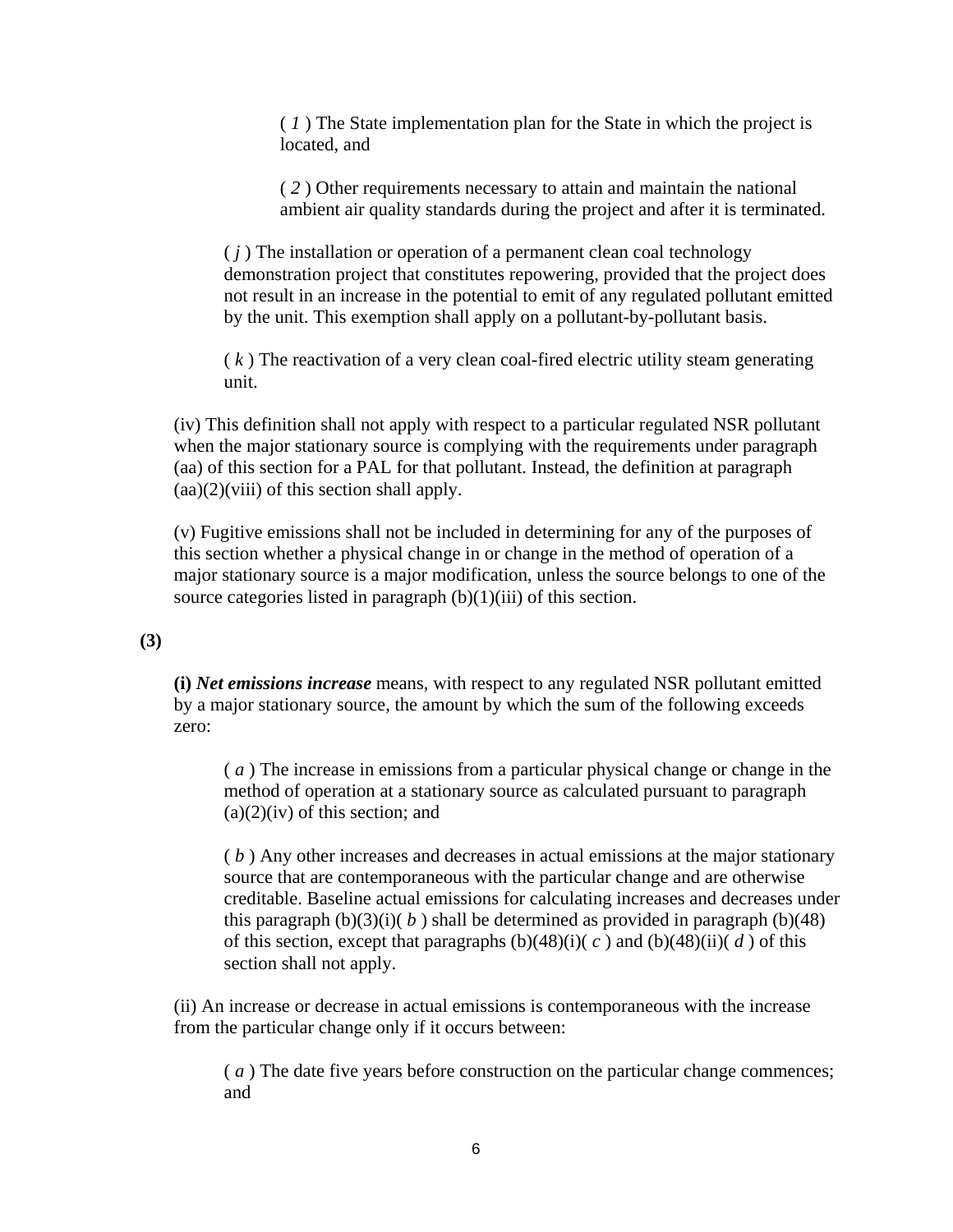( *b* ) The date that the increase from the particular change occurs.

(iii) An increase or decrease in actual emissions is creditable only if:

( *a* ) The Administrator or other reviewing authority has not relied on it in issuing a permit for the source under this section, which permit is in effect when the increase in actual emissions from the particular change occurs; and

( *b* ) The increase or decrease in emissions did not occur at a Clean Unit except as provided in paragraphs  $(x)(8)$  and  $(y)(10)$  of this section; and

( *c* ) As it pertains to an increase or decrease in fugitive emissions (to the extent quantifiable), it occurs at an emissions unit that is part of one of the source categories listed in paragraph  $(b)(1)(iii)$  of this section or it occurs at an emission unit that is located at a major stationary source that belongs to one of the listed source categories.(iv) An increase or decrease in actual emissions of sulfur dioxide, particulate matter, or nitrogen oxides that occurs before the applicable minor source baseline date is creditable only if it is required to be considered in calculating the amount of maximum allowable increases remaining available.

(v) An increase in actual emissions is creditable only to the extent that the new level of actual emissions exceeds the old level.

(vi) A decrease in actual emissions is creditable only to the extent that:

( *a* ) The old level of actual emissions or the old level of allowable emissions, whichever is lower, exceeds the new level of actual emissions;

( *b* ) It is enforceable as a practical matter at and after the time that actual construction on the particular change begins.

( *c* ) It has approximately the same qualitative significance for public health and welfare as that attributed to the increase from the particular change; and

(vii) [Reserved]

(viii) An increase that results from a physical change at a source occurs when the emissions unit on which construction occurred becomes operational and begins to emit a particular pollutant. Any replacement unit that requires shakedown becomes operational only after a reasonable shakedown period, not to exceed 180 days.

 $(ix)$  Paragraph  $(b)(21)(ii)$  of this section shall not apply for determining creditable increases and decreases.

**(4)** *Potential to emit* means the maximum capacity of a stationary source to emit a pollutant under its physical and operational design. Any physical or operational limitation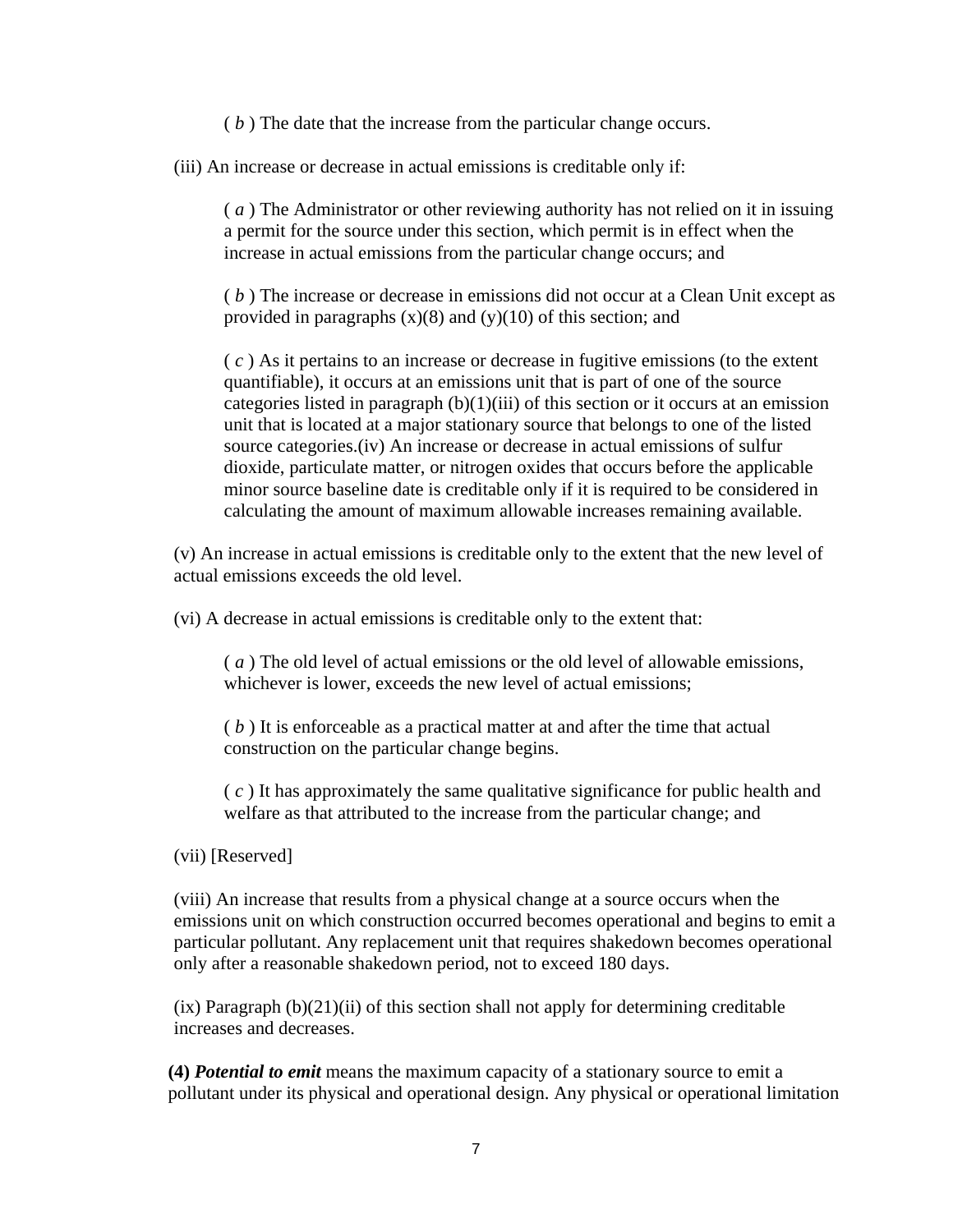on the capacity of the source to emit a pollutant, including air pollution control equipment and restrictions on hours of operation or on the type or amount of material combusted, stored, or processed, shall be treated as part of its design if the limitation or the effect it would have on emissions is federally enforceable. Secondary emissions do not count in determining the potential to emit of a stationary source.

**(5)** *Stationary source* means any building, structure, facility, or installation which emits or may emit a regulated NSR pollutant.

**(6)** *Building, structure, facility, or installation* means all of the pollutant-emitting activities which belong to the same industrial grouping, are located on one or more contiguous or adjacent properties, and are under the control of the same person (or persons under common control) except the activities of any vessel. Pollutant-emitting activities shall be considered as part of the same industrial grouping if they belong to the same "Major Group" (i.e., which have the same first two digit code) as described in the *Standard Industrial Classification Manual, 1972,* as amended by the 1977 Supplement (U. S. Government Printing Office stock numbers 4101-0066 and 003-005-00176-0, respectively).

**(7)** *Emissions unit* means any part of a stationary source that emits or would have the potential to emit any regulated NSR pollutant and includes an electric utility steam generating unit as defined in paragraph (b)(31) of this section. For purposes of this section, there are two types of emissions units as described in paragraphs (b)(7)(i) and (ii) of this section.

(i) A new emissions unit is any emissions unit that is (or will be) newly constructed and that has existed for less than 2 years from the date such emissions unit first operated.

(ii) An existing emissions unit is any emissions unit that does not meet the requirements in paragraph  $(b)(7)(i)$  of this section. A replacement unit, as defined in paragraph  $(b)(33)$ of this section, is an existing emissions unit.

**(8)** *Construction* means any physical change or change in the method of operation (including fabrication, erection, installation, demolition, or modification of an emissions unit) that would result in a change in emissions.

**(9)** *Commence* as applied to construction of a major stationary source or major modification means that the owner or operator has all necessary preconstruction approvals or permits and either has:

(i) Begun, or caused to begin, a continuous program of actual on-site construction of the source, to be completed within a reasonable time; or

(ii) Entered into binding agreements or contractual obligations, which cannot be cancelled or modified without substantial loss to the owner or operator, to undertake a program of actual construction of the source to be completed within a reasonable time.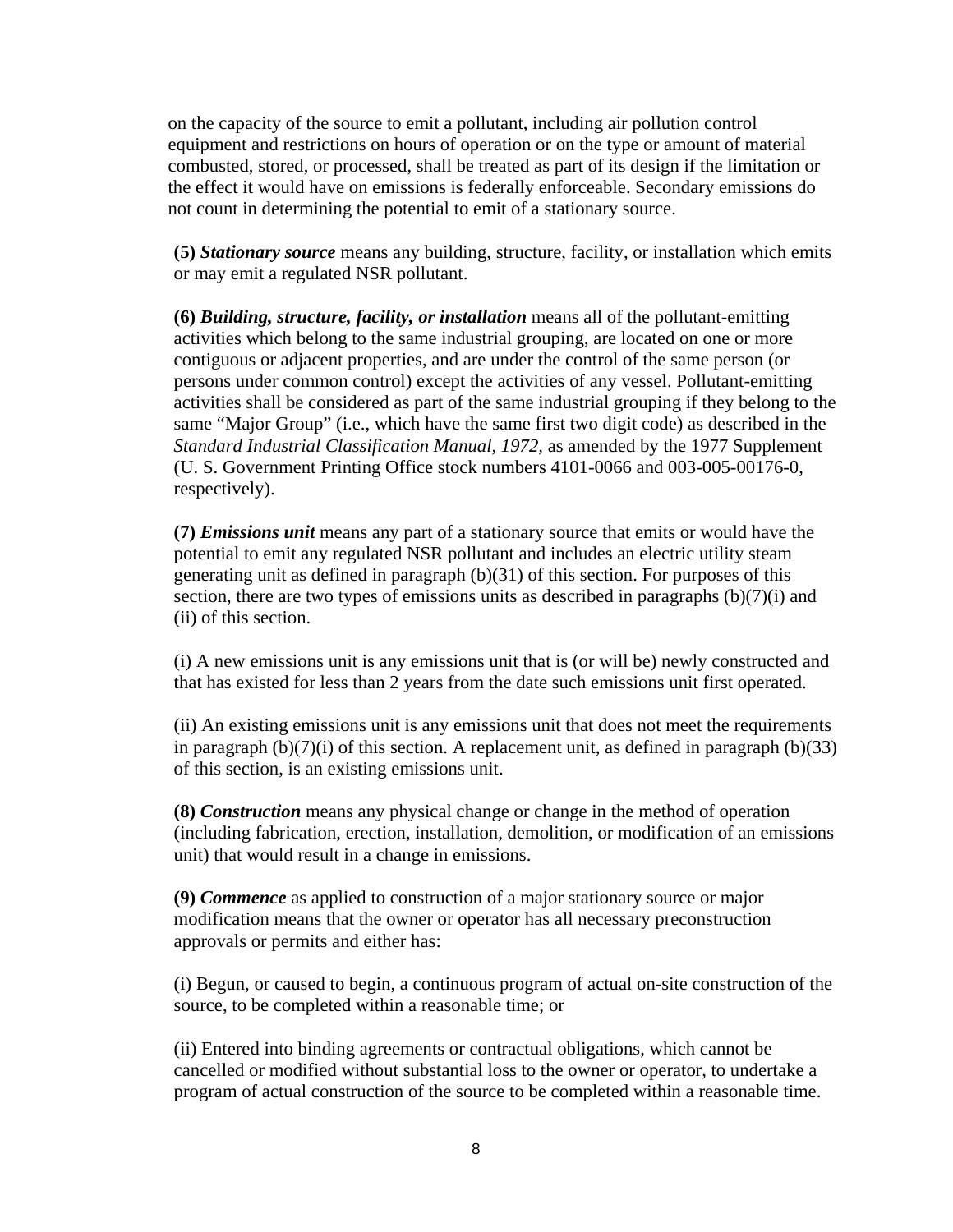**(10)** *Necessary preconstruction approvals or permits* means those permits or approvals required under Federal air quality control laws and regulations and those air quality control laws and regulations which are part of the applicable State Implementation Plan.

**(11)** *Begin actual construction* means, in general, initiation of physical on-site construction activities on an emissions unit which are of a permanent nature. Such activities include, but are not limited to, installation of building supports and foundations, laying underground pipework and construction of permanent storage structures. With respect to a change in method of operations, this term refers to those onsite activities other than preparatory activities which mark the initiation of the change.

**(12)** *Best available control technology* means an emissions limitation (including a visible emission standard) based on the maximum degree of reduction for each pollutant subject to regulation under Act which would be emitted from any proposed major stationary source or major modification which the Administrator, on a case-by-case basis, taking into account energy, environmental, and economic impacts and other costs, determines is achievable for such source or modification through application of production processes or available methods, systems, and techniques, including fuel cleaning or treatment or innovative fuel combustion techniques for control of such pollutant. In no event shall application of best available control technology result in emissions of any pollutant which would exceed the emissions allowed by any applicable standard under 40 CFR parts 60 and 61. If the Administrator determines that technological or economic limitations on the application of measurement methodology to a particular emissions unit would make the imposition of an emissions standard infeasible, a design, equipment, work practice, operational standard, or combination thereof, may be prescribed instead to satisfy the requirement for the application of best available control technology. Such standard shall, to the degree possible, set forth the emissions reduction achievable by implementation of such design, equipment, work practice or operation, and shall provide for compliance by means which achieve equivalent results.

#### **(13)**

**(i)** *Baseline concentration* means that ambient concentration level that exists in the baseline area at the time of the applicable minor source baseline date. A baseline concentration is determined for each pollutant for which a minor source baseline date is established and shall include:

( *a* ) The actual emissions, as defined in paragraph (b)(21) of this section, representative of sources in existence on the applicable minor source baseline date, except as provided in paragraph  $(b)(13)(ii)$  of this section; and

( *b* ) The allowable emissions of major stationary sources that commenced construction before the major source baseline date, but were not in operation by the applicable minor source baseline date.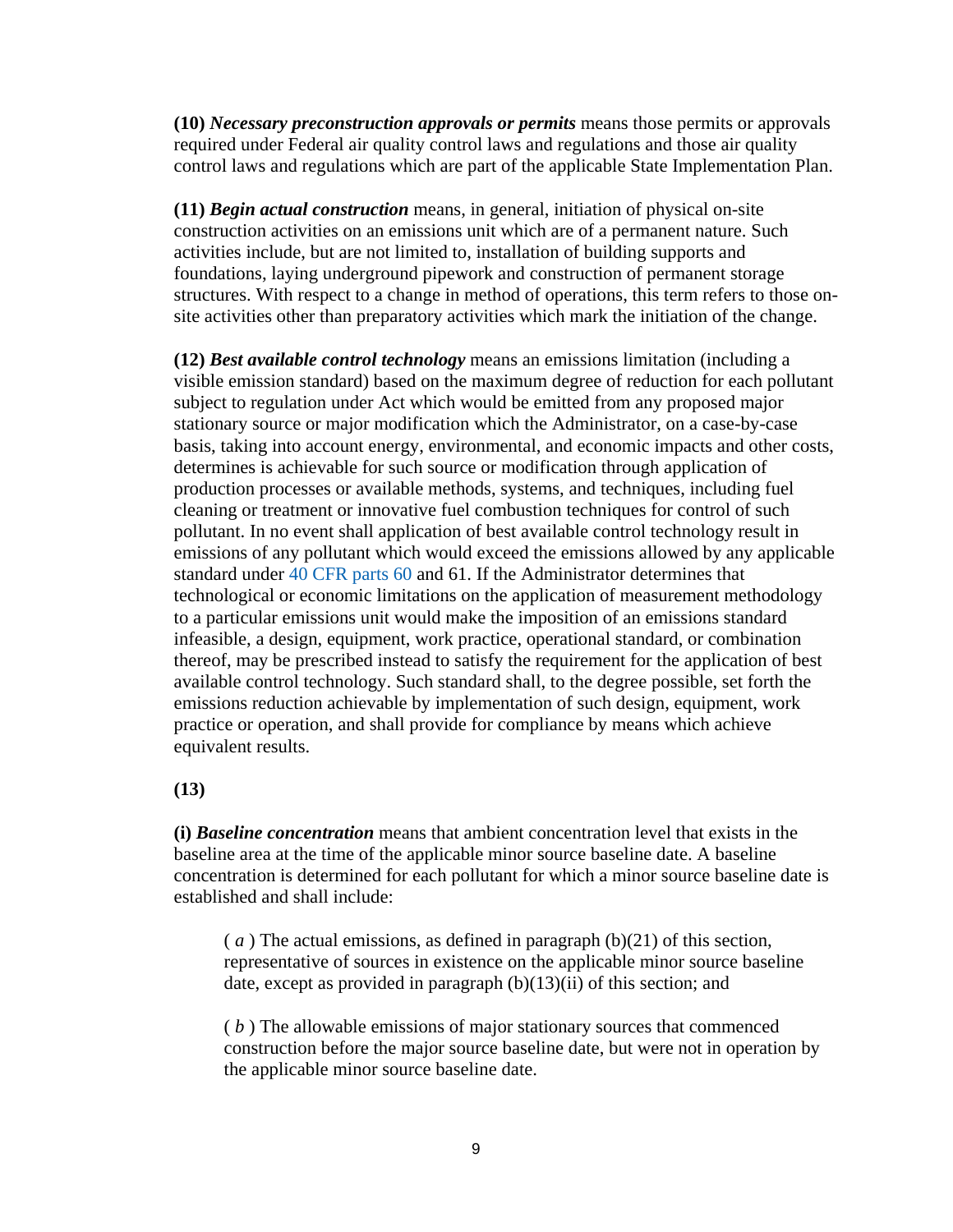(ii) The following will not be included in the baseline concentration and will affect the applicable maximum allowable increase(s):

( *a* ) Actual emissions, as defined in paragraph (b)(21) of this section, from any major stationary source on which construction commenced after the major source baseline date; and

( *b* ) Actual emissions increases and decreases, as defined in paragraph (b)(21) of this section, at any stationary source occurring after the minor source baseline date.

#### **(14)**

#### **(i)** *Major source baseline date* means:

( *a* ) In the case of particulate matter and sulfur dioxide, January 6, 1975, and

( *b* ) In the case of nitrogen dioxide, February 8, 1988.

(ii) "Minor source baseline date" means the earliest date after the trigger date on which a major stationary source or a major modification subject to 40 CFR 52.21 or to regulations approved pursuant to 40 CFR 51.166 submits a complete application under the relevant regulations. The trigger date is:

( *a* ) In the case of particulate matter and sulfur dioxide, August 7, 1977, and

( *b* ) In the case of nitrogen dioxide, February 8, 1988.

(iii) The baseline date is established for each pollutant for which increments or other equivalent measures have been established if:

( *a* ) The area in which the proposed source or modification would construct is designated as attainment or unclassifiable under section  $107(d)(i)$  (D) or (E) of the Act for the pollutant on the date of its complete application under 40 CFR 52.21; and

( *b* ) In the case of a major stationary source, the pollutant would be emitted in significant amounts, or, in the case of a major modification, there would be a significant net emissions increase of the pollutant.

(iv) Any minor source baseline date established originally for the TSP increments shall remain in effect and shall apply for purposes of determining the amount of available PM-10 increments, except that the Administrator shall rescind a minor source baseline date where it can be shown, to the satisfaction of the Administrator, that the emissions increase from the major stationary source, or net emissions increase from the major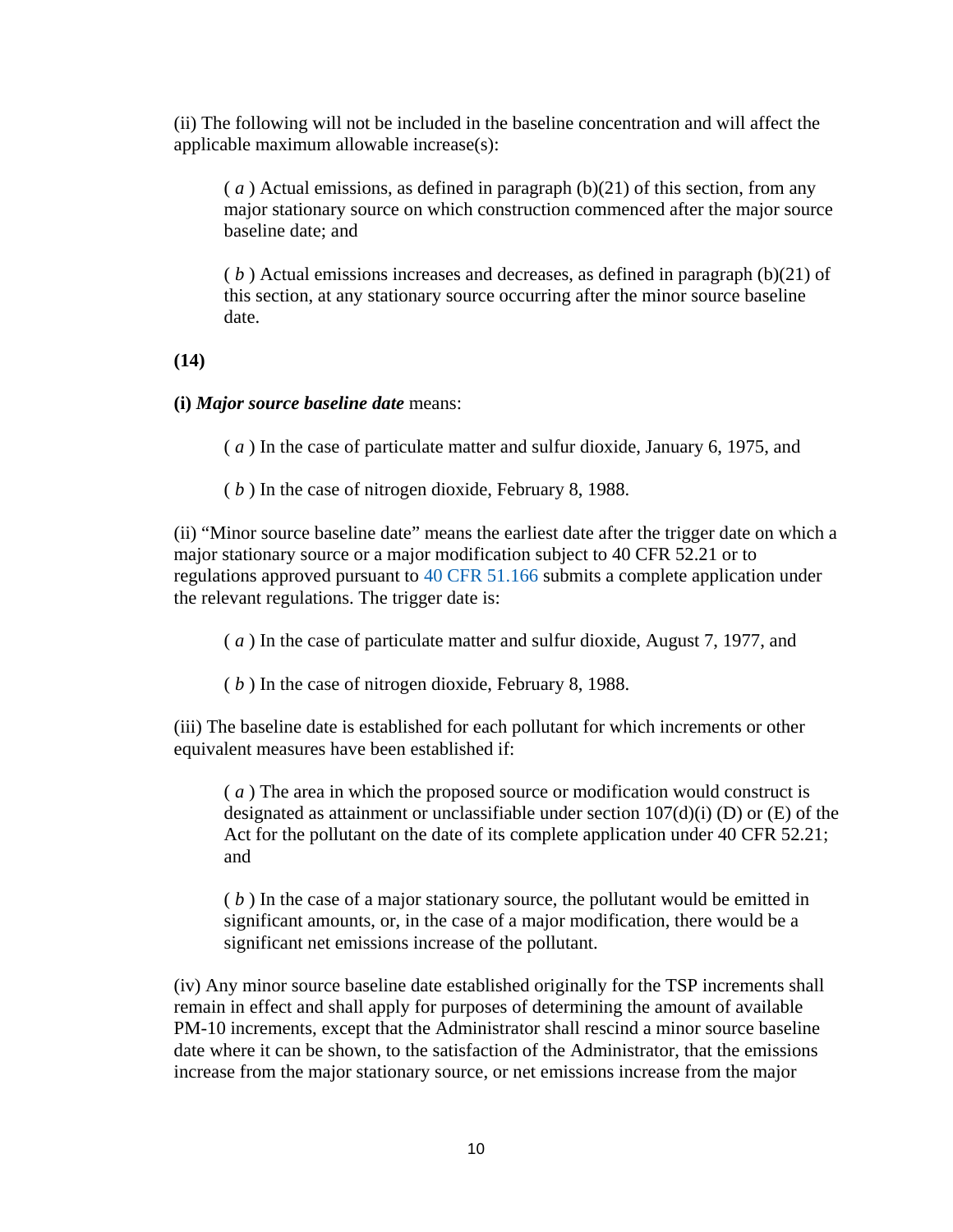modification, responsible for triggering that date did not result in a significant amount of PM-10 emissions.

**(15)** 

**(i)** *Baseline area* means any intrastate area (and every part thereof) designated as attainment or unclassifiable under section  $107(d)(1)$  (D) or (E) of the Act in which the major source or major modification establishing the minor source baseline date would construct or would have an air quality impact equal to or greater than  $1 \mu g/m^3$  (annual average) of the pollutant for which the minor source baseline date is established.

(ii) Area redesignations under section  $107(d)(1)$  (D) or (E) of the Act cannot intersect or be smaller than the area of impact of any major stationary source or major modification which:

( *a* ) Establishes a minor source baseline date; or

( *b* ) Is subject to 40 CFR 52.21 and would be constructed in the same state as the state proposing the redesignation.

(iii) Any baseline area established originally for the TSP increments shall remain in effect and shall apply for purposes of determining the amount of available PM-10 increments, except that such baseline area shall not remain in effect if the Administrator rescinds the corresponding minor source baseline date in accordance with paragraph  $(b)(14)(iv)$  of this section.

**(16)** *Allowable emissions* means the emissions rate of a stationary source calculated using the maximum rated capacity of the source (unless the source is subject to federally enforceable limits which restrict the operating rate, or hours of operation, or both) and the most stringent of the following:

(i) The applicable standards as set forth in  $40$  CFR parts  $60$  and  $61$ ;

(ii) The applicable State Implementation Plan emissions limitation, including those with a future compliance date; or

(iii) The emissions rate specified as a federally enforceable permit condition, including those with a future compliance date.

**(17)** *Federally enforceable* means all limitations and conditions which are enforceable by the Administrator, including those requirements developed pursuant to 40 CFR parts 60 and 61, requirements within any applicable State implementation plan, any permit requirements established pursuant to 40 CFR 52.21 or under regulations approved pursuant to 40 CFR part 51, subpart I, including operating permits issued under an EPAapproved program that is incorporated into the State implementation plan and expressly requires adherence to any permit issued under such program.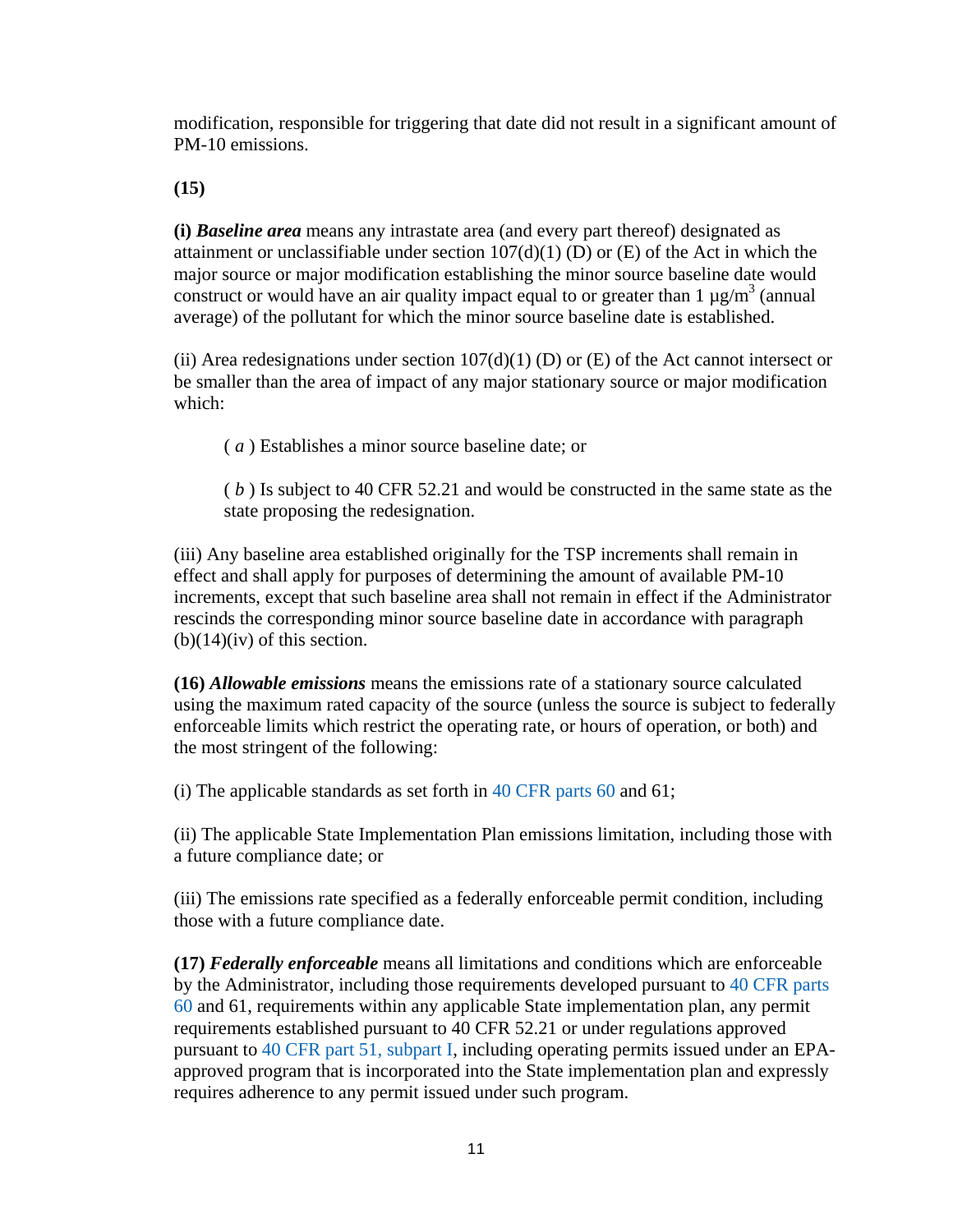**(18)** *Secondary emissions* means emissions which would occur as a result of the construction or operation of a major stationary source or major modification, but do not come from the major stationary source or major modification itself. Secondary emissions include emissions from any offsite support facility which would not be constructed or increase its emissions except as a result of the construction or operation of the major stationary source or major modification. Secondary emissions do not include any emissions which come directly from a mobile source, such as emissions from the tailpipe of a motor vehicle, from a train, or from a vessel.

(i) Emissions from ships or trains coming to or from the new or modified stationary source; and

(ii) Emissions from any offsite support facility which would not otherwise be constructed or increase its emissions as a result of the construction or operation of the major stationary source or major modification.

**(19)** *Innovative control technology* means any system of air pollution control that has not been adequately demonstrated in practice, but would have a substantial likelihood of achieving greater continuous emissions reduction than any control system in current practice or of achieving at least comparable reductions at lower cost in terms of energy, economics, or nonair quality environmental impacts.

**(20)** *Fugitive emissions* means those emissions which could not reasonably pass through a stack, chimney, vent, or other functionally equivalent opening. Fugitive emissions, to the extent quantifiable, are addressed as follows for the purposes of this section:

(i) In calculating whether a project will cause a significant emissions increase, fugitive emissions are included only for those emissions units that are part of one of the source categories listed in paragraph  $(b)(1)(iii)$  of this section, or for any emissions units that are located at a major stationary source that belongs to one of the listed source categories. Fugitive emissions are not included for those emissions units located at a facility whose primary activity is not represented by one of the source categories listed in paragraph  $(b)(1)(iii)$  of this section and that are not, by themselves, part of a listed source category. (See paragraph (a)(2)(iv)( *b* ) of this section.)

(ii) In determining whether a stationary source or modification is major, fugitive emissions from an emissions unit are included only if the emissions unit is part of one of the source categories listed in paragraph  $(b)(1)(iii)$  of this section or if the emission unit is located at a stationary source that belongs to one of the source categories listed in paragraph (b)(1)(iii) of this section. Fugitive emissions are not included for those emissions units located at a facility whose primary activity is not represented by one of the source categories listed in paragraph  $(b)(1)(iii)$  of this section and that are not, by themselves, part of a listed source category. (See paragraphs  $(b)(1)(iii)$  and  $(b)(2)(v)$  of this section.)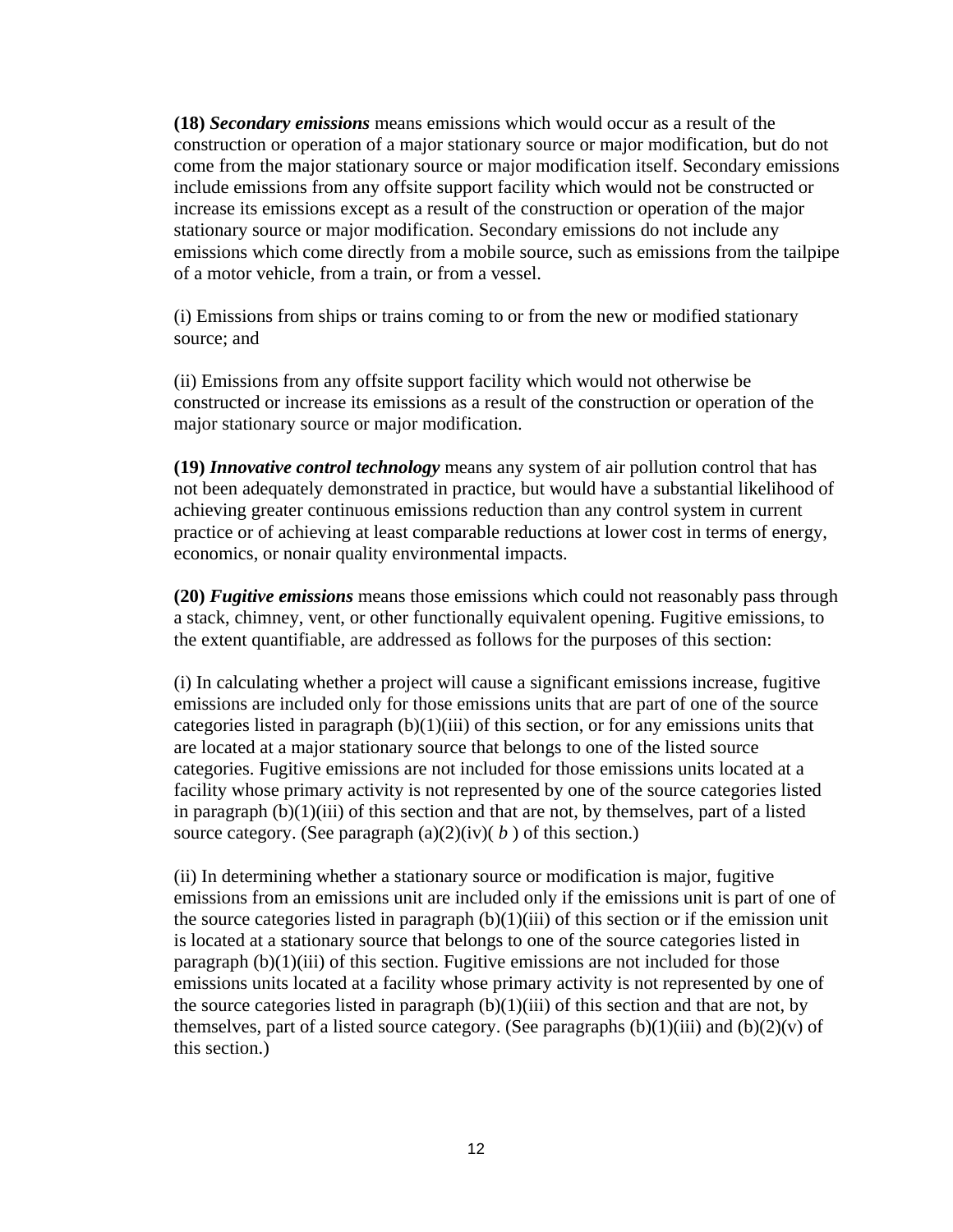(iii) For purposes of determining the net emissions increase associated with a project, an increase or decrease in fugitive emissions is creditable only if it occurs at an emissions unit that is part of one of the source categories listed in paragraph  $(b)(1)(iii)$  of this section or if the emission unit is located at a major stationary source that belongs to one of the listed source categories. Fugitive emission increases or decreases are not included for those emissions units located at a facility whose primary activity is not represented by one of the source categories listed in paragraph  $(b)(1)(iii)$  of this section and that are not, by themselves, part of a listed source category. (See paragraph (b)(3)(iii)( *c* ) of this section.)

(iv) For purposes of determining the projected actual emissions of an emissions unit after a project, fugitive emissions are included only if the emissions unit is part of one of the source categories listed in paragraph  $(b)(1)(iii)$  of this section or if the emission unit is located at a major stationary source that belongs to one of the listed source categories. Fugitive emissions are not included for those emissions units located at a facility whose primary activity is not represented by one of the source categories listed in paragraph (b)(1)(iii) of this section and that are not, by themselves, part of a listed source category. (See paragraph  $(b)(41)(ii)$  *b*) and (*d*) of this section.

(v) For purposes of determining the baseline actual emissions of an emissions unit, fugitive emissions are included only if the emissions unit is part of one of the source categories listed in paragraph  $(b)(1)(iii)$  of this section or if the emission unit is located at a major stationary source that belongs to one of the listed source categories, except that, for a PAL, fugitive emissions shall be included regardless of the source category. With the exception of PALs, fugitive emissions are not included for those emissions units located at a facility whose primary activity is not represented by one of the source categories listed in paragraph  $(b)(1)(iii)$  of this section and that are not, by themselves, part of a listed source category. (See paragraphs (b)(48)(i)( *a* ), (b)(48)(ii)( *a* ),  $(b)(48)(iii)$ , and  $(b)(48)(iv)$  of this section.)

(vi) For purposes of monitoring and reporting emissions from a project after normal operations have been resumed, fugitive emissions are included only for those emissions units that are part of one of the source categories listed in paragraph  $(b)(1)(iii)$  of this section, or for any emissions units that are located at a major stationary source that belongs to one of the listed source categories. Fugitive emissions are not included for those emissions units located at a facility whose primary activity is not represented by one of the source categories listed in paragraph  $(b)(1)(iii)$  of this section and that are not, by themselves, part of a listed source category. (See paragraphs  $(r)(6)(iii)$  and (iv) of this section.)

(vii) For all other purposes of this section, fugitive emissions are treated in the same manner as other, non-fugitive emissions. This includes, but is not limited to, the treatment of fugitive emissions for the application of best available control technology (see paragraph (j) of this section), source impact analysis (see paragraph (k) of this section), additional impact analyses (see paragraph (o) of this section), and PALs (see paragraph  $(aa)(4)(i)(d)$  of this section).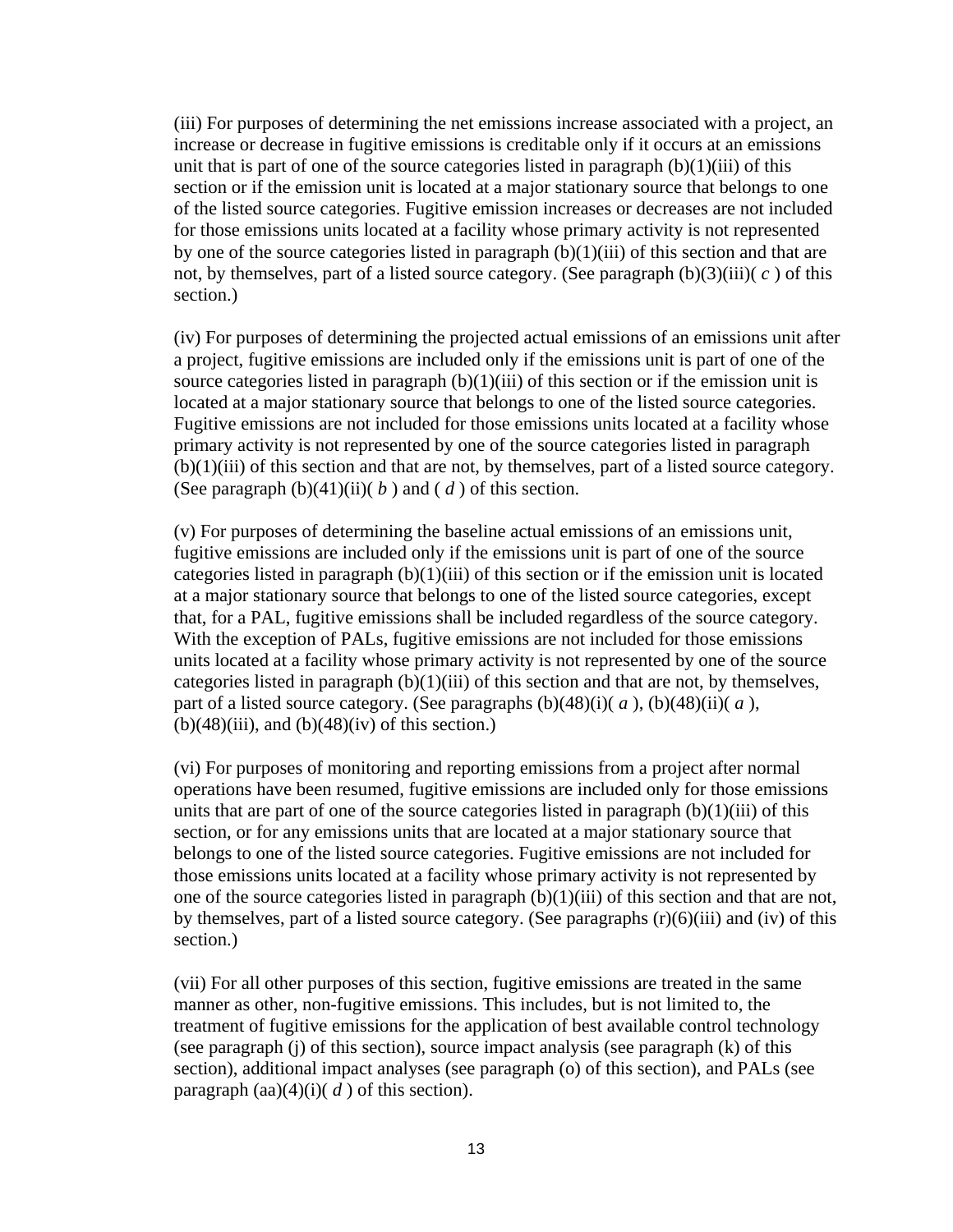**(21)** 

**(i)** *Actual emissions* means the actual rate of emissions of a regulated NSR pollutant from an emissions unit, as determined in accordance with paragraphs (b)(21)(ii) through (iv) of this section, except that this definition shall not apply for calculating whether a significant emissions increase has occurred, or for establishing a PAL under paragraph (aa) of this section. Instead, paragraphs  $(b)(41)$  and  $(b)(48)$  of this section shall apply for those purposes.

(ii) In general, actual emissions as of a particular date shall equal the average rate, in tons per year, at which the unit actually emitted the pollutant during a consecutive 24 month period which precedes the particular date and which is representative of normal source operation. The Administrator shall allow the use of a different time period upon a determination that it is more representative of normal source operation. Actual emissions shall be calculated using the unit's actual operating hours, production rates, and types of materials processed, stored, or combusted during the selected time period.

(iii) The Administrator may presume that source-specific allowable emissions for the unit are equivalent to the actual emissions of the unit.

(iv) For any emissions unit that has not begun normal operations on the particular date, actual emissions shall equal the potential to emit of the unit on that date.

**(22)** *Complete* means, in reference to an application for a permit, that the application contains all of the information necessary for processing the application.

**(23)** 

**(i)** *Significant* means, in reference to a net emissions increase or the potential of a source to emit any of the following pollutants, a rate of emissions that would equal or exceed any of the following rates:

Pollutant and Emissions Rate Carbon monoxide: 100 tons per year (tpy) Nitrogen oxides: 40 tpy Sulfur dioxide: 40 tpy Particulate matter: 25 tpy of particulate matter emissions **PM**<sub>10</sub>: 15 tpy  $PM_{2.5}$ : 10 tpy of direct  $PM_{2.5}$ emissions; 40 tpy of sulfur dioxide emissions; 40 tpy of nitrogen oxide emissions unless demonstrated not to be a  $PM<sub>2.5</sub>$ precursor under paragraph (b)(50) of this section Ozone: 40 tpy of volatile organic compounds or nitrogen oxides Lead: 0.6 tpy Fluorides: 3 tpy Sulfuric acid mist: 7 tpy Hydrogen sulfide  $(H_2S)$ : 10 tpy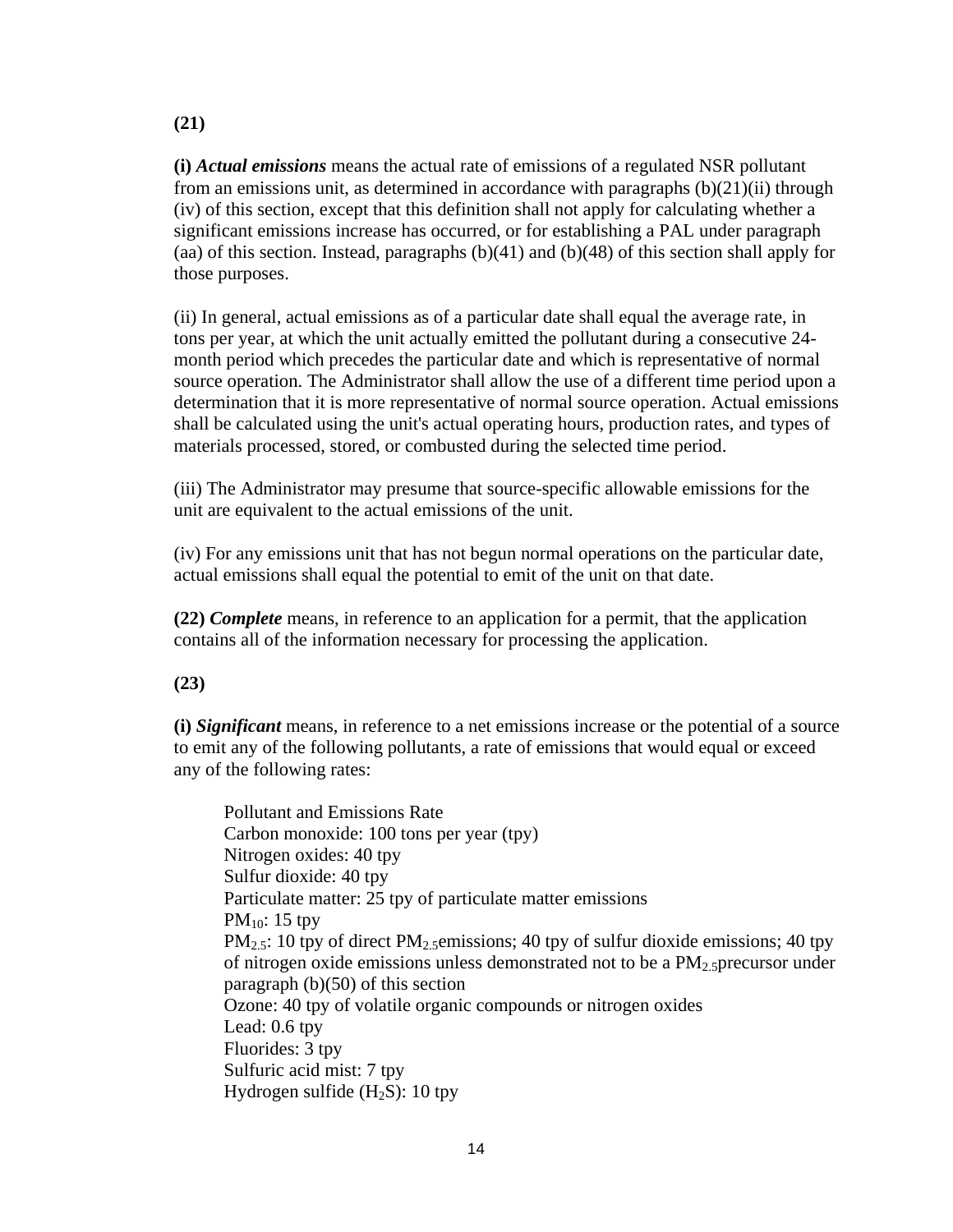Total reduced sulfur (including  $H_2S$ ): 10 tpy Reduced sulfur compounds (including  $H_2S$ ): 10 tpy Municipal waste combustor organics (measured as total tetra-through octachlorinated dibenzo-p-dioxins and dibenzofurans):  $3.2 \times 10^{-6}$  megagrams per year  $(3.5 \times 10^{-6}$  tons per year) Municipal waste combustor metals (measured as particulate matter): 14 megagrams per year (15 tons per year) Municipal waste combustor acid gases (measured as sulfur dioxide and hydrogen chloride): 36 megagrams per year (40 tons per year) Municipal solid waste landfills emissions (measured as nonmethane organic compounds): 45 megagrams per year (50 tons per year)

(ii) *Significant* means, in reference to a net emissions increase or the potential of a source to emit a regulated NSR pollutant that paragraph (b)(23)(i) of this section, does not list, any emissions rate.

(iii) Notwithstanding paragraph (b)(23)(i) of this section, *significant* means any emissions rate or any net emissions increase associated with a major stationary source or major modification, which would construct within 10 kilometers of a Class I area, and have an impact on such area equal to or greater than  $1 \mu g/m^3$ , (24-hour average).

**(24)** *Federal Land Manager* means, with respect to any lands in the United States, the Secretary of the department with authority over such lands.

**(25)** *High terrain* means any area having an elevation 900 feet or more above the base of the stack of a source.

**(26)** *Low terrain* means any area other than high terrain.

**(27)** *Indian Reservation* means any federally recognized reservation established by Treaty, Agreement, executive order, or act of Congress.

**(28)** *Indian Governing Body* means the governing body of any tribe, band, or group of Indians subject to the jurisdiction of the United States and recognized by the United States as possessing power of self government.

**(29)** *Adverse impact on visibility* means visibility impairment which interferes with the management, protection, preservation or enjoyment of the visitor's visual experience of the Federal Class I area. This determination must be made on a case-by-case basis taking into account the geographic extent, intensity, duration, frequency and time of visibility impairment, and how these factors correlate with (1) times of visitor use of the Federal Class I area, and (2) the frequency and timing of natural conditions that reduce visibility.

**(30)** *Volatile organic compounds (VOC)* is as defined in §51.100(s) of this chapter.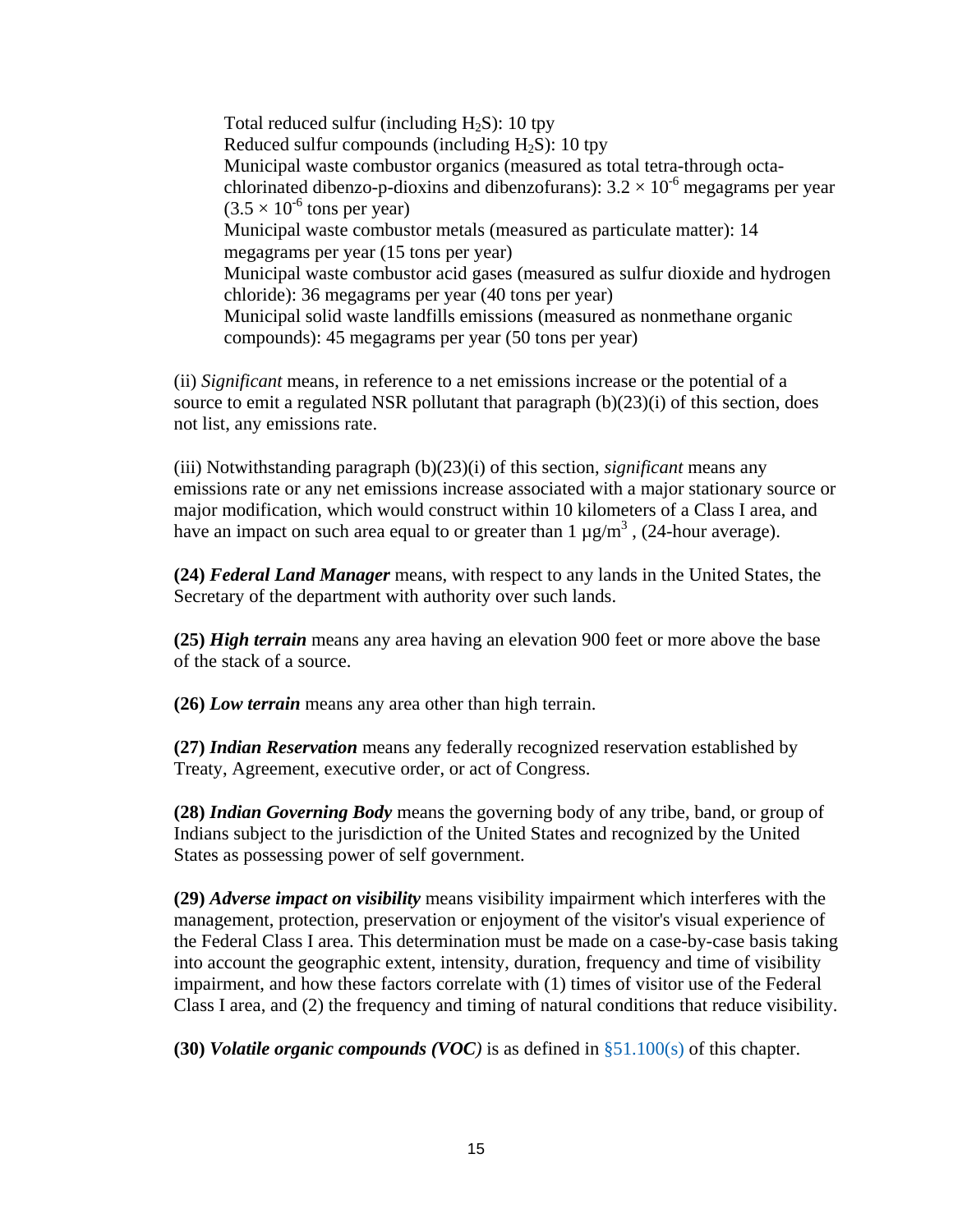**(31)** *Electric utility steam generating unit* means any steam electric generating unit that is constructed for the purpose of supplying more than one-third of its potential electric output capacity and more than 25 MW electrical output to any utility power distribution system for sale. Any steam supplied to a steam distribution system for the purpose of providing steam to a steam-electric generator that would produce electrical energy for sale is also considered in determining the electrical energy output capacity of the affected facility.

(32) [Reserved]

**(33)** *Replacement unit* means an emissions unit for which all the criteria listed in paragraphs (b)(33)(i) through (iv) of this section are met. No creditable emission reductions shall be generated from shutting down the existing emissions unit that is replaced.

(i) The emissions unit is a reconstructed unit within the meaning of  $\S 60.15(b)(1)$  of this chapter, or the emissions unit completely takes the place of an existing emissions unit.

(ii) The emissions unit is identical to or functionally equivalent to the replaced emissions unit.

(iii) The replacement does not alter the basic design parameters (as discussed in paragraph (cc)(2) of this section) of the process unit.

(iv) The replaced emissions unit is permanently removed from the major stationary source, otherwise permanently disabled, or permanently barred from operation by a permit that is enforceable as a practical matter. If the replaced emissions unit is brought back into operation, it shall constitute a new emissions unit.

**(34)** *Clean coal technology* means any technology, including technologies applied at the precombustion, combustion, or post combustion stage, at a new or existing facility which will achieve significant reductions in air emissions of sulfur dioxide or oxides of nitrogen associated with the utilization of coal in the generation of electricity, or process steam which was not in widespread use as of November 15, 1990.

**(35)** *Clean coal technology demonstration project* means a project using funds appropriated under the heading "Department of Energy-Clean Coal Technology", up to a total amount of \$2,500,000,000 for commercial demonstration of clean coal technology, or similar projects funded through appropriations for the Environmental Protection Agency. The Federal contribution for a qualifying project shall be at least 20 percent of the total cost of the demonstration project.

**(36)** *Temporary clean coal technology demonstration project* means a clean coal technology demonstration project that is operated for a period of 5 years or less, and which complies with the State implementation plans for the State in which the project is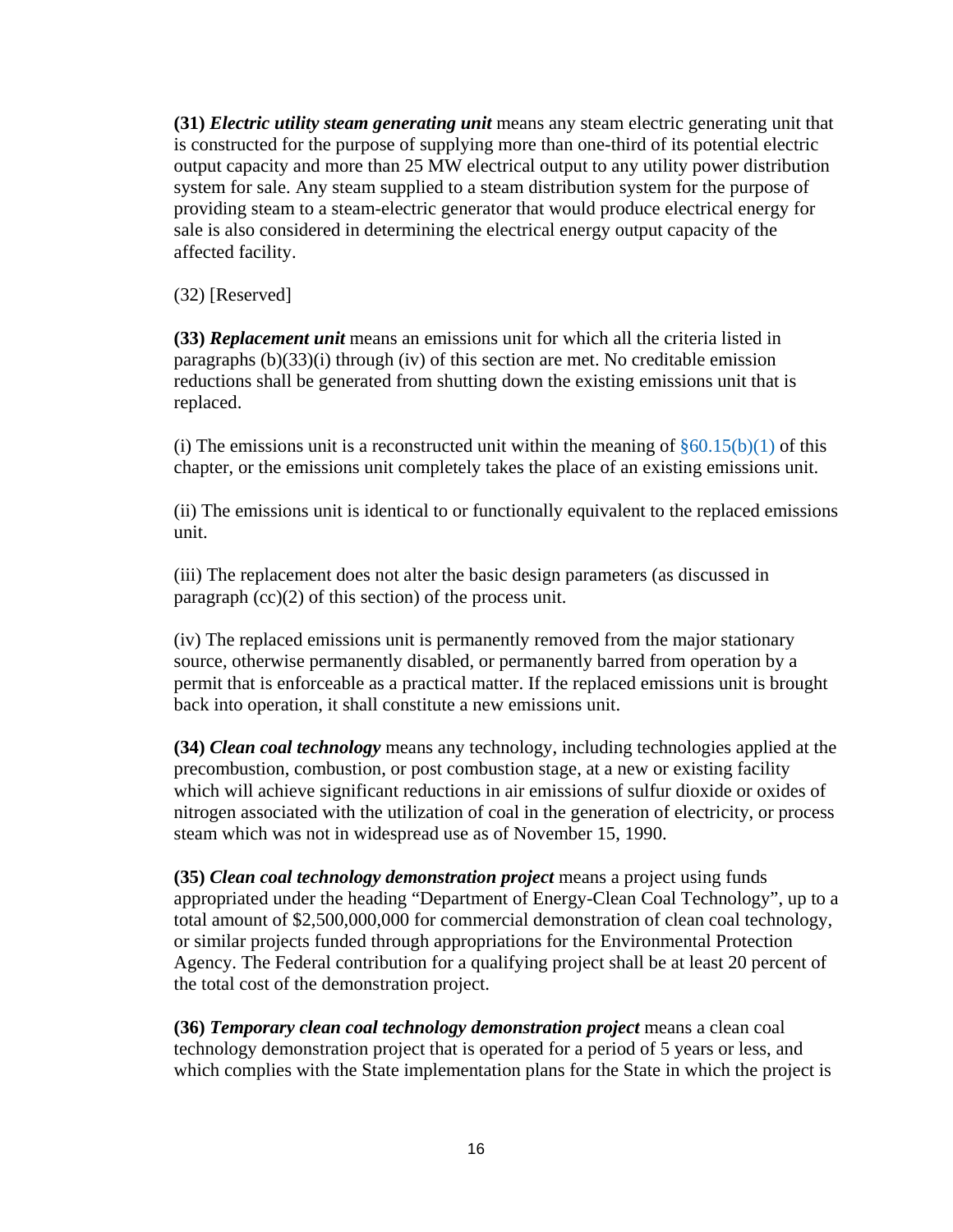located and other requirements necessary to attain and maintain the national ambient air quality standards during the project and after it is terminated.

## **(37)**

**(i)** *Repowering* means replacement of an existing coal-fired boiler with one of the following clean coal technologies: atmospheric or pressurized fluidized bed combustion, integrated gasification combined cycle, magnetohydrodynamics, direct and indirect coalfired turbines, integrated gasification fuel cells, or as determined by the Administrator, in consultation with the Secretary of Energy, a derivative of one or more of these technologies, and any other technology capable of controlling multiple combustion emissions simultaneously with improved boiler or generation efficiency and with significantly greater waste reduction relative to the performance of technology in widespread commercial use as of November 15, 1990.

(ii) Repowering shall also include any oil and/or gas-fired unit which has been awarded clean coal technology demonstration funding as of January 1, 1991, by the Department of Energy.

(iii) The Administrator shall give expedited consideration to permit applications for any source that satisfies the requirements of this subsection and is granted an extension under section 409 of the Clean Air Act.

**(38)** *Reactivation of a very clean coal-fired electric utility steam generating unit* means any physical change or change in the method of operation associated with the commencement of commercial operations by a coal-fired utility unit after a period of discontinued operation where the unit:

(i) Has not been in operation for the two-year period prior to the enactment of the Clean Air Act Amendments of 1990, and the emissions from such unit continue to be carried in the permitting authority's emissions inventory at the time of enactment;

(ii) Was equipped prior to shut-down with a continuous system of emissions control that achieves a removal efficiency for sulfur dioxide of no less than 85 percent and a removal efficiency for particulates of no less than 98 percent;

(iii) Is equipped with low- $NO_X$ burners prior to the time of commencement of operations following reactivation; and

(iv) Is otherwise in compliance with the requirements of the Clean Air Act.

**(39)** *Pollution prevention* means any activity that through process changes, product reformulation or redesign, or substitution of less polluting raw materials, eliminates or reduces the release of air pollutants (including fugitive emissions) and other pollutants to the environment prior to recycling, treatment, or disposal; it does not mean recycling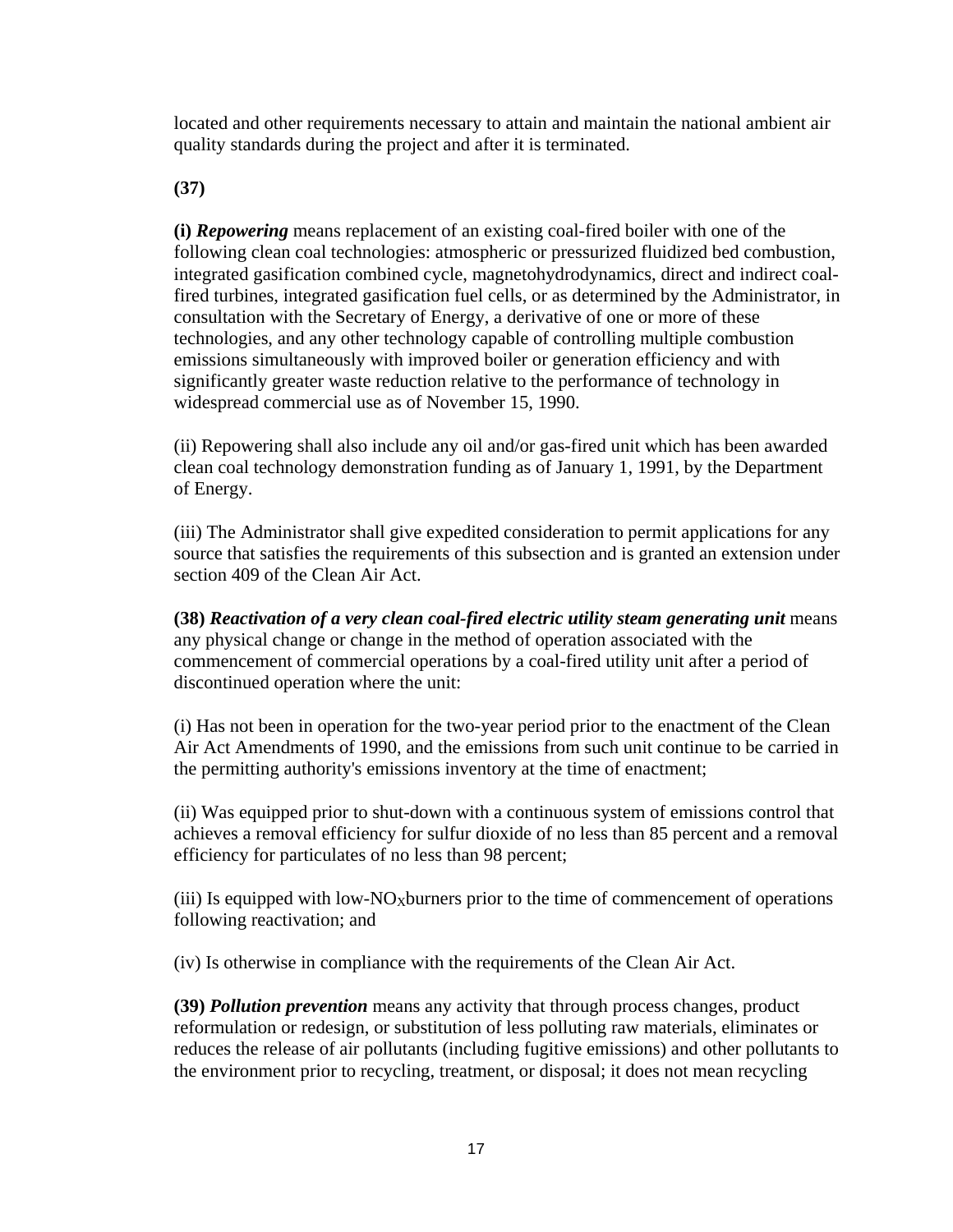(other than certain "in-process recycling" practices), energy recovery, treatment, or disposal.

**(40)** *Significant emissions increase* means, for a regulated NSR pollutant, an increase in emissions that is significant (as defined in paragraph  $(b)(23)$  of this section) for that pollutant.

# **(41)**

**(i)** *Projected actual emissions* means the maximum annual rate, in tons per year, at which an existing emissions unit is projected to emit a regulated NSR pollutant in any one of the 5 years (12-month period) following the date the unit resumes regular operation after the project, or in any one of the 10 years following that date, if the project involves increasing the emissions unit's design capacity or its potential to emit that regulated NSR pollutant and full utilization of the unit would result in a significant emissions increase or a significant net emissions increase at the major stationary source.

(ii) In determining the projected actual emissions under paragraph  $(b)(41)(i)$  of this section (before beginning actual construction), the owner or operator of the major stationary source:

( *a* ) Shall consider all relevant information, including but not limited to, historical operational data, the company's own representations, the company's expected business activity and the company's highest projections of business activity, the company's filings with the State or Federal regulatory authorities, and compliance plans under the approved State Implementation Plan; and

( *b* ) Shall include emissions associated with startups, shutdowns, and malfunctions; and, for an emissions unit that is part of one of the source categories listed in paragraph  $(b)(1)(iii)$  of this section or for an emissions unit that is located at a major stationary source that belongs to one of the listed source categories, shall include fugitive emissions (to the extent quantifiable); and

( *c* ) Shall exclude, in calculating any increase in emissions that results from he particular project, that portion of the unit's emissions following the project that an existing unit could have accommodated during the consecutive 24-month period used to establish the baseline actual emissions under paragraph (b)(48) of this section and that are also unrelated to the particular project, including any increased utilization due to product demand growth; or

 $(d)$  In lieu of using the method set out in paragraphs  $(b)(41)(ii)(a)$  through  $(c)$ of this section, may elect to use the emissions unit's potential to emit, in tons per year, as defined under paragraph (b)(4) of this section. For this purpose, if the emissions unit is part of one of the source categories listed in paragraph  $(b)(1)(iii)$ of this section or if the emission unit is located at a major stationary source that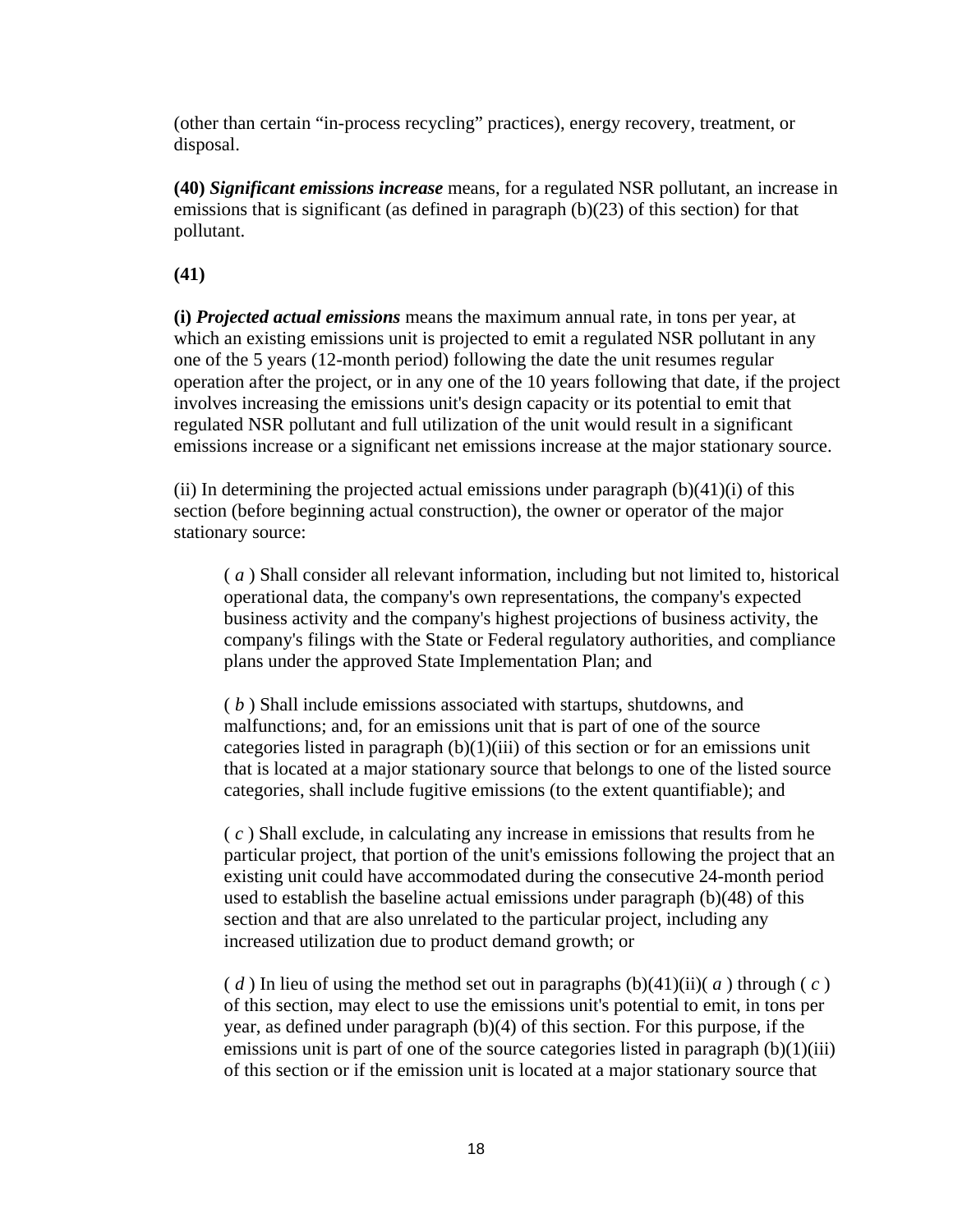belongs to one of the listed source categories, the unit's potential to emit shall include fugitive emissions (to the extent quantifiable).

## (42) [Reserved]

**(43)** *Prevention of Significant Deterioration (PSD) program* means the EPAimplemented major source preconstruction permit programs under this section or a major source preconstruction permit program that has been approved by the Administrator and incorporated into the State Implementation Plan pursuant to §51.166 of this chapter to implement the requirements of that section. Any permit issued under such a program is a major NSR permit.

**(44)** *Continuous emissions monitoring system (CEMS)* means all of the equipment that may be required to meet the data acquisition and availability requirements of this section, to sample, condition (if applicable), analyze, and provide a record of emissions on a continuous basis.

**(45)** *Predictive emissions monitoring system (PEMS)* means all of the equipment necessary to monitor process and control device operational parameters (for example, control device secondary voltages and electric currents) and other information (for example, gas flow rate,  $O<sub>2</sub>$  concentrations), and calculate and record the mass emissions rate (for example, lb/hr) on a continuous basis.

**(46)** *Continuous parameter monitoring system (CPMS)* means all of the equipment necessary to meet the data acquisition and availability requirements of this section, to monitor process and control device operational parameters (for example, control device secondary voltages and electric currents) and other information (for example, gas flow rate,  $O_2$  or CO<sub>2</sub> concentrations), and to record average operational parameter value(s) on a continuous basis.

**(47)** *Continuous emissions rate monitoring system (CERMS)* means the total equipment required for the determination and recording of the pollutant mass emissions rate (in terms of mass per unit of time).

**(48)** *Baseline actual emissions* means the rate of emissions, in tons per year, of a regulated NSR pollutant, as determined in accordance with paragraphs (b)(48)(i) through (iv) of this section.

(i) For any existing electric utility steam generating unit, baseline actual emissions means the average rate, in tons per year, at which the unit actually emitted the pollutant during any consecutive 24-month period selected by the owner or operator within the 5 year period immediately preceding when the owner or operator begins actual construction of the project. The Administrator shall allow the use of a different time period upon a determination that it is more representative of normal source operation.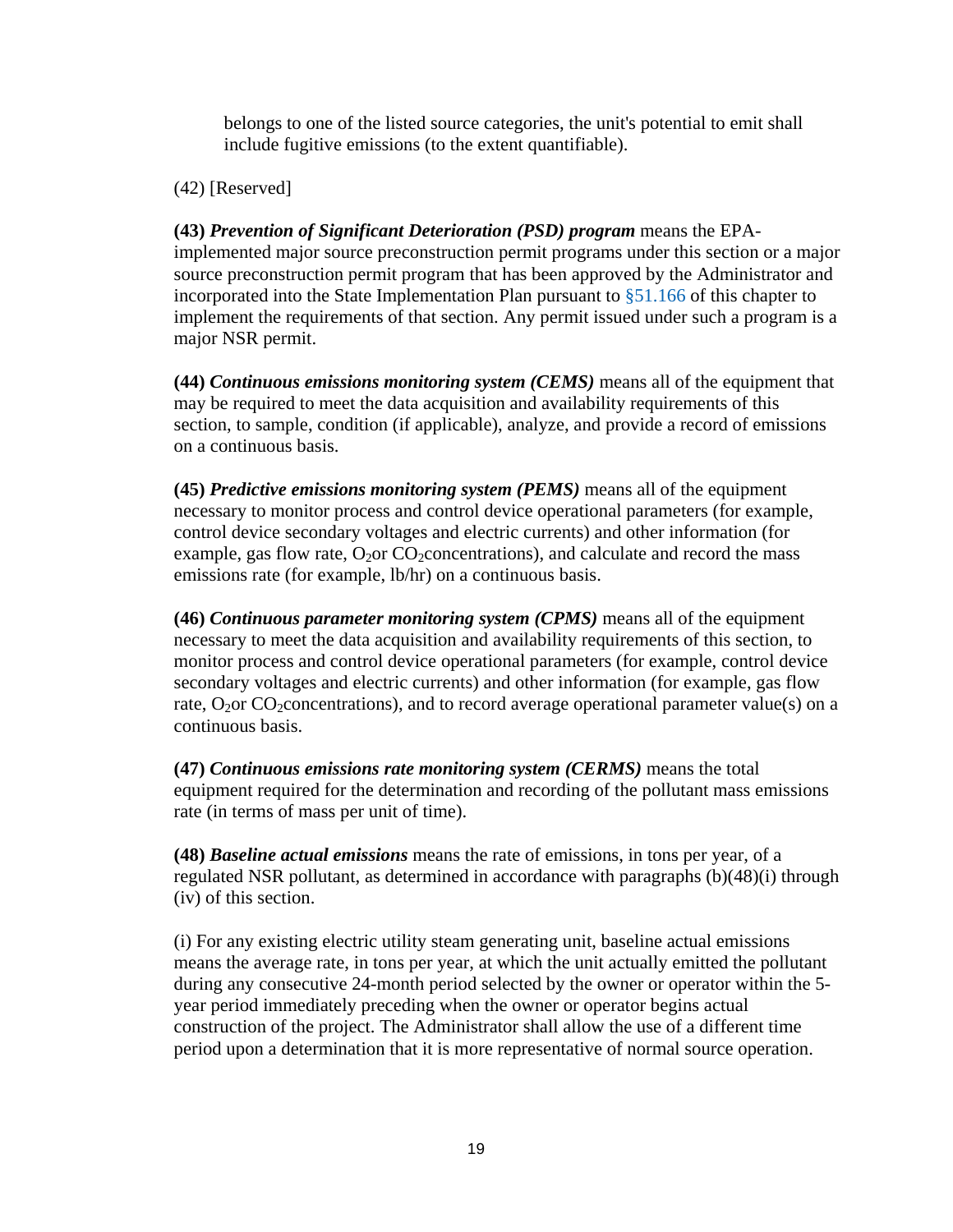( *a* ) The average rate shall include emissions associated with startups, shutdowns, and malfunctions; and, for an emissions unit that is part of one of the source categories listed in paragraph  $(b)(1)(iii)$  of this section or for an emissions unit that is located at a major stationary source that belongs to one of the listed source categories, shall include fugitive emissions (to the extent quantifiable).

( *b* ) The average rate shall be adjusted downward to exclude any non-compliant emissions that occurred while the source was operating above any emission limitation that was legally enforceable during the consecutive 24-month period.

( *c* ) For a regulated NSR pollutant, when a project involves multiple emissions units, only one consecutive 24-month period must be used to determine the baseline actual emissions for the emissions units being changed. A different consecutive 24-month period can be used For each regulated NSR pollutant.

( *d* ) The average rate shall not be based on any consecutive 24-month period for which there is inadequate information for determining annual emissions, in tons per year, and for adjusting this amount if required by paragraph (b)(48)(i)( *b* ) of this section.

(ii) For an existing emissions unit (other than an electric utility steam generating unit), baseline actual emissions means the average rate, in tons per year, at which the emissions unit actually emitted the pollutant during any consecutive 24-month period selected by the owner or operator within the 10-year period immediately preceding either the date the owner or operator begins actual construction of the project, or the date a complete permit application is received by the Administrator for a permit required under this section or by the reviewing authority for a permit required by a plan, whichever is earlier, except that the 10-year period shall not include any period earlier than November 15, 1990.

( *a* ) The average rate shall include emissions associated with startups, shutdowns, and malfunctions; and, for an emissions unit that is part of one of the source categories listed in paragraph  $(b)(1)(iii)$  of this section or for an emissions unit that is located at a major stationary source that belongs to one of the listed source categories, shall include fugitive emissions (to the extent quantifiable).

( *b* ) The average rate shall be adjusted downward to exclude any non-compliant emissions that occurred while the source was operating above an emission limitation that was legally enforceable during the consecutive 24-month period.

( *c* ) The average rate shall be adjusted downward to exclude any emissions that would have exceeded an emission limitation with which the major stationary source must currently comply, had such major stationary source been required to comply with such limitations during the consecutive 24-month period. However, if an emission limitation is part of a maximum achievable control technology standard that the Administrator proposed or promulgated under part 63 of this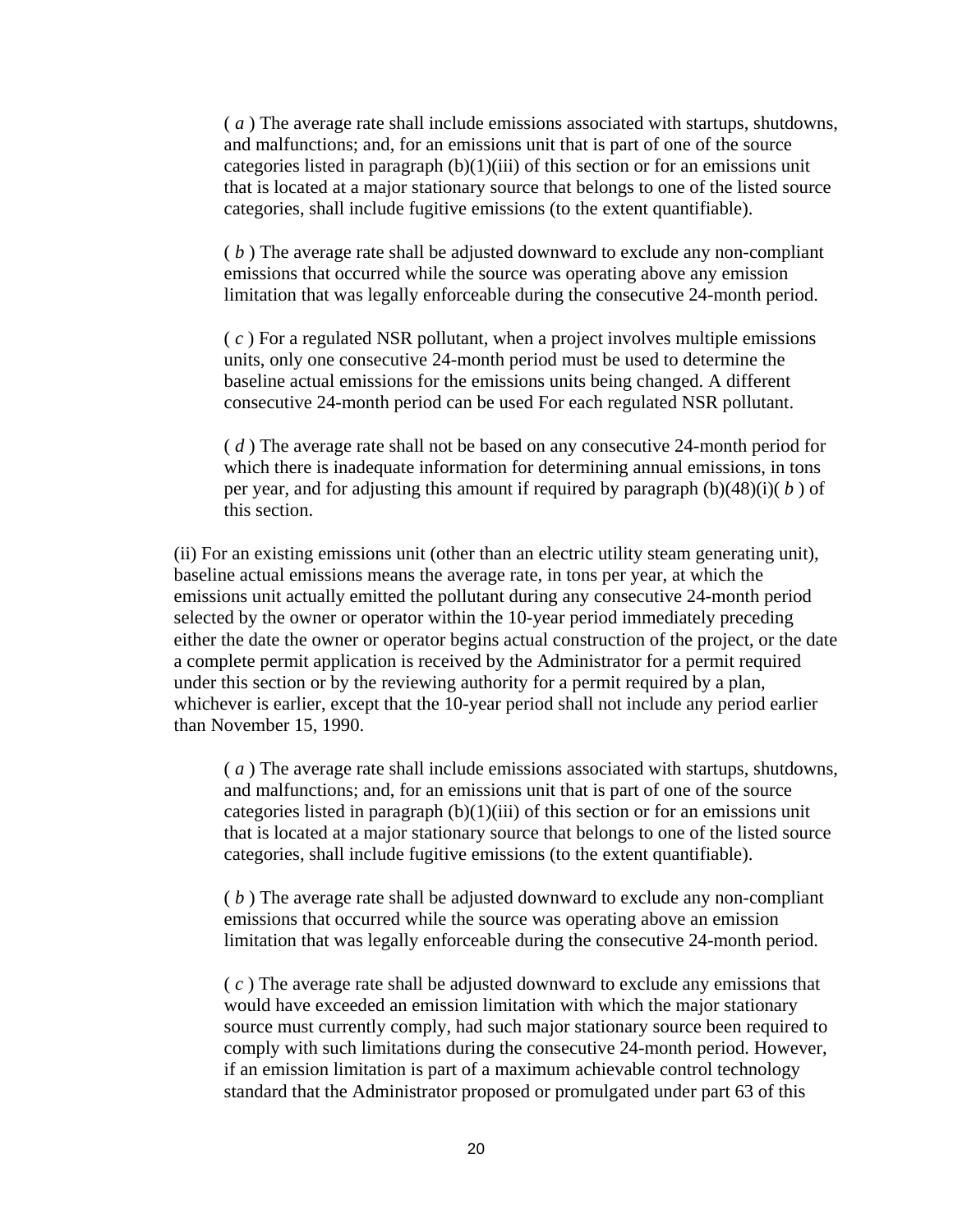chapter, the baseline actual emissions need only be adjusted if the State has taken credit for such emissions reductions in an attainment demonstration or maintenance plan consistent with the requirements of  $\S51.165(a)(3)(ii)(G)$  of this chapter.

( *d* ) For a regulated NSR pollutant, when a project involves multiple emissions units, only one consecutive 24-month period must be used to determine the baseline actual emissions for all the emissions units being changed. A different consecutive 24-month period can be used For each regulated NSR pollutant.

( *e* ) The average rate shall not be based on any consecutive 24-month period for which there is inadequate information for determining annual emissions, in tons per year, and for adjusting this amount if required by paragraphs (b)(48)(ii)( *b* ) and ( *c* ) of this section.

(iii) For a new emissions unit, the baseline actual emissions for purposes of determining the emissions increase that will result from the initial construction and operation of such unit shall equal zero; and thereafter, for all other purposes, shall equal the unit's potential to emit. In the latter case, fugitive emissions, to the extent quantifiable, shall be included only if the emissions unit is part of one of the source categories listed in paragraph  $(b)(1)(iii)$  of this section or if the emissions unit is located at a major stationary source that belongs to one of the listed source categories.

(iv) For a PAL for a major stationary source, the baseline actual emissions shall be calculated for existing electric utility steam generating units in accordance with the procedures contained in paragraph (b)(48)(i) of this section, for other existing emissions units in accordance with the procedures contained in paragraph (b)(48)(ii) of this section, and for a new emissions unit in accordance with the procedures contained in paragraph (b)(48)(iii) of this section, except that fugitive emissions (to the extent quantifiable) shall be included regardless of the source category.

**(49)** *Subject to regulation* means, for any air pollutant, that the pollutant is subject to either a provision in the Clean Air Act, or a nationally-applicable regulation codified by the Administrator in subchapter C of this chapter, that requires actual control of the quantity of emissions of that pollutant, and that such a control requirement has taken effect and is operative to control, limit or restrict the quantity of emissions of that pollutant released from the regulated activity. Except that:

(i) *Greenhouse gases (GHGs),* the air pollutant defined in §86.1818-12(a) of this chapter as the aggregate group of six greenhouse gases: Carbon dioxide, nitrous oxide, methane, hydrofluorocarbons, perfluorocarbons, and sulfur hexafluoride, shall not be subject to regulation except as provided in paragraphs (b)(49)(iv) through (v) of this section.

(ii) For purposes of paragraphs (b)(49)(iii) through (v) of this section, the term tpy  $CO_2$ *equivalent emissions (CO* <sup>2</sup> *e)* shall represent an amount of GHGs emitted, and shall be computed as follows: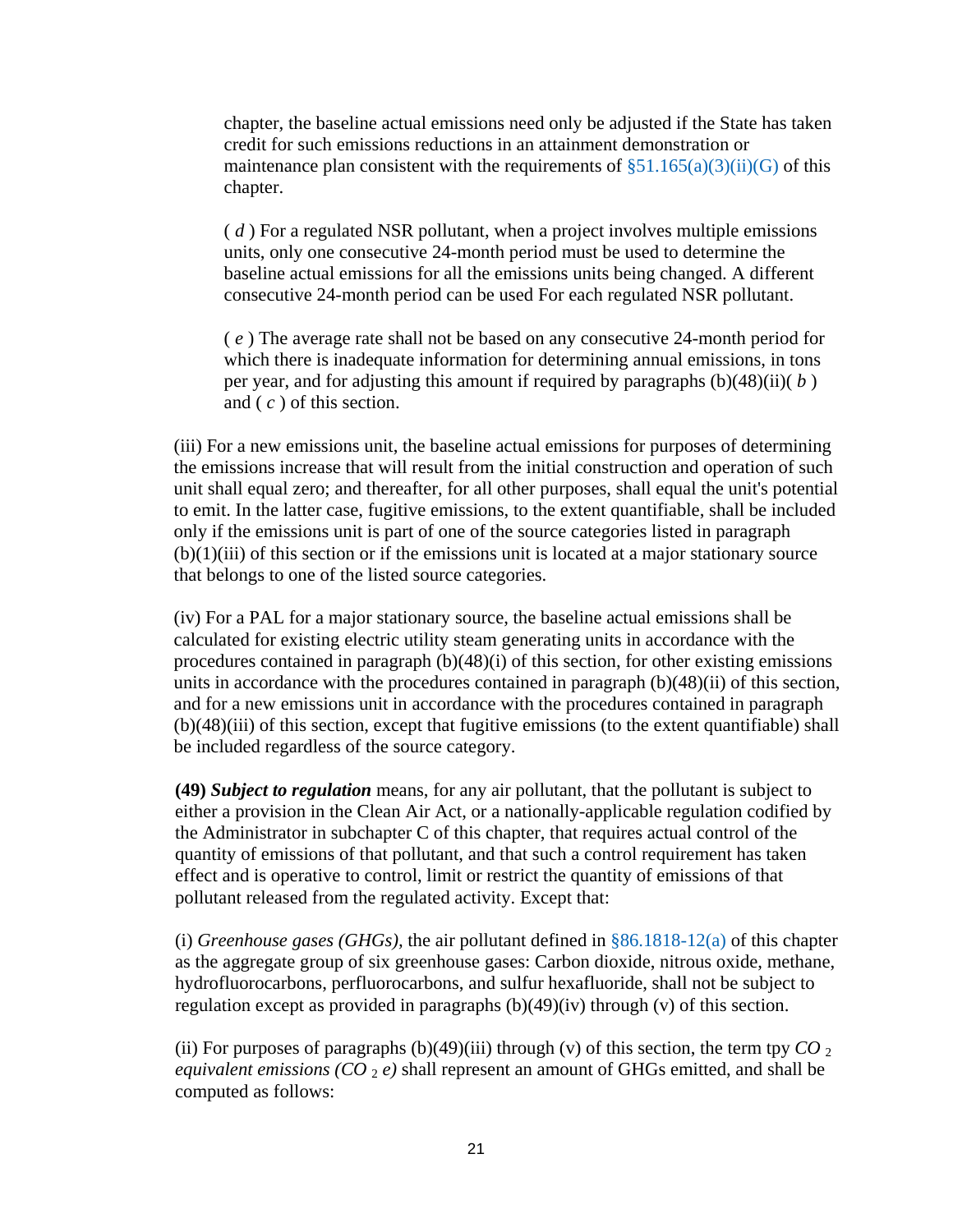( *a* ) Multiplying the mass amount of emissions (tpy), for each of the six greenhouse gases in the pollutant GHGs, by the gas's associated global warming potential published at Table A-1 to subpart A of part 98 of this chapter-Global Warming Potentials.

( *b* ) Sum the resultant value from paragraph (b)(49)(ii)( *a* ) of this section for each gas to compute a tpy  $CO<sub>2</sub>e$ .

(iii) The term *emissions increase* as used in paragraphs (b)(49)(iv) through (v) of this section shall mean that both a significant emissions increase (as calculated using the procedures in paragraph  $(a)(2)(iv)$  of this section) and a significant net emissions increase (as defined in paragraphs (b)(3) and (b)(23) of this section) occur. For the pollutant GHGs, an emissions increase shall be based on tpy  $CO<sub>2</sub>e$ , and shall be calculated assuming the pollutant GHGs is a regulated NSR pollutant, and "significant" is defined as 75,000 tpy  $CO<sub>2</sub>e$  instead of applying the value in paragraph (b)(23)(ii) of this section.

(iv) Beginning January 2, 2011, the pollutant GHGs is subject to regulation if:

( *a* ) The stationary source is a new major stationary source for a regulated NSR pollutant that is not GHGs, and also will emit or will have the potential to emit 75,000 tpy  $CO<sub>2</sub>e$  or more; or

( *b* ) The stationary source is an existing major stationary source for a regulated NSR pollutant that is not GHGs, and also will have an emissions increase of a regulated NSR pollutant, and an emissions increase of  $75,000$  tpy  $CO<sub>2</sub>e$  or more; and,

(v) Beginning July 1, 2011, in addition to the provisions in paragraph  $(b)(49)(iv)$  of this section, the pollutant GHGs shall also be subject to regulation

( *a* ) At a new stationary source that will emit or have the potential to emit 100,000 tpy  $CO<sub>2</sub>e$ ; or

( *b* ) At an existing stationary source that emits or has the potential to emit  $100,000$  tpy  $CO<sub>2</sub>e$ , when such stationary source undertakes a physical change or change in the method of operation that will result in an emissions increase of 75,000 tpy  $CO<sub>2</sub>e$  or more.

**(50)** *Regulated NSR pollutant,* for purposes of this section, means the following:

(i) Any pollutant for which a national ambient air quality standard has been promulgated and any pollutant identified under this paragraph (b)(50)(i) as a constituent or precursor for such pollutant. Precursors identified by the Administrator for purposes of NSR are the following: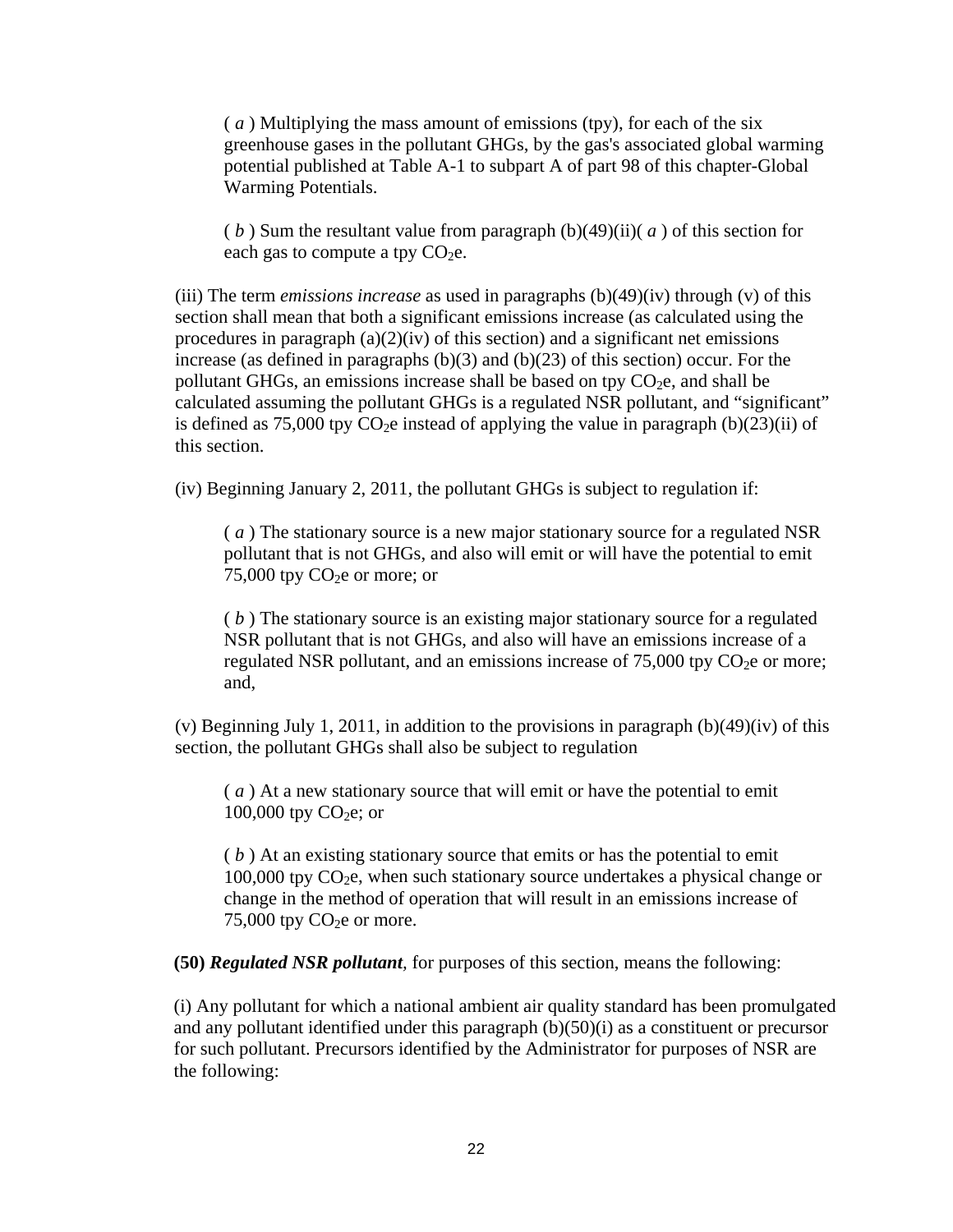( *a* ) Volatile organic compounds and nitrogen oxides are precursors to ozone in all attainment and unclassifiable areas.

 $(b)$  Sulfur dioxide is a precursor to  $PM<sub>2.5</sub>$ in all attainment and unclassifiable areas.

 $(c)$  Nitrogen oxides are presumed to be precursors to PM<sub>2.5</sub>in all attainment and unclassifiable areas, unless the State demonstrates to the Administrator's satisfaction or EPA demonstrates that emissions of nitrogen oxides from sources in a specific area are not a significant contributor to that area's ambient PM<sub>2</sub> sconcentrations.

 $(d)$  Volatile organic compounds are presumed not to be precursors to PM<sub>2.5</sub>in any attainment or unclassifiable area, unless the State demonstrates to the Administrator's satisfaction or EPA demonstrates that emissions of volatile organic compounds from sources in a specific area are a significant contributor to that area's ambient  $PM_{2.5}$ concentrations.

(ii) Any pollutant that is subject to any standard promulgated under section 111 of the Act;

(iii) Any Class I or II substance subject to a standard promulgated under or established by title VI of the Act;

 (iv) Any pollutant that otherwise is subject to regulation under the Act as defined in paragraph (b)(49) of this section.

(v) Notwithstanding paragraphs (b)(50)(i) through (iv) of this section, the term *regulated NSR pollutant* shall not include any or all hazardous air pollutants either listed in section 112 of the Act, or added to the list pursuant to section  $112(b)(2)$  of the Act, and which have not been delisted pursuant to section 112(b)(3) of the Act, unless the listed hazardous air pollutant is also regulated as a constituent or precursor of a general pollutant listed under section 108 of the Act.

(vi) Particulate matter (PM) emissions,  $PM_{2.5}$ emissions and  $PM_{10}$ emissions shall include gaseous emissions from a source or activity which condense to form particulate matter at ambient temperatures. On or after January 1, 2011 (or any earlier date established in the upcoming rulemaking codifying test methods), such condensable particulate matter shall be accounted for in applicability determinations and in establishing emissions limitations for PM,  $PM_{2.5}$ and PM<sub>10</sub>in PSD permits. Compliance with emissions limitations for PM,  $PM<sub>2.5</sub>$ and PM<sub>10</sub> issued prior to this date shall not be based on condensable particular matter unless required by the terms and conditions of the permit or the applicable implementation plan. Applicability determinations made prior to this date without accounting for condensable particular matter shall not be considered in violation of this section unless the applicable implementation plan required condensable particular matter to be included.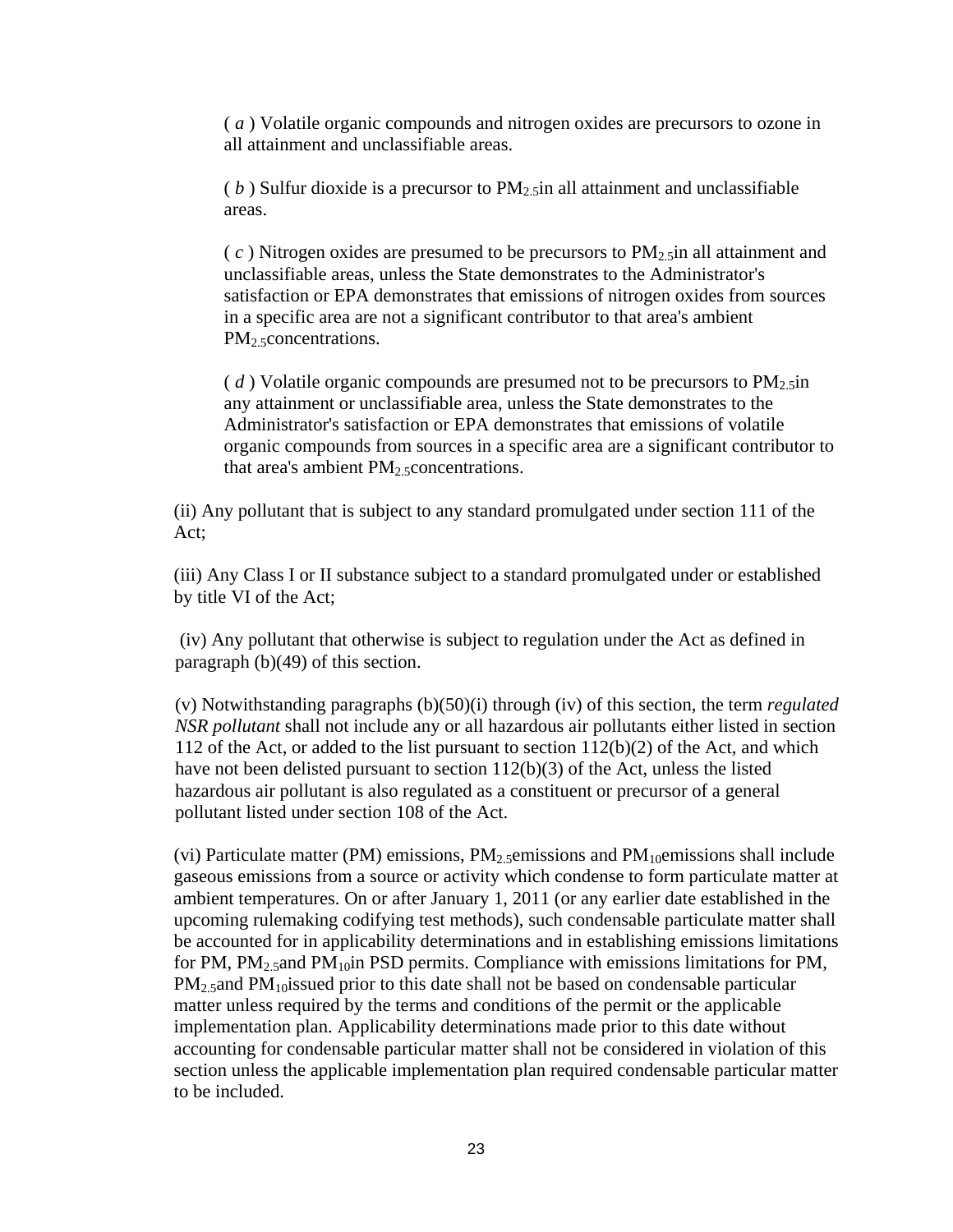**(51)** *Reviewing authority* means the State air pollution control agency, local agency, other State agency, Indian tribe, or other agency authorized by the Administrator to carry out a permit program under  $\S 51.165$  and  $\S 51.166$  of this chapter, or the Administrator in the case of EPA-implemented permit programs under this section.

**(52)** *Project* means a physical change in, or change in the method of operation of, an existing major stationary source.

**(53)** *Lowest achievable emission rate (LAER)* is as defined in  $\S 51.165(a)(1)(xiii)$  of this chapter.

**(54)** *Reasonably available control technology (RACT)* is as defined in §51.100(o) of this chapter.

## **(55)**

**(i) In general,** *process unit* means any collection of structures and/or equipment that processes, assembles, applies, blends, or otherwise uses material inputs to produce or store an intermediate or a completed product. A single stationary source may contain more than one process unit, and a process unit may contain more than one emissions unit.

(ii) Pollution control equipment is not part of the process unit, unless it serves a dual function as both process and control equipment. Administrative and warehousing facilities are not part of the process unit.

(iii) For replacement cost purposes, components shared between two or more process units are proportionately allocated based on capacity.

(iv) The following list identifies the process units at specific categories of stationary sources.

( *a* ) For a steam electric generating facility, the process unit consists of those portions of the plant that contribute directly to the production of electricity. For example, at a pulverized coal-fired facility, the process unit would generally be the combination of those systems from the coal receiving equipment through the emission stack (excluding post-combustion pollution controls), including the coal handling equipment, pulverizers or coal crushers, feedwater heaters, ash handling, boiler, burners, turbine-generator set, condenser, cooling tower, water treatment system, air preheaters, and operating control systems. Each separate generating unit is a separate process unit.

( *b* ) For a petroleum refinery, there are several categories of process units: those that separate and/or distill petroleum feedstocks; those that change molecular structures; petroleum treating processes; auxiliary facilities, such as steam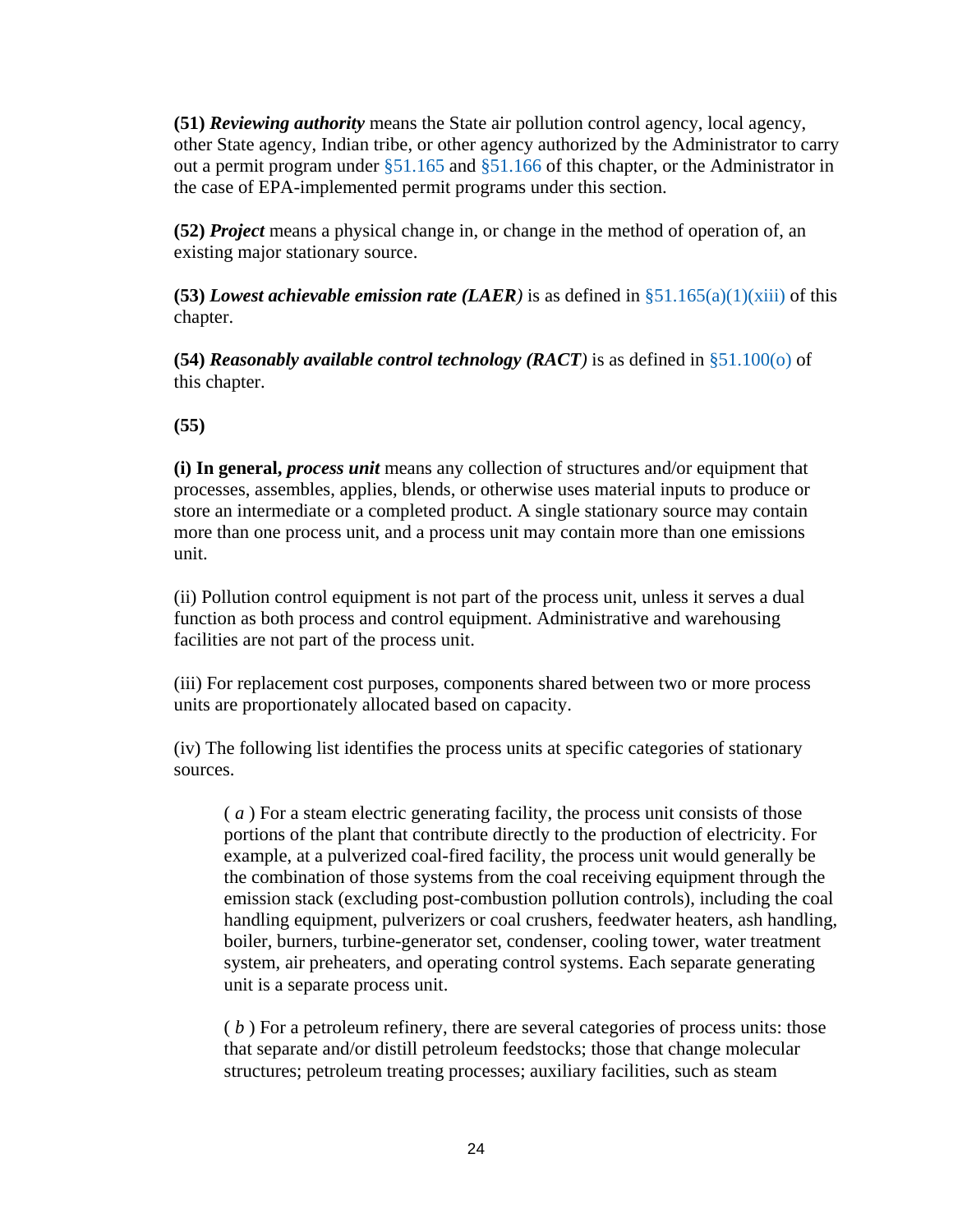generators and hydrogen production units; and those that load, unload, blend or store intermediate or completed products.

( *c* ) For an incinerator, the process unit would consist of components from the feed pit or refuse pit to the stack, including conveyors, combustion devices, heat exchangers and steam generators, quench tanks, and fans.

**(56)** *Functionally equivalent component* means a component that serves the same purpose as the replaced component.

(**57)** *Fixed capital cost* means the capital needed to provide all the depreciable components. "Depreciable components" refers to all components of fixed capital cost and is calculated by subtracting land and working capital from the total capital investment, as defined in paragraph (b)(58) of this section.

**(58)** *Total capital investment* means the sum of the following: all costs required to purchase needed process equipment (purchased equipment costs); the costs of labor and materials for installing that equipment (direct installation costs); the costs of site preparation and buildings; other costs such as engineering, construction and field expenses, fees to contractors, startup and performance tests, and contingencies (indirect installation costs); land for the process equipment; and working capital for the process equipment.

Note to paragraphs (b)(55. 56, 57 and 58): By a court order on December 24, 2003, this paragraph (b)(55, 56, 57 and 58) is stayed indefinitely. The stayed provisions will become effective immediately if the court terminates the stay. At that time, EPA will publish a document in the Federal Register advising the public of the termination of the stay.

**(c)** *Ambient air increments.* In areas designated as Class I, II or III, increases in pollutant concentration over the baseline concentration shall be limited to the following:

| <b>Pollutant</b>              | <b>Maximum allowable increase</b><br>(micrograms per cubic meter) |  |  |  |
|-------------------------------|-------------------------------------------------------------------|--|--|--|
| Class I                       |                                                                   |  |  |  |
| Particulate matter:           |                                                                   |  |  |  |
| PM-10, annual arithmetic mean |                                                                   |  |  |  |
| PM-10, 24-hr maximum          | 8                                                                 |  |  |  |
| Sulfur dioxide:               |                                                                   |  |  |  |
| Annual arithmetic mean        | $\mathcal{D}$                                                     |  |  |  |
| 24-hr maximum                 |                                                                   |  |  |  |
| 3-hr maximum                  | 25                                                                |  |  |  |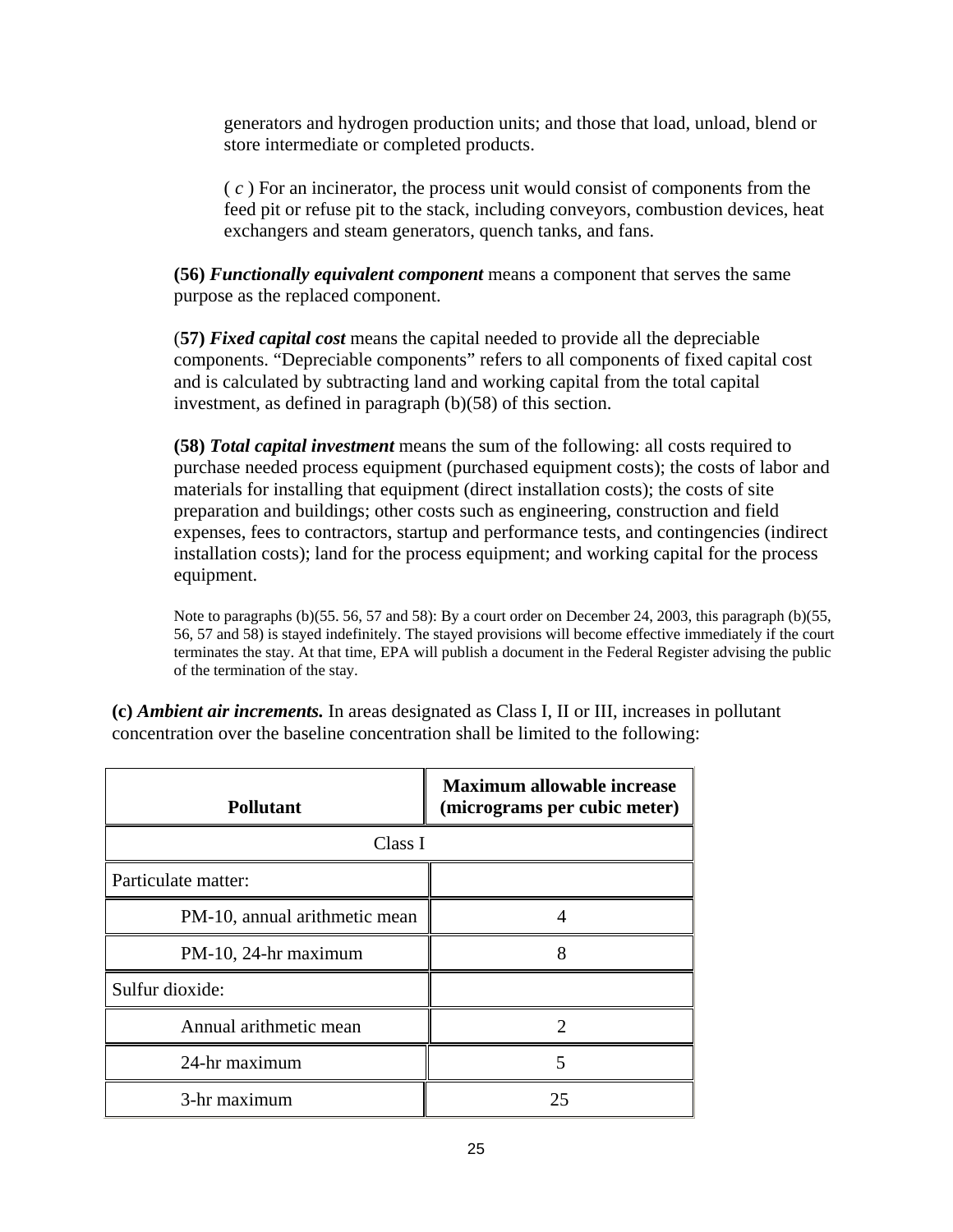| Nitrogen dioxide:             |     |  |
|-------------------------------|-----|--|
| Annual arithmetic mean        | 2.5 |  |
| Class II                      |     |  |
| Particulate matter:           |     |  |
| PM-10, annual arithmetic mean | 17  |  |
| PM-10, 24-hr maximum          | 30  |  |
| Sulfur dioxide:               |     |  |
| Annual arithmetic mean        | 20  |  |
| 24-hr maximum                 | 91  |  |
| 3-hr maximum                  | 512 |  |
| Nitrogen dioxide:             |     |  |
| Annual arithmetic mean        | 25  |  |
| Class III                     |     |  |
| Particulate matter            |     |  |
| PM-10, annual arithmetic mean | 34  |  |
| PM-10, 24-hr maximum          | 60  |  |
| Sulfur dioxide:               |     |  |
| Annual arithmetic mean        | 40  |  |
| 24-hr maximum                 | 182 |  |
| 3-hr maximum                  | 700 |  |
| Nitrogen dioxide:             |     |  |
| Annual arithmetic mean        | 50  |  |

For any period other than an annual period, the applicable maximum allowable increase may be exceeded during one such period per year at any one location.

**(d)** *Ambient air ceilings.* No concentration of a pollutant shall exceed:

(1) The concentration permitted under the national secondary ambient air quality standard, or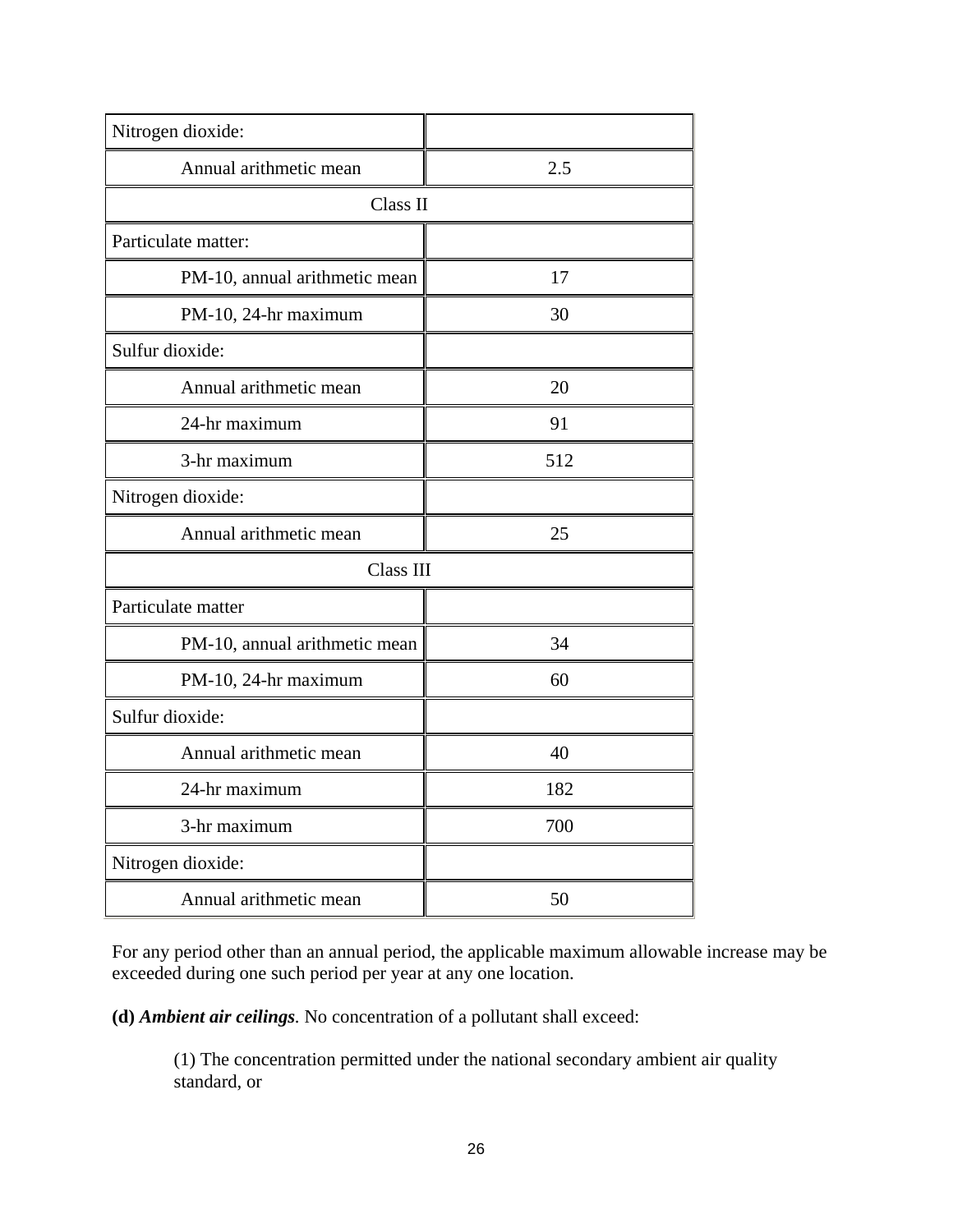(2) The concentration permitted under the national primary ambient air quality standard, whichever concentration is lowest for the pollutant for a period of exposure.

### **(e)** *Restrictions on area classifications.*

(1) All of the following areas which were in existence on August 7, 1977, shall be Class I areas and may not be redesignated:

(i) International parks,

(ii) National wilderness areas which exceed 5,000 acres in size,

(iii) National memorial parks which exceed 5,000 acres in size, and

(iv) National parks which exceed 6,000 acres in size.

(2) Areas which were redesignated as Class I under regulations promulgated before August 7, 1977, shall remain Class I, but may be redesignated as provided in this section.

(3) Any other area, unless otherwise specified in the legislation creating such an area, is initially designated Class II, but may be redesignated as provided in this section.

(4) The following areas may be redesignated only as Class I or II:

(i) An area which as of August 7, 1977, exceeded 10,000 acres in size and was a national monument, a national primitive area, a national preserve, a national recreational area, a national wild and scenic river, a national wildlife refuge, a national lakeshore or seashore; and

(ii) A national park or national wilderness area established after August 7, 1977, which exceeds 10,000 acres in size.

### **(f) [Reserved]**

### **(g)** *Redesignation.*

(1) All areas (except as otherwise provided under paragraph (e) of this section) are designated Class II as of December 5, 1974. Redesignation (except as otherwise precluded by paragraph (e) of this section) may be proposed by the respective States or Indian Governing Bodies, as provided below, subject to approval by the Administrator as a revision to the applicable State implementation plan.

(2) The State may submit to the Administrator a proposal to redesignate areas of the State Class I or Class II provided that: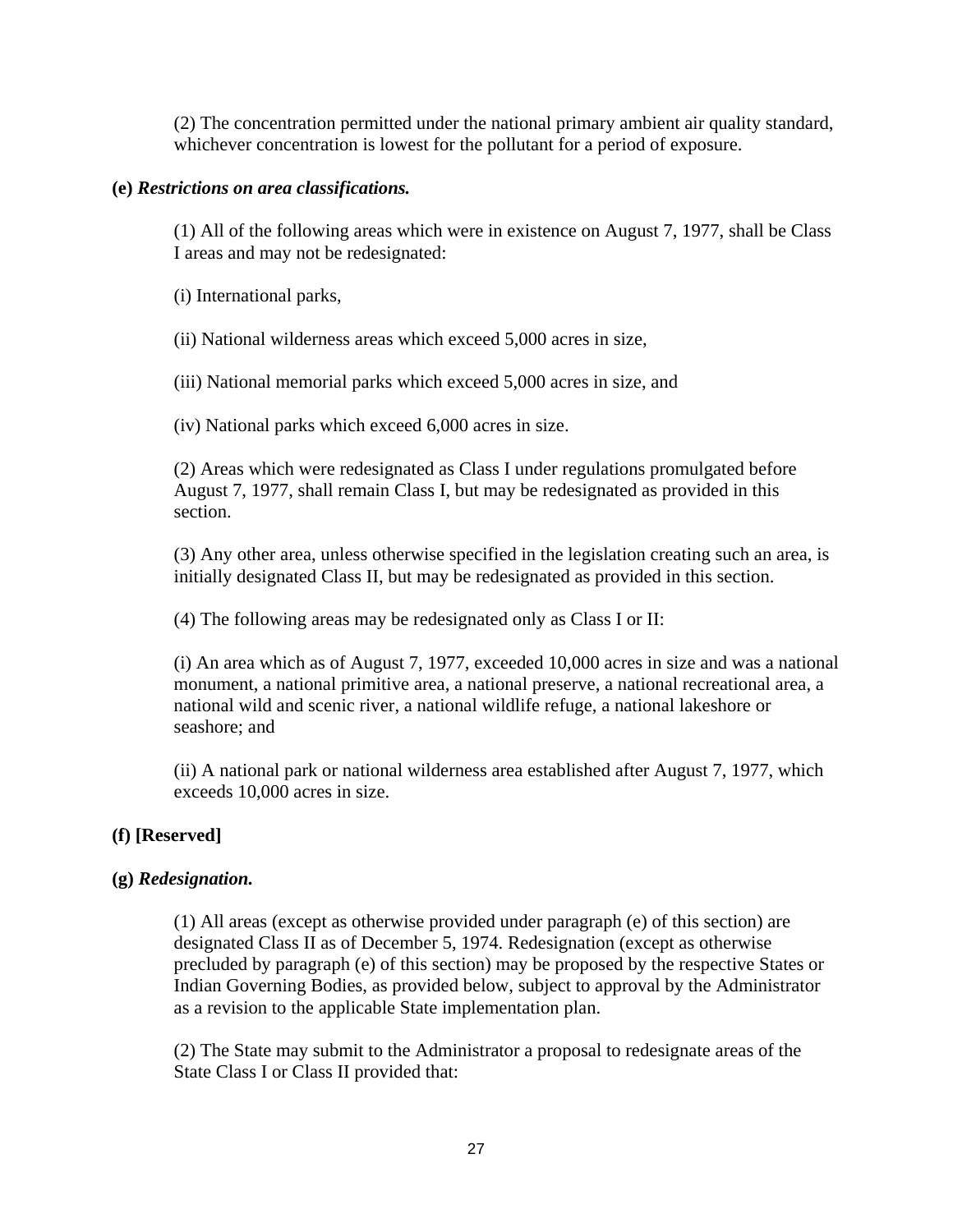(i) At least one public hearing has been held in accordance with procedures established in §51.102 of this chapter;

(ii) Other States, Indian Governing Bodies, and Federal Land Managers whose lands may be affected by the proposed redesignation were notified at least 30 days prior to the public hearing;

(iii) A discussion of the reasons for the proposed redesignation, including a satisfactory description and analysis of the health, environmental, economic, social and energy effects of the proposed redesignation, was prepared and made available for public inspection at least 30 days prior to the hearing and the notice announcing the hearing contained appropriate notification of the availability of such discussion;

(iv) Prior to the issuance of notice respecting the redesignation of an area that includes any Federal lands, the State has provided written notice to the appropriate Federal Land Manager and afforded adequate opportunity (not in excess of 60 days) to confer with the State respecting the redesignation and to submit written comments and recommendations. In redesignating any area with respect to which any Federal Land Manager had submitted written comments and recommendations, the State shall have published a list of any inconsistency between such redesignation and such comments and recommendations (together with the reasons for making such redesignation against the recommendation of the Federal Land Manager); and

(v) The State has proposed the redesignation after consultation with the elected leadership of local and other substate general purpose governments in the area covered by the proposed redesignation.

(3) Any area other than an area to which paragraph (e) of this section refers may be redesignated as Class III if-

(i) The redesignation would meet the requirements of paragraph  $(g)(2)$  of this section;

(ii) The redesignation, except any established by an Indian Governing Body, has been specifically approved by the Governor of the State, after consultation with the appropriate committees of the legislature, if it is in session, or with the leadership of the legislature, if it is not in session (unless State law provides that the redesignation must be specifically approved by State legislation) and if general purpose units of local government representing a majority of the residents of the area to be redesignated enact legislation or pass resolutions concurring in the redesignation:

(iii) The redesignation would not cause, or contribute to, a concentration of any air pollutant which would exceed any maximum allowable increase permitted under the classification of any other area or any national ambient air quality standard; and

(iv) Any permit application for any major stationary source or major modification, subject to review under paragraph (l) of this section, which could receive a permit under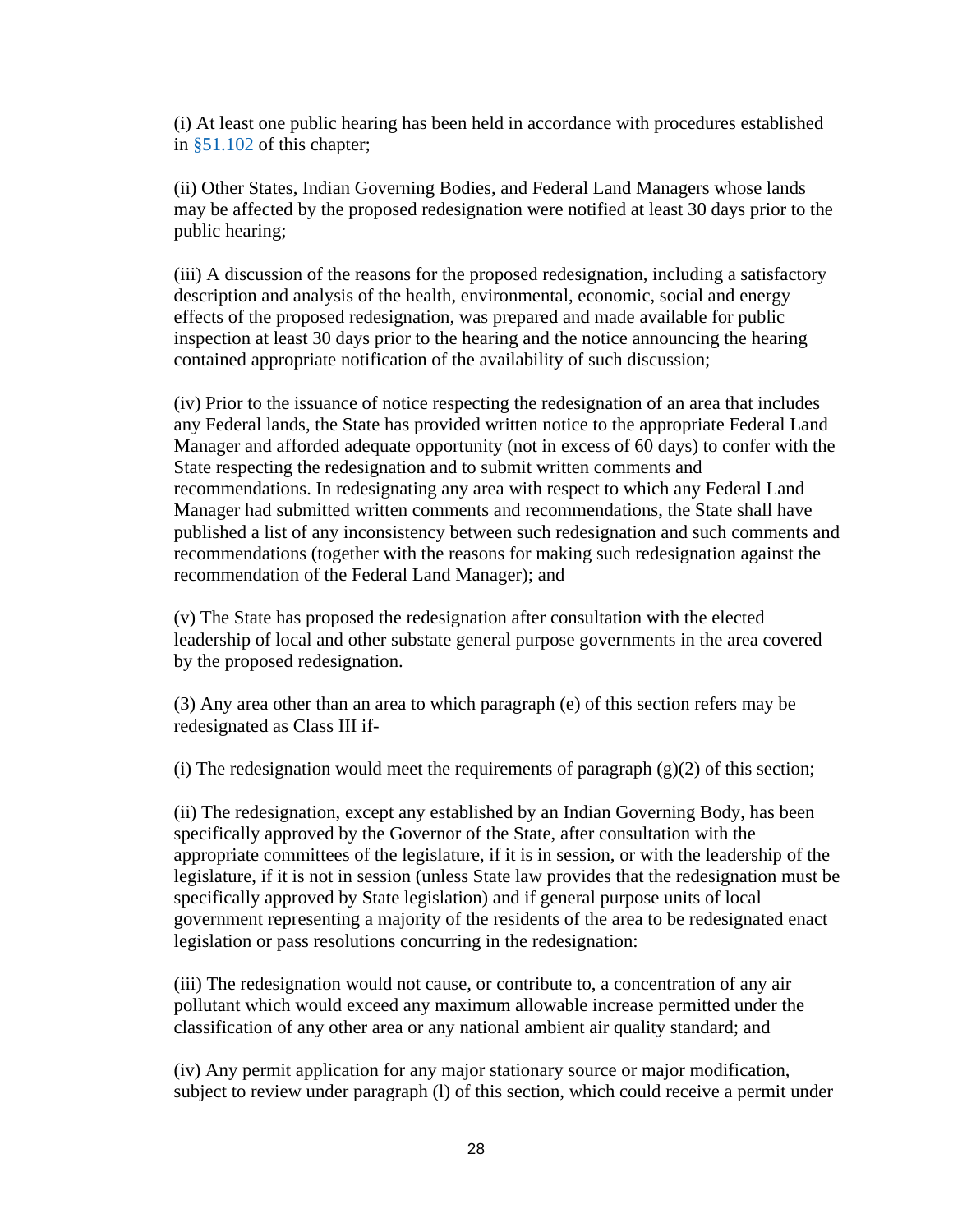this section only if the area in question were redesignated as Class III, and any material submitted as part of that application, were available insofar as was practicable for public inspection prior to any public hearing on redesignation of the area as Class III.

(4) Lands within the exterior boundaries of Indian Reservations may be redesignated only by the appropriate Indian Governing Body. The appropriate Indian Governing Body may submit to the Administrator a proposal to redesignate areas Class I, Class II, or Class III: *Provided,* That:

(i) The Indian Governing Body has followed procedures equivalent to those required of a State under paragraphs  $(g)(2)$ ,  $(g)(3)(iii)$ , and  $(g)(3)(iv)$  of this section; and

(ii) Such redesignation is proposed after consultation with the State(s) in which the Indian Reservation is located and which border the Indian Reservation.

(5) The Administrator shall disapprove, within 90 days of submission, a proposed redesignation of any area only if he finds, after notice and opportunity for public hearing, that such redesignation does not meet the procedural requirements of this paragraph or is inconsistent with paragraph (e) of this section. If any such disapproval occurs, the classification of the area shall be that which was in effect prior to the redesignation which was disapproved.

(6) If the Administrator disapproves any proposed redesignation, the State or Indian Governing Body, as appropriate, may resubmit the proposal after correcting the deficiencies noted by the Administrator.

### **(h)** *Stack heights.*

(1) The degree of emission limitation required for control of any air pollutant under this section shall not be affected in any manner by-

(i) So much of the stack height of any source as exceeds good engineering practice, or

(ii) Any other dispersion technique.

(2) Paragraph (h)(1) of this section shall not apply with respect to stack heights in existence before December 31, 1970, or to dispersion techniques implemented before then.

### **(i)** *Exemptions.*

(1) The requirements of paragraphs (j) through (r) of this section shall not apply to a particular major stationary source or major modification, if;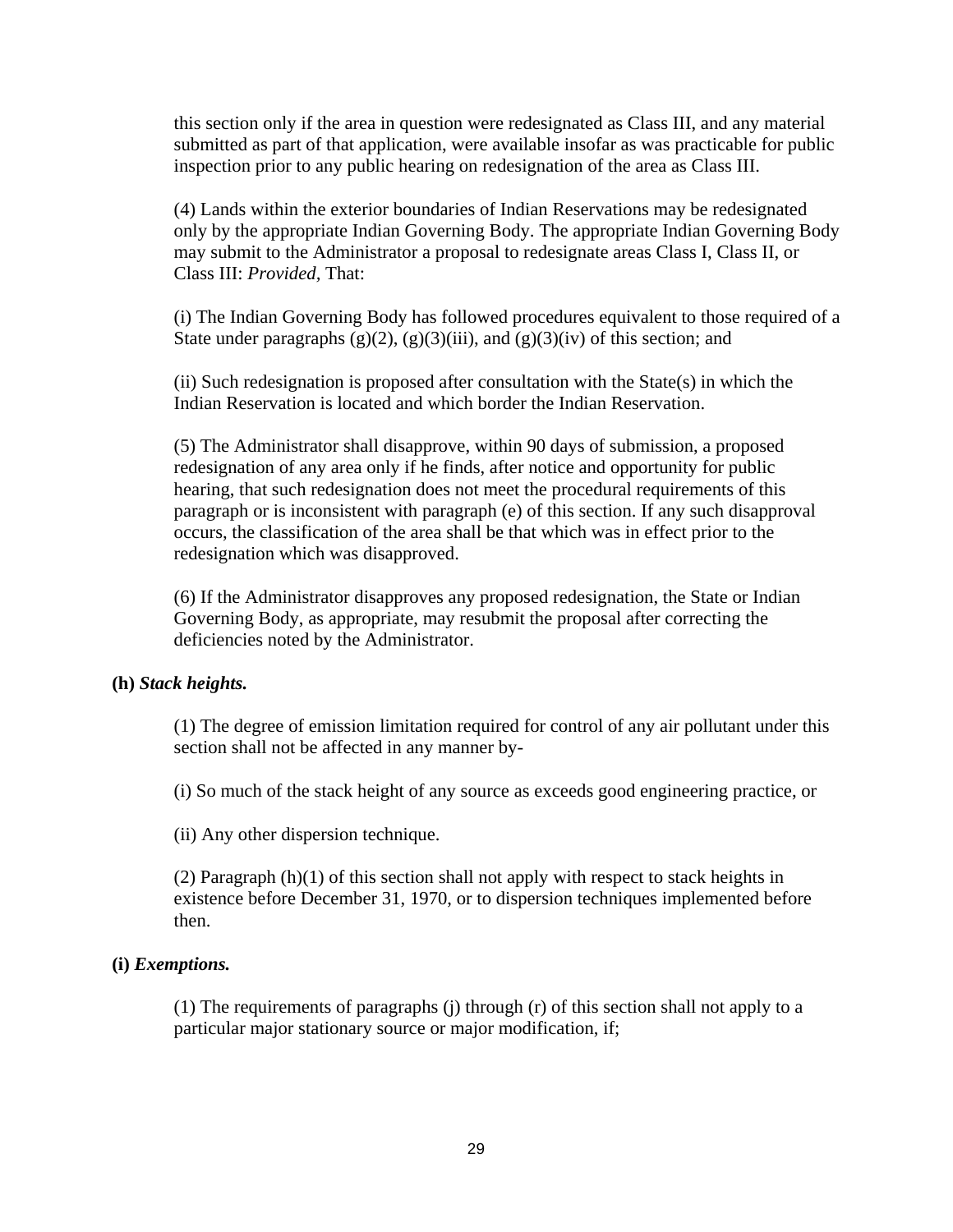(i) Construction commenced on the source or modification before August 7, 1977. The regulations at 40 CFR 52.21 as in effect before August 7, 1977, shall govern the review and permitting of any such source or modification; or

(ii) The source or modification was subject to the review requirements of 40 CFR 52.21(d)(1) as in effect before March 1, 1978, and the owner or operator:

( *a* ) Obtained under 40 CFR 52.21 a final approval effective before March 1, 1978;

( *b* ) Commenced construction before March 19, 1979; and

( *c* ) Did not discontinue construction for a period of 18 months or more and completed construction within a reasonable time; or

(iii) The source or modification was subject to 40 CFR 52.21 as in effect before March 1, 1978, and the review of an application for approval for the stationary source or modification under 40 CFR 52.21 would have been completed by March 1, 1978, but for an extension of the public comment period pursuant to a request for such an extension. In such a case, the application shall continue to be processed, and granted or denied, under 40 CFR 52.21 as in effect prior to March 1, 1978; or

(iv) The source or modification was not subject to 40 CFR 52.21 as in effect before March 1, 1978, and the owner or operator:

( *a* ) Obtained all final Federal, state and local preconstruction approvals or permits necessary under the applicable State Implementation Plan before March 1, 1978;

( *b* ) Commenced construction before March 19, 1979; and

( *c* ) Did not discontinue construction for a period of 18 months or more and completed construction within a reasonable time; or

(v) The source or modification was not subject to 40 CFR 52.21 as in effect on June 19, 1978 or under the partial stay of regulations published on February 5, 1980 (45 FR 7800), and the owner or operator:

( *a* ) Obtained all final Federal, state and local preconstruction approvals or permits necessary under the applicable State Implementation Plan before August 7, 1980;

( *b* ) Commenced construction within 18 months from August 7, 1980, or any earlier time required under the applicable State Implementation Plan; and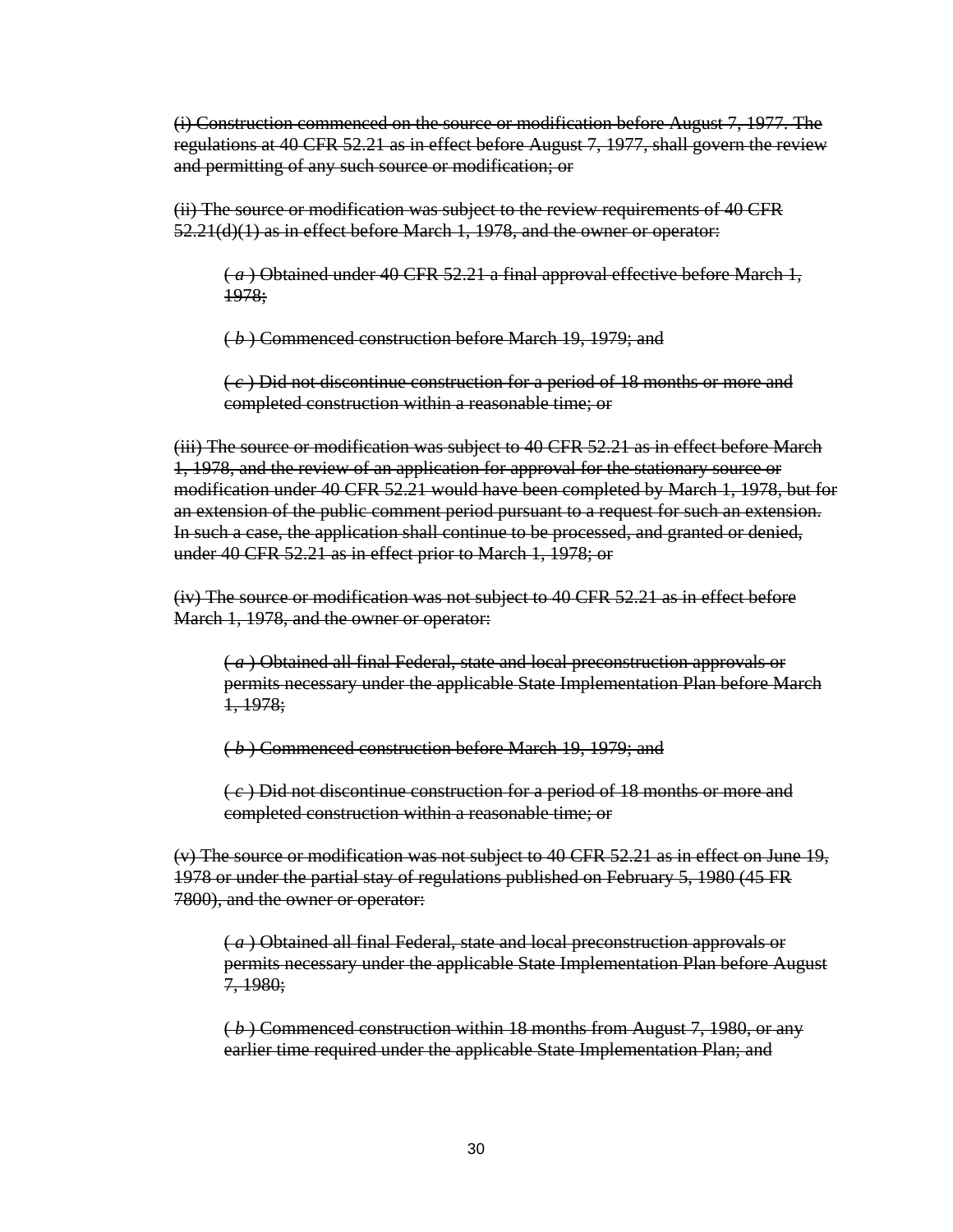### ( *c* ) Did not discontinue construction for a period of 18 months or more and completed construction within a reasonable time; or

(vi) The source or modification would be a nonprofit health or nonprofit educational institution, or a major modification would occur at such an institution, and the governor of the state in which the source or modification would be located requests that it be exempt from those requirements; or

(vii) The source or modification would be a major stationary source or major modification only if fugitive emissions, to the extent quantifiable, are considered in calculating the potential to emit of the stationary source or modification and the source does not belong to any of the following categories:

(a) Coal cleaning plants (with thermal dryers);

(b) Kraft pulp mills;

(c) Portland cement plants;

(d) Primary zinc smelters;

(e) Iron and steel mills;

(f) Primary aluminum ore reduction plants;

(g) Primary copper smelters;

(h) Municipal incinerators capable of charging more than 250 tons of refuse per day;

(i) Hydrofluoric, sulfuric, or nitric acid plants;

(j) Petroleum refineries;

(k) Lime plants;

(l) Phosphate rock processing plants;

(m) Coke oven batteries;

(n) Sulfur recovery plants;

(o) Carbon black plants (furnace process);

(p) Primary lead smelters;

(q) Fuel conversion plants;

(r) Sintering plants;

(s) Secondary metal production plants;

(t) Chemical process plants-The term chemical processing plant shall not include ethanol production facilities that produce ethanol by natural fermentation included in NAICS codes 325193 or 312140;

(u) Fossil-fuel boilers (or combination thereof) totaling more than 250 million British thermal units per hour heat input;

(v) Petroleum storage and transfer units with a total storage capacity exceeding 300,000 barrels;

(w) Taconite ore processing plants;

(x) Glass fiber processing plants;

(y) Charcoal production plants;

(z) Fossil fuel-fired steam electric plants of more than 250 million British thermal units per hour heat input;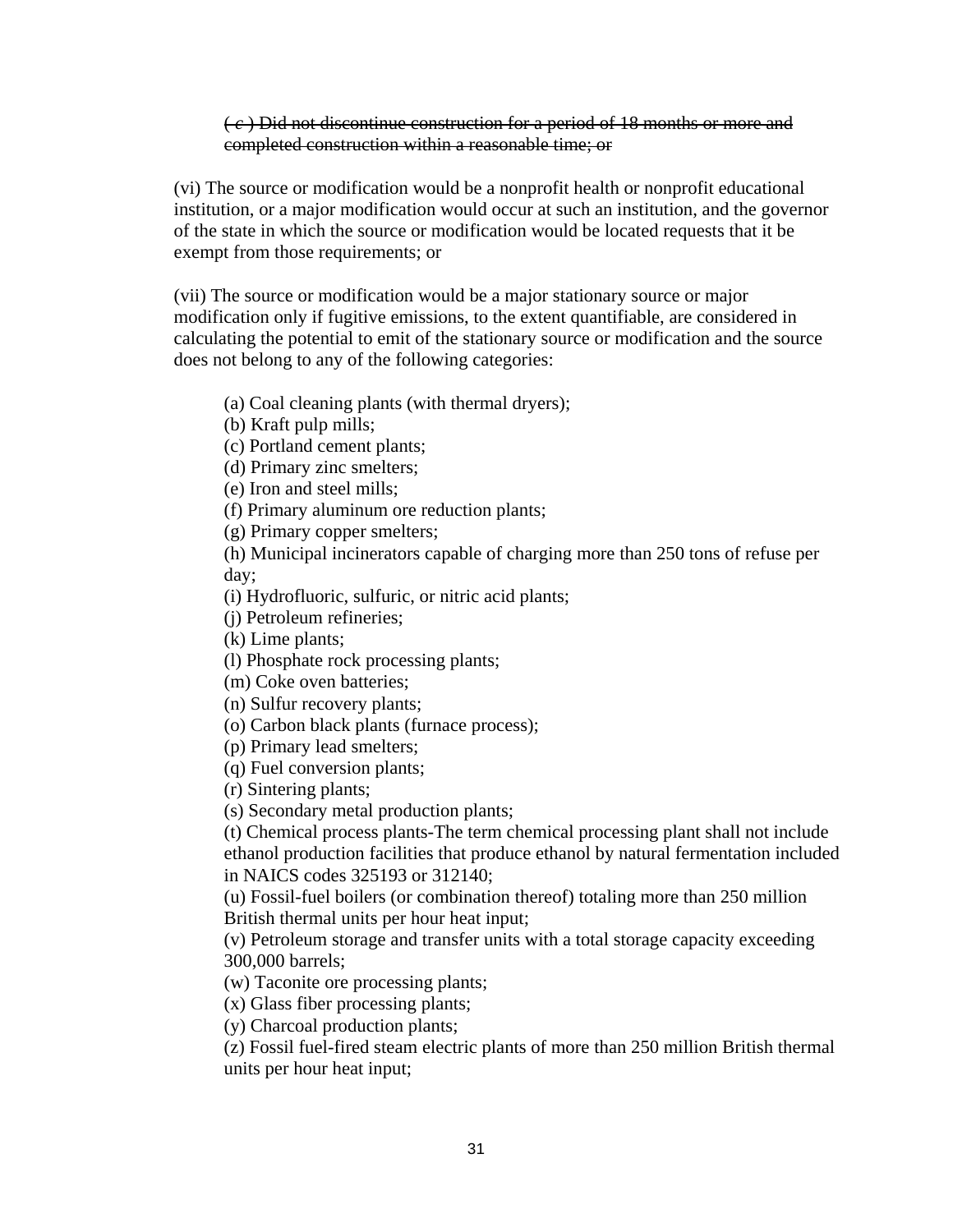(aa) Any other stationary source category which, as of August 7, 1980, is being regulated under section 111 or 112 of the Act; or

(viii) The source is a portable stationary source which has previously received a permit under this section, and

( *a* ) The owner or operator proposes to relocate the source and emissions of the source at the new location would be temporary; and

( *b* ) The emissions from the source would not exceed its allowable emissions; and

( *c* ) The emissions from the source would impact no Class I area and no area where an applicable increment is known to be violated; and

( *d* ) Reasonable notice is given to the Administrator prior to the relocation identifying the proposed new location and the probable duration of operation at the new location. Such notice shall be given to the Administrator not less than 10 days in advance of the proposed relocation unless a different time duration is previously approved by the Administrator.

(ix) The source or modification was not subject to §52.21, with respect to particulate matter, as in effect before July 31, 1987, and the owner or operator:

( *a* ) Obtained all final Federal, State, and local preconstruction approvals or permits necessary under the applicable State implementation plan before July 31, 1987;

( *b* ) Commenced construction within 18 months after July 31, 1987, or any earlier time required under the State implementation plan; and

( *c* ) Did not discontinue construction for a period of 18 months or more and completed construction within a reasonable period of time.

(x) The source or modification was subject to 40 CFR 52.21, with respect to particulate matter, as in effect before July 31, 1987 and the owner or operator submitted an application for a permit under this section before that date, and the Administrator subsequently determines that the application as submitted was complete with respect to the particular matter requirements then in effect in the section. Instead, the requirements of paragraphs (j) through (r) of this section that were in effect before July 31, 1987 shall apply to such source or modification.

(xi) The source or modification was subject to 40 CFR 52.21, with respect to  $PM_{2.5}$ , as in effect before July 15, 2008, and the owner or operator submitted an application for a permit under this section before that date consistent with EPA recommendations to use  $PM<sub>10</sub>$ as a surrogate for  $PM<sub>2.5</sub>$ , and the Administrator subsequently determines that the application as submitted was complete with respect to the  $PM_{2.5}$ requirements then in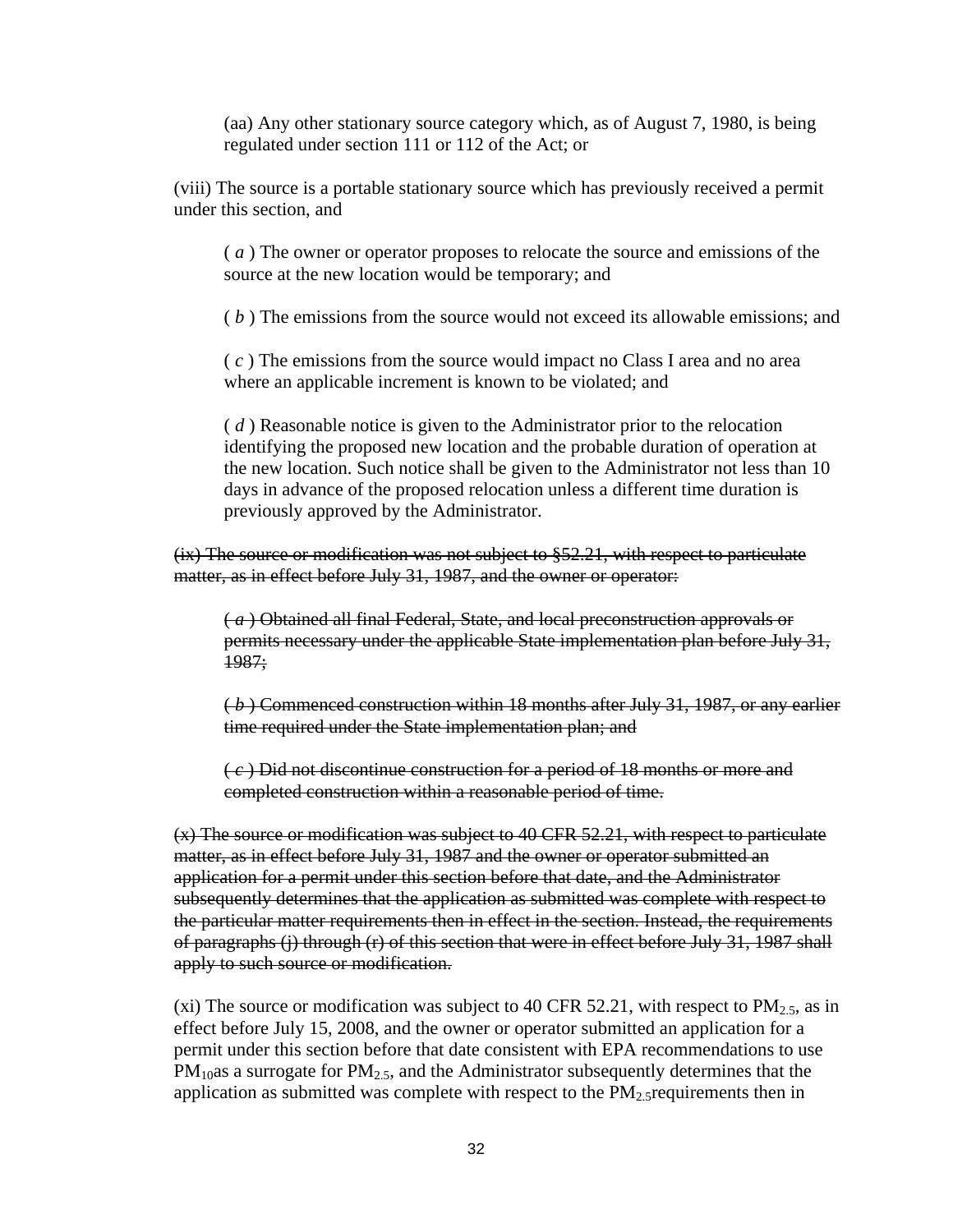effect, as interpreted in the EPA memorandum entitled "Interim Implementation of New Source Review Requirements for  $PM_{2.5}$ " (October 23, 1997). Instead, the requirements of paragraphs (j) through (r) of this section, as interpreted in the aforementioned memorandum, that were in effect before July 15, 2008 shall apply to such source or modification.

(2) The requirements of paragraphs (j) through (r) of this section shall not apply to a major stationary source or major modification with respect to a particular pollutant if the owner or operator demonstrates that, as to that pollutant, the source or modification is located in an area designated as nonattainment under section 107 of the Act.

(3) The requirements of paragraphs (k), (m) and (o) of this section shall not apply to a major stationary source or major modification with respect to a particular pollutant, if the allowable emissions of that pollutant from the source, or the net emissions increase of that pollutant from the modification:

(i) Would impact no Class I area and no area where an applicable increment is known to be violated, and

(ii) Would be temporary.

(4) The requirements of paragraphs (k), (m) and (o) of this section as they relate to any maximum allowable increase for a Class II area shall not apply to a major modification at a stationary source that was in existence on March 1, 1978, if the net increase in allowable emissions of each regulated NSR pollutant from the modification after the application of best available control technology would be less than 50 tons per year.

(5) The Administrator may exempt a stationary source or modification from the requirements of paragraph (m) of this section, with respect to monitoring for a particular pollutant if:

(i) The emissions increase of the pollutant from the new source or the net emissions increase of the pollutant from the modification would cause, in any area, air quality impacts less than the following amounts:

Carbon monoxide-575  $\mu$ g/m<sup>3</sup>, 8-hour average; Nitrogen dioxide-14  $\mu$ g/m<sup>3</sup>, annual average; Particulate matter-10  $\mu$ g/m<sup>3</sup> of PM-10, 24-hour average; Sulfur dioxide-13  $\mu$ g/m<sup>3</sup>, 24-hour average; Ozone; $<sup>1</sup>$ </sup> Lead-0.1  $\mu$ g/m<sup>3</sup>, 3-month average; Fluorides-0.25  $\mu$ g/m<sup>3</sup>, 24-hour average; Total reduced sulfur-10  $\mu$ g/m<sup>3</sup>, 1-hour average; Hydrogen sulfide-0.2  $\mu$ g/m<sup>3</sup>, 1-hour average; Reduced sulfur compounds-10  $\mu$ g/m<sup>3</sup>, 1-hour average; or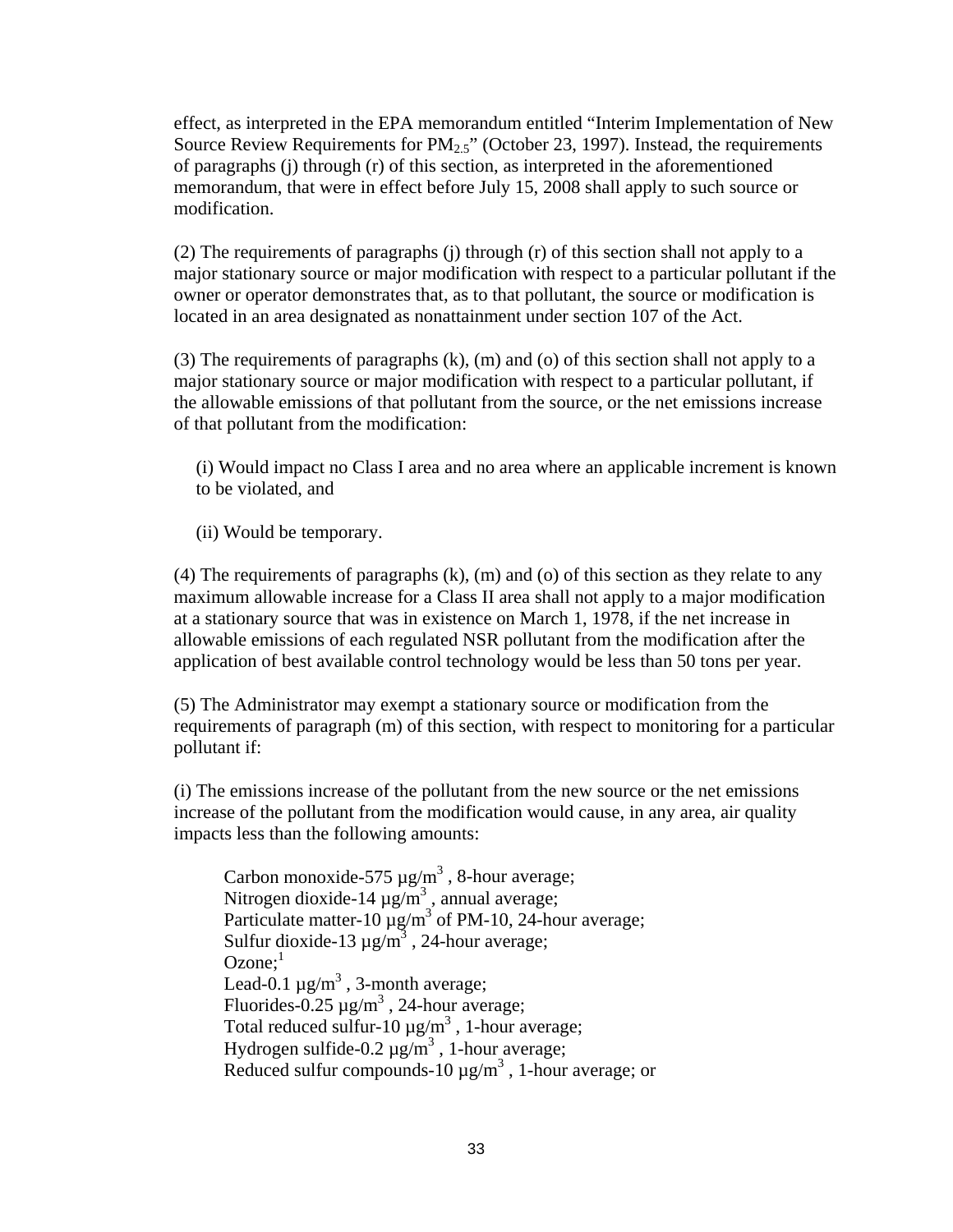<sup>1</sup> No *de minimis* air quality level is provided for ozone. However, any net emissions increase of 100 tons per year or more of volatile organic compounds or nitrogen oxides subject to PSD would be required to perform an ambient impact analysis, including the gathering of ambient air quality data.

(ii) The concentrations of the pollutant in the area that the source or modification would affect are less than the concentrations listed in paragraph  $(i)(5)(i)$  of this section; or

(iii) The pollutant is not listed in paragraph  $(i)(5)(i)$  of this section.

(6) The requirements for best available control technology in paragraph (j) of this section and the requirements for air quality analyses in paragraph (m)(1) of this section, shall not apply to a particular stationary source or modification that was subject to 40 CFR 52.21 as in effect on June 19, 1978, if the owner or operator of the source or modification submitted an application for a permit under those regulations before August 7, 1980, and the Administrator subsequently determines that the application as submitted before that date was complete. Instead, the requirements at 40 CFR 52.21(j) and (n) as in effect on June 19, 1978 apply to any such source or modification.

 $\leftrightarrow$ 

(i) The requirements for air quality monitoring in paragraphs  $(m)(1)$  (ii) through (iv) of this section shall not apply to a particular source or modification that was subject to 40 CFR 52.21 as in effect on June 19, 1978, if the owner or operator of the source or modification submits an application for a permit under this section on or before June 8, 1981, and the Administrator subsequently determines that the application as submitted before that date was complete with respect to the requirements of this section other than those in paragraphs  $(m)(1)$  (ii) through (iv) of this section, and with respect to the requirements for such analyses at  $40$  CFR  $52.21$ (m) $(2)$  as in effect on June 19, 1978. Instead, the latter requirements shall apply to any such source or modification.

(ii) The requirements for air quality monitoring in paragraphs  $(m)(1)$  (ii) through (iv) of this section shall not apply to a particular source or modification that was not subject to 40 CFR 52.21 as in effect on June 19, 1978, if the owner or operator of the source or modification submits an application for a permit under this section on or before June 8, 1981, and the Administrator subsequently determines that the application as submitted before that date was complete, except with respect to the requirements in paragraphs  $(m)(1)$  (ii) through (iv).

(8)

(i) At the discretion of the Administrator, the requirements for air quality monitoring of  $PM<sub>10</sub>$ in paragraphs (m)(1) (i)-(iv) of this section may not apply to a particular source or modification when the owner or operator of the source or modification submits an application for a permit under this section on or before June 1, 1988 and the Administrator subsequently determines that the application as submitted before that date was complete, except with respect to the requirements for monitoring particulate matter in paragraphs  $(m)(1)$  (i)  $(iv)$ .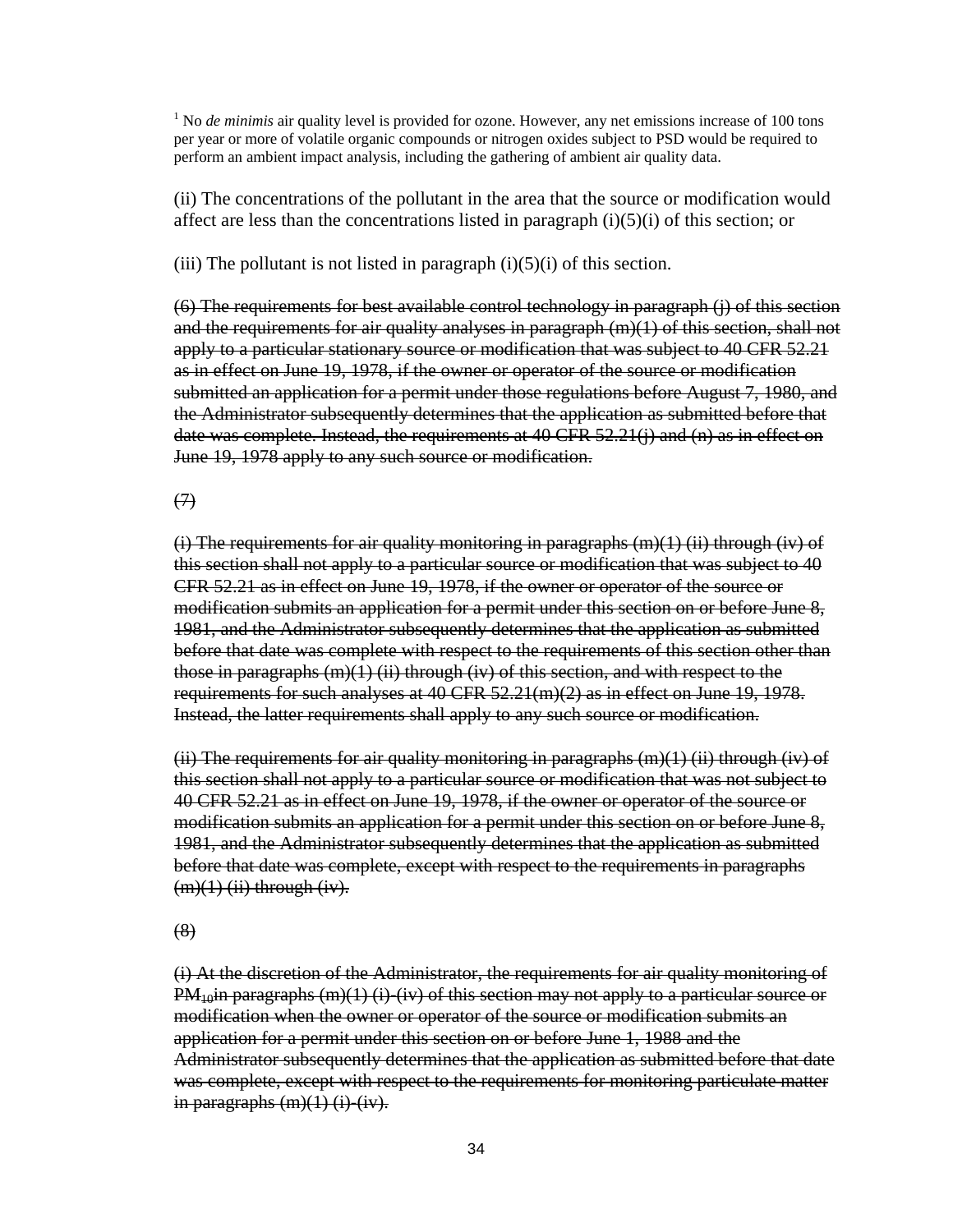(ii) The requirements for air quality monitoring pf  $PM_{10}$ in paragraphs (m)(1), (ii) and (iv) and (m)(3) of this section shall apply to a particular source or modification if the owner or operator of the source or modification submits an application for a permit under this section after June 1, 1988 and no later than December 1, 1988. The data shall have been gathered over at least the period from February 1, 1988 to the date the application becomes otherwise complete in accordance with the provisions set forth under paragraph (m)(1)(viii) of this section, except that if the Administrator determines that a complete and adequate analysis can be accomplished with monitoring data over a shorter period (not to be less than 4 months), the data that paragraph  $(m)(1)(iii)$  requires shall have been gathered over a shorter period.

(9) The requirements of paragraph  $(k)(2)$  of this section shall not apply to a stationary source or modification with respect to any maximum allowable increase for nitrogen oxides if the owner or operator of the source or modification submitted an application for a permit under this section before the provisions embodying the maximum allowable increase took effect as part of the applicable implementation plan and the Administrator subsequently determined that the application as submitted before that date was complete.

 $(10)$  The requirements in paragraph  $(k)(2)$  of this section shall not apply to a stationary source or modification with respect to any maximum allowable increase for PM-10 if (i) the owner or operator of the source or modification submitted an application for a permit under this section before the provisions embodying the maximum allowable increases for PM-10 took effect in an implementation plan to which this section applies, and (ii) the Administrator subsequently determined that the application as submitted before that date was otherwise complete. Instead, the requirements in paragraph  $(k)(2)$  shall apply with respect to the maximum allowable increases for TSP as in effect on the date the application was submitted.

#### **(j)** *Control technology review.*

(1) A major stationary source or major modification shall meet each applicable emissions limitation under the State Implementation Plan and each applicable emissions standard and standard of performance under 40 CFR parts 60 and 61.

(2) A new major stationary source shall apply best available control technology for each regulated NSR pollutant that it would have the potential to emit in significant amounts.

(3) A major modification shall apply best available control technology for each regulated NSR pollutant for which it would result in a significant net emissions increase at the source. This requirement applies to each proposed emissions unit at which a net emissions increase in the pollutant would occur as a result of a physical change or change in the method of operation in the unit.

(4) For phased construction projects, the determination of best available control technology shall be reviewed and modified as appropriate at the latest reasonable time which occurs no later than 18 months prior to commencement of construction of each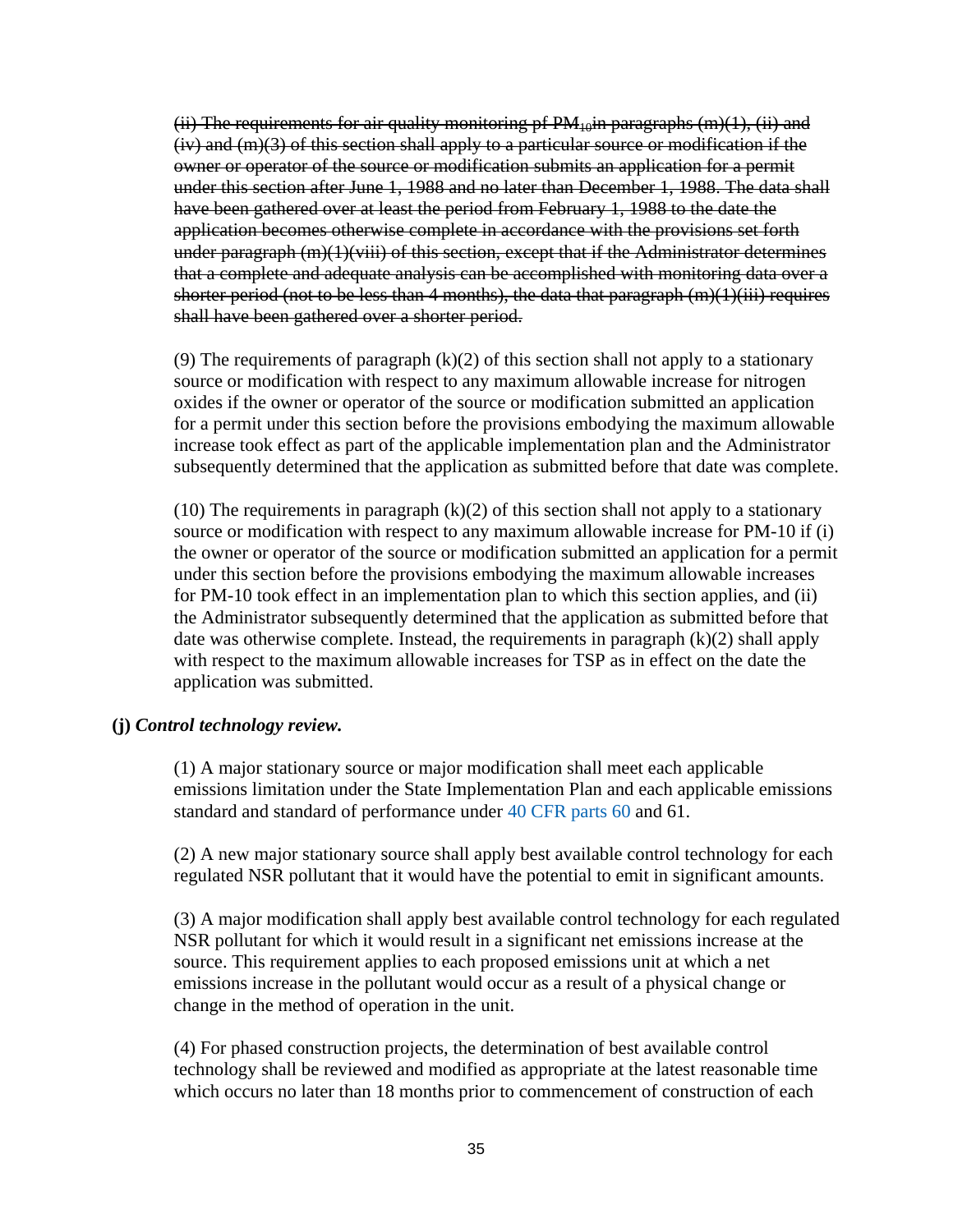independent phase of the project. At such time, the owner or operator of the applicable stationary source may be required to demonstrate the adequacy of any previous determination of best available control technology for the source.

**(k)** *Source impact analysis.* The owner or operator of the proposed source or modification shall demonstrate that allowable emission increases from the proposed source or modification, in conjunction with all other applicable emissions increases or reductions (including secondary emissions), would not cause or contribute to air pollution in violation of:

(1) Any national ambient air quality standard in any air quality control region; or

(2) Any applicable maximum allowable increase over the baseline concentration in any area.

## **(l)** *Air quality models.*

(1) All estimates of ambient concentrations required under this paragraph shall be based on applicable air quality models, data bases, and other requirements specified in appendix W of part 51 of this chapter (Guideline on Air Quality Models).

(2) Where an air quality model specified in appendix W of part 51 of this chapter (Guideline on Air Quality Models) is inappropriate, the model may be modified or another model substituted. Such a modification or substitution of a model may be made on a case-by-case basis or, where appropriate, on a generic basis for a specific state program. Written approval of the Administrator must be obtained for any modification or substitution. In addition, use of a modified or substituted model must be subject to notice and opportunity for public comment under procedures developed in accordance with paragraph (q) of this section.

### **(m)** *Air quality analysis* **-**

# (1) *Preapplication analysis.*

(i) Any application for a permit under this section shall contain an analysis of ambient air quality in the area that the major stationary source or major modification would affect for each of the following pollutants:

( *a* ) For the source, each pollutant that it would have the potential to omit in a significant amount;

( *b* ) For the modification, each pollutant for which it would result in a significant net emissions increase.

(ii) With respect to any such pollutant for which no National Ambient Air Quality Standard exists, the analysis shall contain such air quality monitoring data as the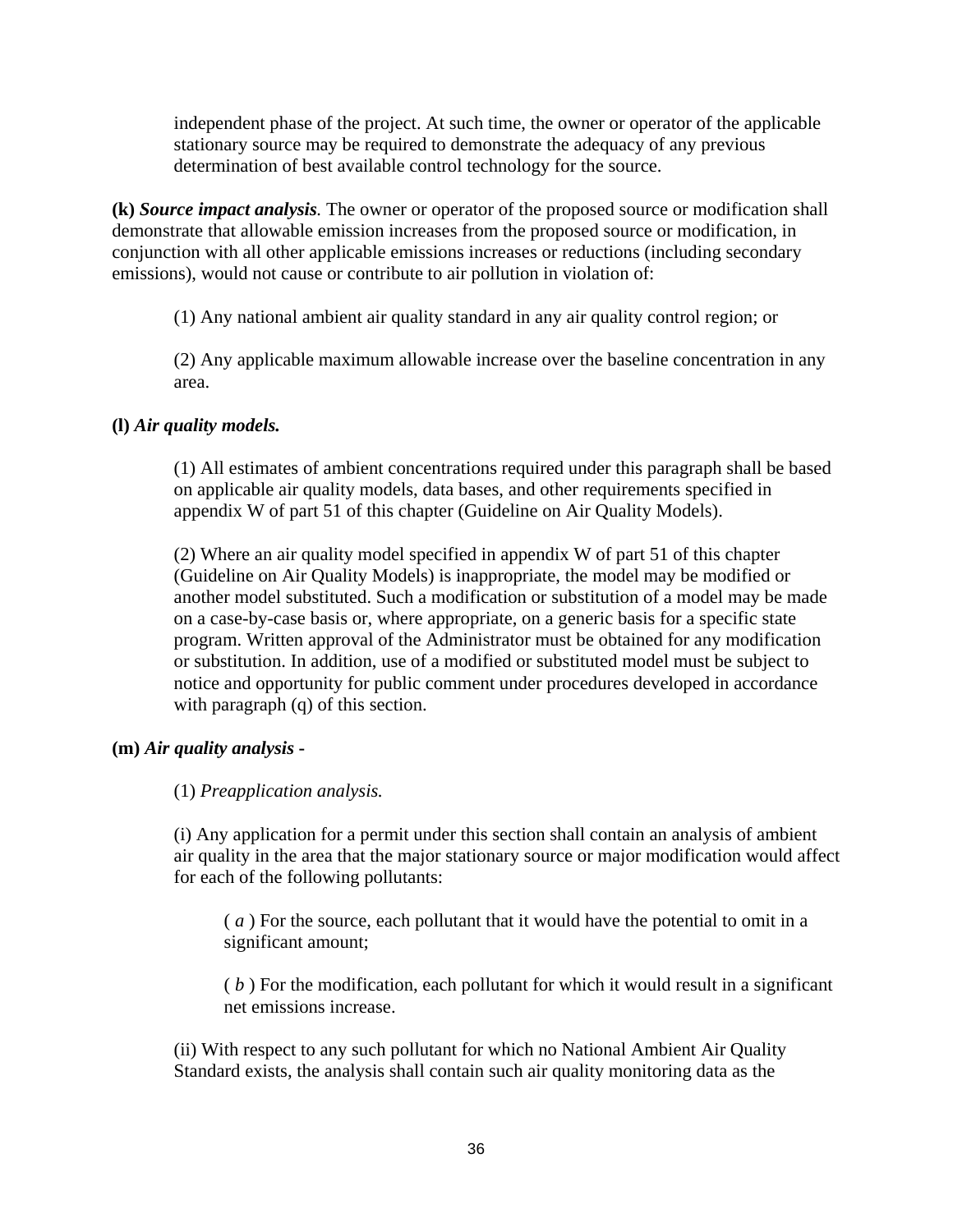Administrator determines is necessary to assess ambient air quality for that pollutant in any area that the emissions of that pollutant would affect.

(iii) With respect to any such pollutant (other than nonmethane hydrocarbons) for which such a standard does exist, the analysis shall contain continuous air quality monitoring data gathered for purposes of determining whether emissions of that pollutant would cause or contribute to a violation of the standard or any maximum allowable increase.

(iv) In general, the continuous air quality monitoring data that is required shall have been gathered over a period of at least one year and shall represent at least the year preceding receipt of the application, except that, if the Administrator determines that a complete and adequate analysis can be accomplished with monitoring data gathered over a period shorter than one year (but not to be less than four months), the data that is required shall have been gathered over at least that shorter period.

(v) For any application which becomes complete, except as to the requirements of paragraphs (m)(1) (iii) and (iv) of this section, between June 8, 1981, and February 9, 1982, the data that paragraph  $(m)(1)(iii)$  of this section, requires shall have been gathered over at least the period from February 9, 1981, to the date the application becomes otherwise complete, except that:

( *a* ) If the source or modification would have been major for that pollutant under 40 CFR 52.21 as in effect on June 19, 1978, any monitoring data shall have been gathered over at least the period required by those regulations.

( *b* ) If the Administrator determines that a complete and adequate analysis can be accomplished with monitoring data over a shorter period (not to be less than four months), the data that paragraph  $(m)(1)(iii)$  of this section, requires shall have been gathered over at least that shorter period.

( *c* ) If the monitoring data would relate exclusively to ozone and would not have been required under 40 CFR 52.21 as in effect on June 19, 1978, the Administrator may waive the otherwise applicable requirements of this paragraph (v) to the extent that the applicant shows that the monitoring data would be unrepresentative of air quality over a full year.

(vi) The owner or operator of a proposed stationary source or modification of volatile organic compounds who satisfies all conditions of 40 CFR part 51 Appendix S, section IV may provide post-approval monitoring data for ozone in lieu of providing preconstruction data as required under paragraph (m)(1) of this section.

(vii) For any application that becomes complete, except as to the requirements of paragraphs  $(m)(1)$  (iii) and (iv) pertaining to  $PM_{10}$ , after December 1, 1988 and no later than August 1, 1989 the data that paragraph  $(m)(1)(iii)$  requires shall have been gathered over at least the period from August 1, 1988 to the date the application becomes otherwise complete, except that if the Administrator determines that a complete and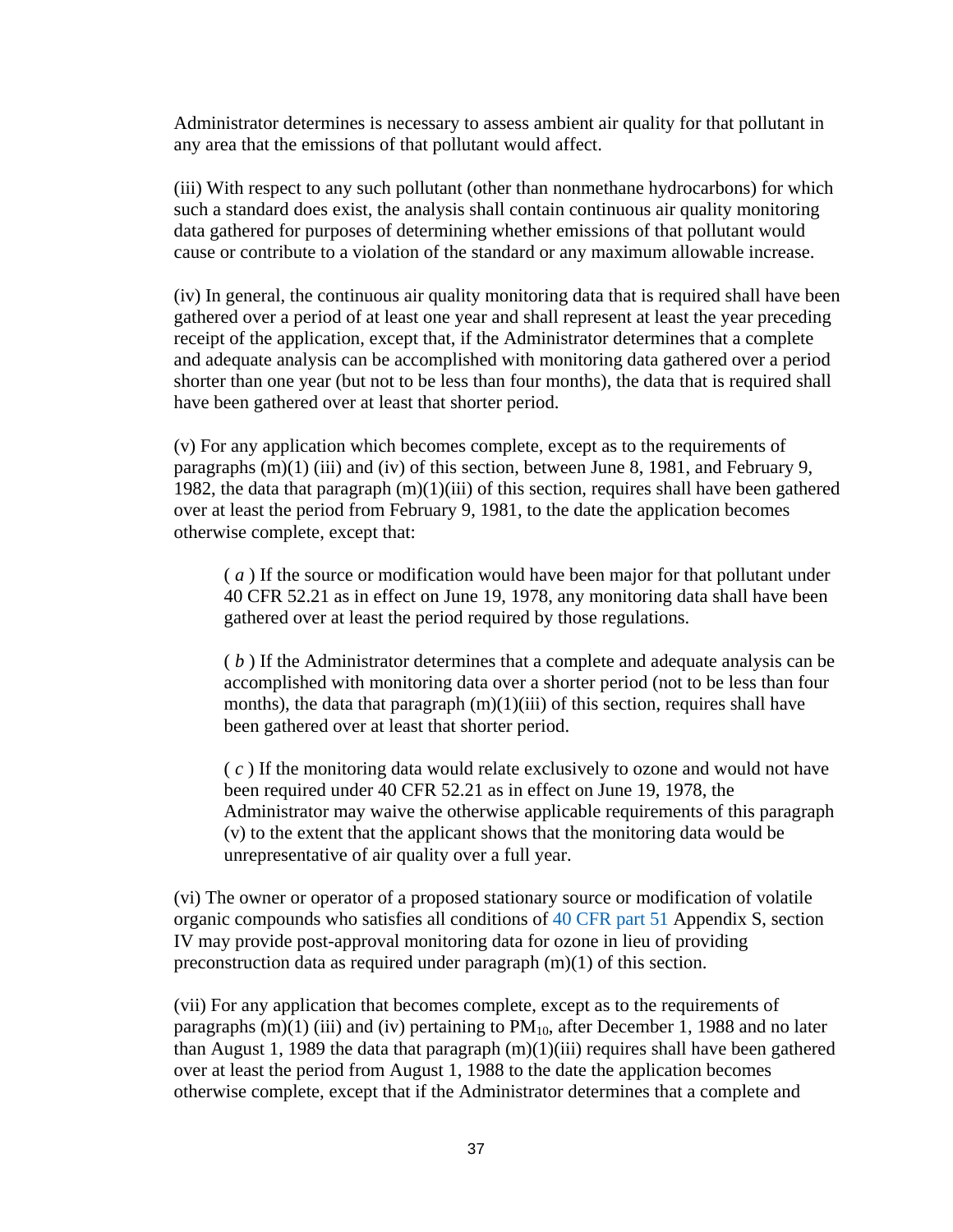adequate analysis can be accomplished with monitoring data over a shorter period (not to be less than 4 months), the data that paragraph  $(m)(1)(iii)$  requires shall have been gathered over that shorter period.

(viii) With respect to any requirements for air quality monitoring of  $PM_{10}$ under paragraphs (i)(11) (i) and (ii) of this section the owner or operator of the source or modification shall use a monitoring method approved by the Administrator and shall estimate the ambient concentrations of  $PM_{10}$ using the data collected by such approved monitoring method in accordance with estimating procedures approved by the Administrator.

(2) Post-construction monitoring. The owner or operator of a major stationary source or major modification shall, after construction of the stationary source or modification, conduct such ambient monitoring as the Administrator determines is necessary to determine the effect emissions from the stationary source or modification may have, or are having, on air quality in any area.

(3) Operations of monitoring stations. The owner or operator of a major stationary source or major modification shall meet the requirements of Appendix B to part 58 of this chapter during the operation of monitoring stations for purposes of satisfying paragraph (m) of this section.

**(n)** *Source information.* The owner or operator of a proposed source or modification shall submit all information necessary to perform any analysis or make any determination required under this section.

(1) With respect to a source or modification to which paragraphs  $(i)$ ,  $(l)$ ,  $(n)$  and  $(p)$  of this section apply, such information shall include:

(i) A description of the nature, location, design capacity, and typical operating schedule of the source or modification, including specifications and drawings showing its design and plant layout;

(ii) A detailed schedule for construction of the source or modification;

(iii) A detailed description as to what system of continuous emission reduction is planned for the source or modification, emission estimates, and any other information necessary to determine that best available control technology would be applied.

(2) Upon request of the Administrator, the owner or operator shall also provide information on:

(i) The air quality impact of the source or modification, including meteorological and topographical data necessary to estimate such impact; and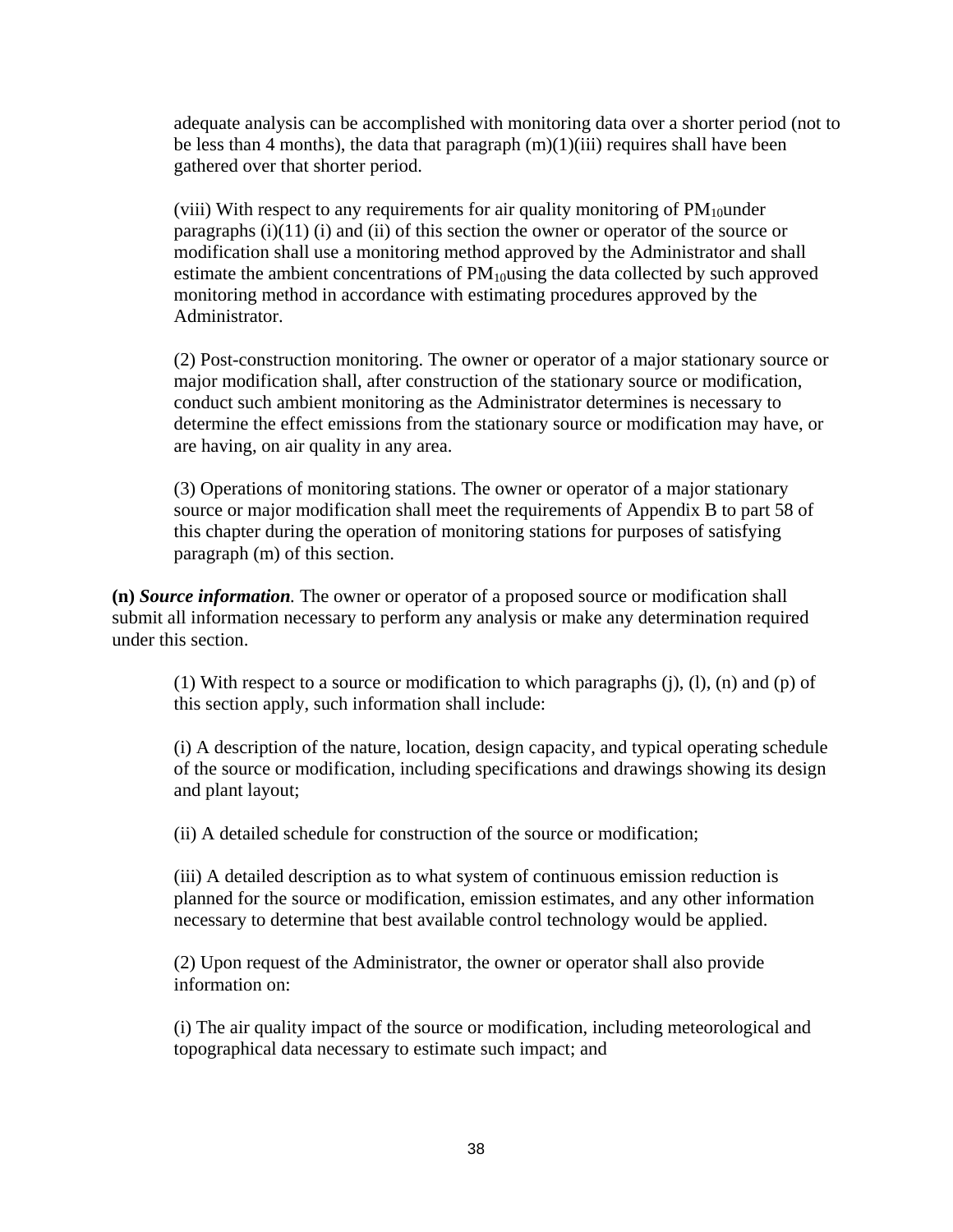(ii) The air quality impacts, and the nature and extent of any or all general commercial, residential, industrial, and other growth which has occurred since August 7, 1977, in the area the source or modification would affect.

#### **(o)** *Additional impact analyses.*

(1) The owner or operator shall provide an analysis of the impairment to visibility, soils and vegetation that would occur as a result of the source or modification and general commercial, residential, industrial and other growth associated with the source or modification. The owner or operator need not provide an analysis of the impact on vegetation having no significant commercial or recreational value.

(2) The owner or operator shall provide an analysis of the air quality impact projected for the area as a result of general commercial, residential, industrial and other growth associated with the source or modification.

(3) *Visibility monitoring.* The Administrator may require monitoring of visibility in any Federal class I area near the proposed new stationary source for major modification for such purposes and by such means as the Administrator deems necessary and appropriate.

#### **(p)** *Sources impacting Federal Class I areas-additional requirements* **-**

(1) *Notice to Federal land managers.* The Administrator shall provide written notice of any permit application for a proposed major stationary source or major modification, the emissions from which may affect a Class I area, to the Federal land manager and the Federal official charged with direct responsibility for management of any lands within any such area. Such notification shall include a copy of all information relevant to the permit application and shall be given within 30 days of receipt and at least 60 days prior to any public hearing on the application for a permit to construct. Such notification shall include an analysis of the proposed source's anticipated impacts on visibility in the Federal Class I area. The Administrator shall also provide the Federal land manager and such Federal officials with a copy of the preliminary determination required under paragraph (q) of this section, and shall make available to them any materials used in making that determination, promptly after the Administrator makes such determination. Finally, the Administrator shall also notify all affected Federal land managers within 30 days of receipt of any advance notification of any such permit application.

(2) *Federal Land Manager.* The Federal Land Manager and the Federal official charged with direct responsibility for management of such lands have an affirmative responsibility to protect the air quality related values (including visibility) of such lands and to consider, in consultation with the Administrator, whether a proposed source or modification will have an adverse impact on such values.

(3) *Visibility analysis.* The Administrator shall consider any analysis performed by the Federal land manager, provided within 30 days of the notification required by paragraph (p)(1) of this section, that shows that a proposed new major stationary source or major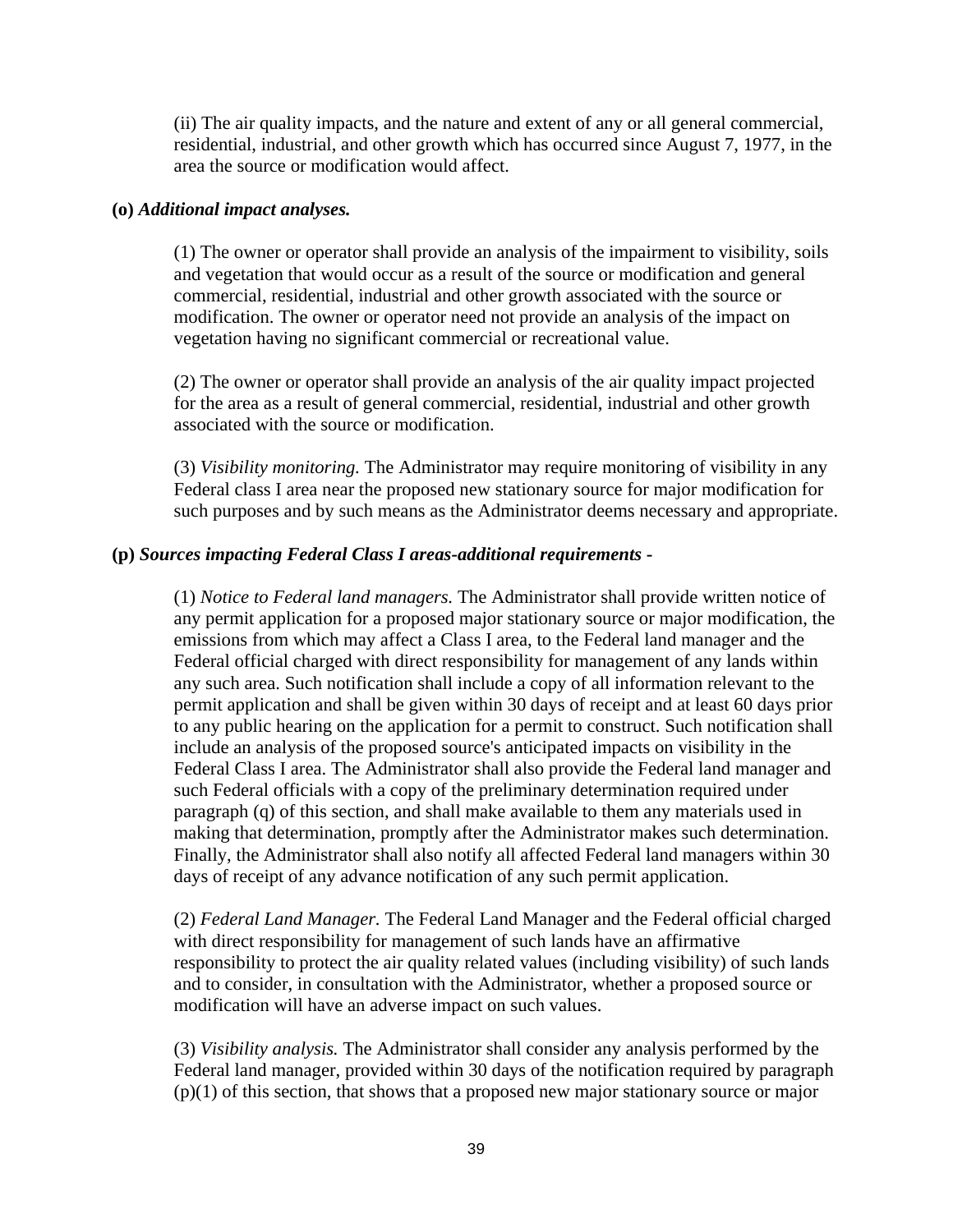modification may have an adverse impact on visibility in any Federal Class I area. Where the Administrator finds that such an analysis does not demonstrate to the satisfaction of the Administrator that an adverse impact on visibility will result in the Federal Class I area, the Administrator must, in the notice of public hearing on the permit application, either explain his decision or give notice as to where the explanation can be obtained.

(4) *Denial-impact on air quality related values.* The Federal Land Manager of any such lands may demonstrate to the Administrator that the emissions from a proposed source or modification would have an adverse impact on the air quality-related values (including visibility) of those lands, notwithstanding that the change in air quality resulting from emissions from such source or modification would not cause or contribute to concentrations which would exceed the maximum allowable increases for a Class I area. If the Administrator concurs with such demonstration, then he shall not issue the permit.

(5) *Class I variances.* The owner or operator of a proposed source or modification may demonstrate to the Federal Land Manager that the emissions from such source or modification would have no adverse impact on the air quality related values of any such lands (including visibility), notwithstanding that the change in air quality resulting from emissions from such source or modification would cause or contribute to concentrations which would exceed the maximum allowable increases for a Class I area. If the Federal land manager concurs with such demonstration and he so certifies, the State may authorize the Administrator: *Provided,* That the applicable requirements of this section are otherwise met, to issue the permit with such emission limitations as may be necessary to assure that emissions of sulfur dioxide, particulate matter, and nitrogen oxides would not exceed the following maximum allowable increases over minor source baseline concentration for such pollutants:

| <b>Pollutant</b>              | <b>Maximum allowable</b><br>increase (micrograms per<br>cubic meter) |  |
|-------------------------------|----------------------------------------------------------------------|--|
| Particulate matter:           |                                                                      |  |
| PM-10, annual arithmetic mean | 17                                                                   |  |
| PM-10, 24-hr maximum          | 30                                                                   |  |
| Sulfur dioxide:               |                                                                      |  |
| Annual arithmetic mean        | 20                                                                   |  |
| 24-hr maximum                 | 91                                                                   |  |
| 3-hr maximum                  | 325                                                                  |  |
| Nitrogen dioxide:             |                                                                      |  |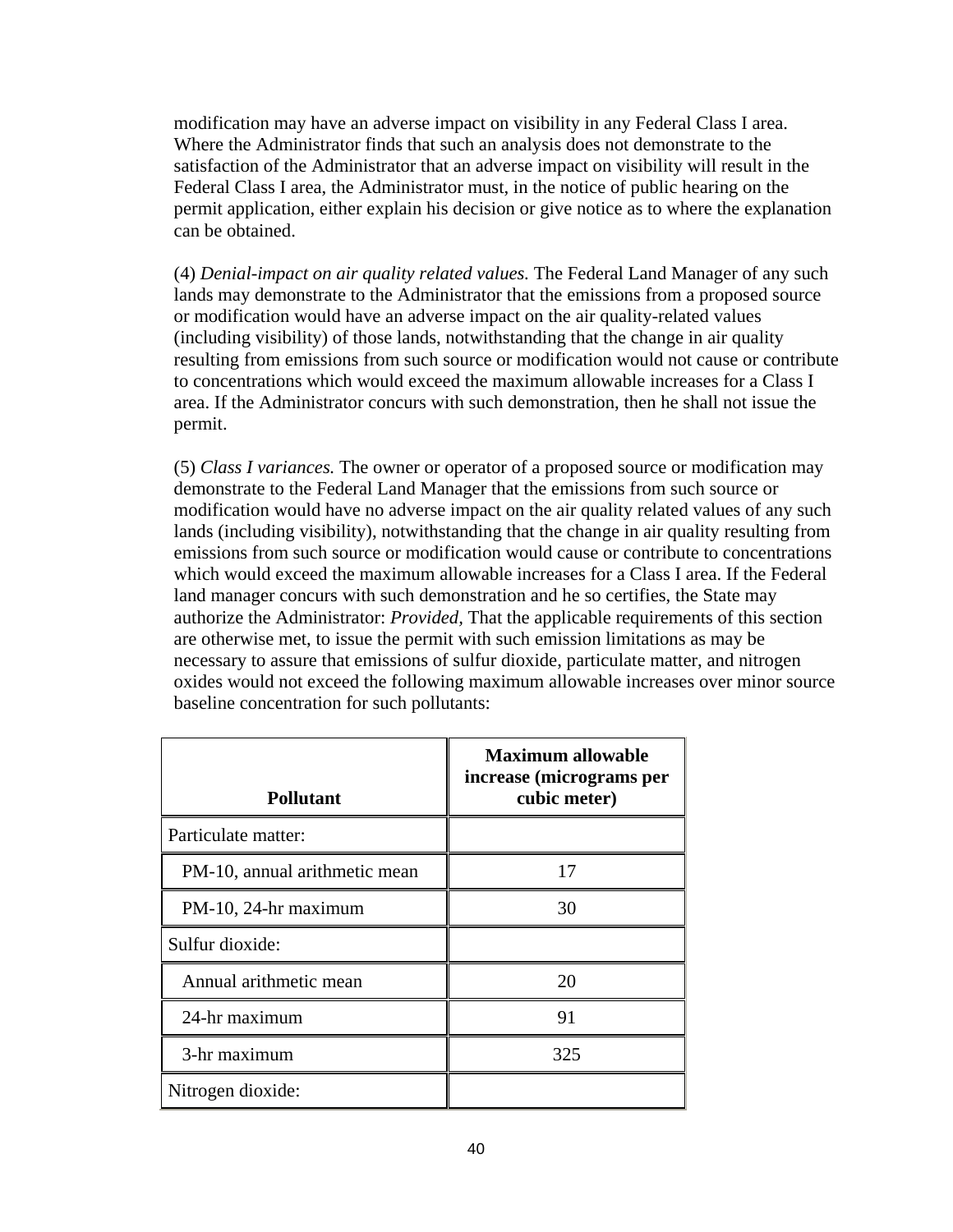| Annual arithmetic mean |  |
|------------------------|--|
|------------------------|--|

(6) *Sulfur dioxide variance by Governor with Federal Land Manager's concurrence.* The owner or operator of a proposed source or modification which cannot be approved under paragraph (q)(4) of this section may demonstrate to the Governor that the source cannot be constructed by reason of any maximum allowable increase for sulfur dioxide for a period of twenty-four hours or less applicable to any Class I area and, in the case of Federal mandatory Class I areas, that a variance under this clause would not adversely affect the air quality related values of the area (including visibility). The Governor, after consideration of the Federal Land Manager's recommendation (if any) and subject to his concurrence, may, after notice and public hearing, grant a variance from such maximum allowable increase. If such variance is granted, the Administrator shall issue a permit to such source or modification pursuant to the requirements of paragraph  $(q)(7)$  of this section: *Provided,* That the applicable requirements of this section are otherwise met.

(7) *Variance by the Governor with the President's concurrence.* In any case where the Governor recommends a variance in which the Federal Land Manager does not concur, the recommendations of the Governor and the Federal Land Manager shall be transmitted to the President. The President may approve the Governor's recommendation if he finds that the variance is in the national interest. If the variance is approved, the Administrator shall issue a permit pursuant to the requirements of paragraph (q)(7) of this section: *Provided,* That the applicable requirements of this section are otherwise met.

(8) *Emission limitations for Presidential or gubernatorial variance.* In the case of a permit issued pursuant to paragraph (q) (5) or (6) of this section the source or modification shall comply with such emission limitations as may be necessary to assure that emissions of sulfur dioxide from the source or modification would not (during any day on which the otherwise applicable maximum allowable increases are exceeded) cause or contribute to concentrations which would exceed the following maximum allowable increases over the baseline concentration and to assure that such emissions would not cause or contribute to concentrations which exceed the otherwise applicable maximum allowable increases for periods of exposure of 24 hours or less for more than 18 days, not necessarily consecutive, during any annual period:

|                    | <b>Terrain areas</b> |      |  |
|--------------------|----------------------|------|--|
| Period of exposure | Low                  | High |  |
| 24-hr maximum      | 36                   | 62   |  |
| 3-hr maximum       | 130                  | 221  |  |

Maximum Allowable Increase [Micrograms per cubic meter]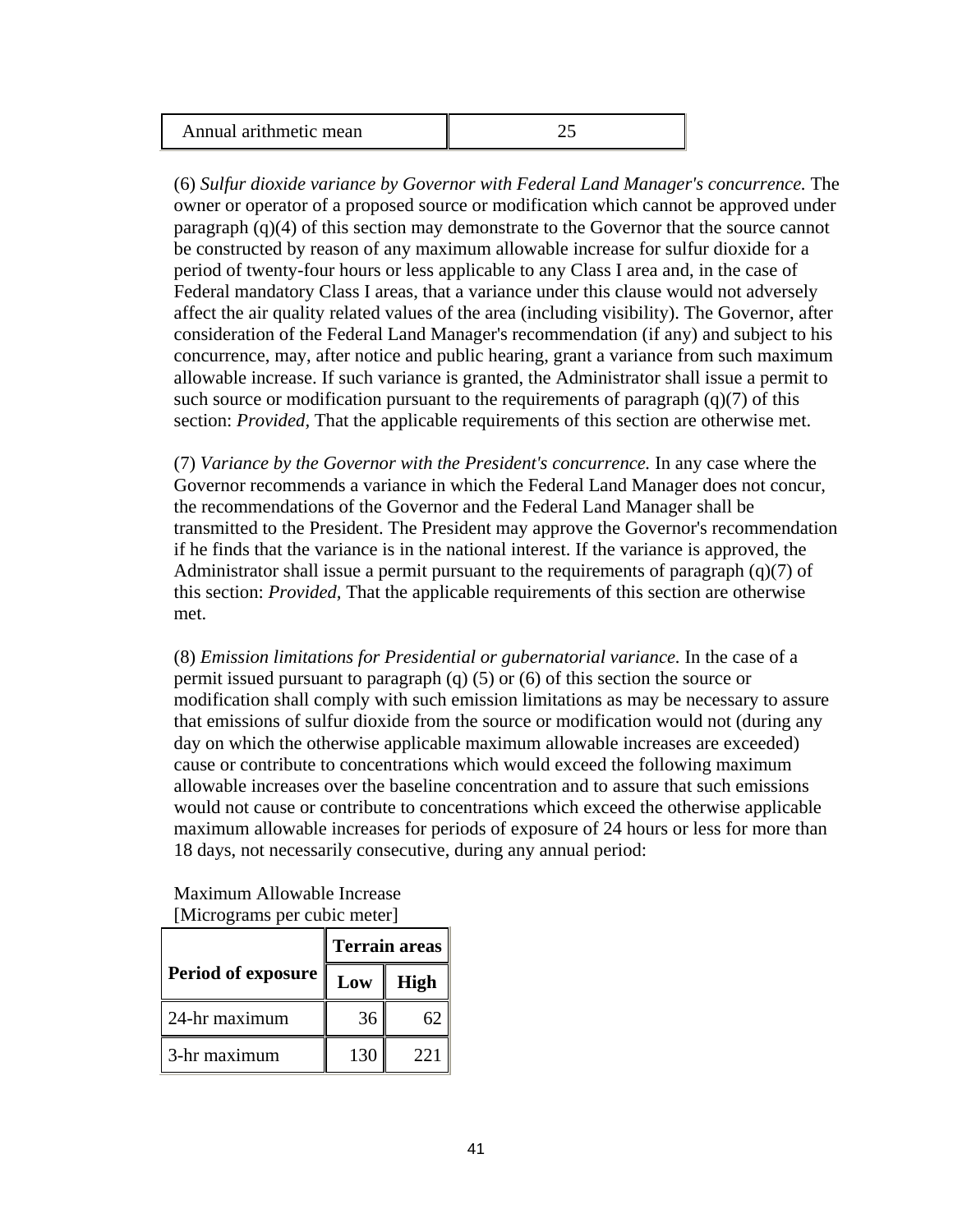**(q)** *Public participation.* The Administrator shall follow the applicable procedures of 40 CFR part 124 in processing applications under this section. The Administrator shall follow the procedures at 40 CFR 52.21(r) as in effect on June 19, 1979, to the extent that the procedures of 40 CFR part 124 do not apply.

## **(r)** *Source obligation.*

(1) Any owner or operator who constructs or operates a source or modification not in accordance with the application submitted pursuant to this section or with the terms of any approval to construct, or any owner or operator of a source or modification subject to this section who commences construction after the effective date of these regulations without applying for and receiving approval hereunder, shall be subject to appropriate enforcement action.

(2) Approval to construct shall become invalid if construction is not commenced within 18 months after receipt of such approval, if construction is discontinued for a period of 18 months or more, or if construction is not completed within a reasonable time. The Administrator may extend the 18-month period upon a satisfactory showing that an extension is justified. This provision does not apply to the time period between construction of the approved phases of a phased construction project; each phase must commence construction within 18 months of the projected and approved commencement date.

(3) Approval to construct shall not relieve any owner or operator of the responsibility to comply fully with applicable provisions of the State implementation plan and any other requirements under local, State, or Federal law.

(4) At such time that a particular source or modification becomes a major stationary source or major modification solely by virtue of a relaxation in any enforceable limitation which was established after August 7, 1980, on the capacity of the source or modification otherwise to emit a pollutant, such as a restriction on hours of operation, then the requirements or paragraphs (j) through (s) of this section shall apply to the source or modification as though construction had not yet commenced on the source or modification.

# (5) [Reserved]

(6) Except as otherwise provided in paragraph  $(r)(6)(vi)(b)$  of this section, the provisions of this paragraph (r)(6) apply with respect to any regulated NSR pollutant emitted from projects at existing emissions units at a major stationary source (other than projects at a source with a PAL) in circumstances where there is a reasonable possibility, within the meaning of paragraph  $(r)(6)(vi)$  of this section, that a project that is not a part of a major modification may result in a significant emissions increase of such pollutant, and the owner or operator elects to use the method specified in paragraphs (b)(41)(ii)( *a* ) through ( *c* ) of this section for calculating projected actual emissions.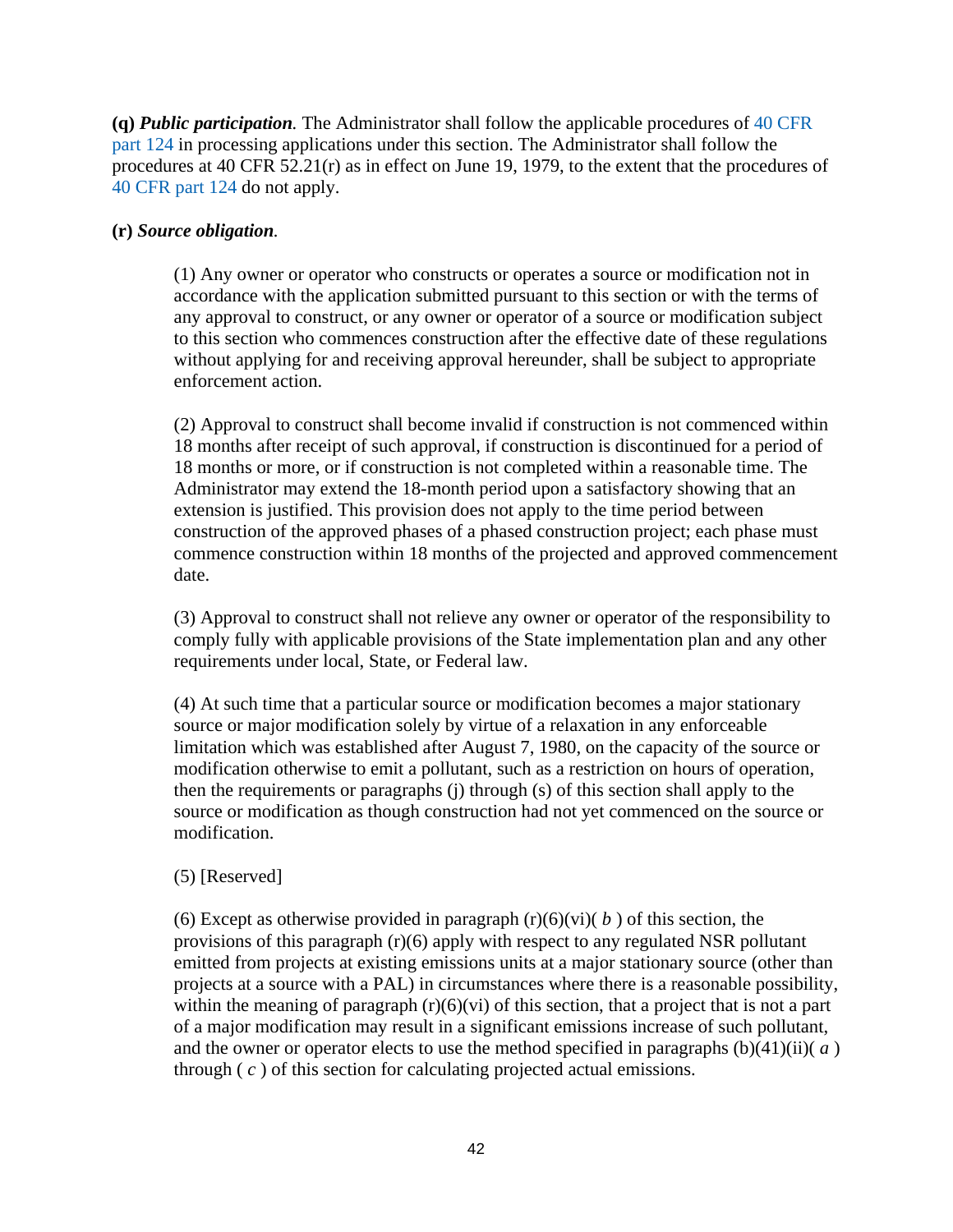(i) Before beginning actual construction of the project, the owner or operator shall document and maintain a record of the following information:

( *a* ) A description of the project;

( *b* ) Identification of the emissions unit(s) whose emissions of a regulated NSR pollutant could be affected by the project; and

( *c* ) A description of the applicability test used to determine that the project is not a major modification for any regulated NSR pollutant, including the baseline actual emissions, the projected actual emissions, the amount of emissions excluded under paragraph  $(b)(41)(ii)$  *c*) of this section and an explanation for why such amount was excluded, and any netting calculations, if applicable.

(ii) If the emissions unit is an existing electric utility steam generating unit, before beginning actual construction, the owner or operator shall provide a copy of the information set out in paragraph  $(r)(6)(i)$  of this section to the Administrator. Nothing in this paragraph  $(r)(6)(ii)$  shall be construed to require the owner or operator of such a unit to obtain any determination from the Administrator before beginning actual construction.

(iii) The owner or operator shall monitor the emissions of any regulated NSR pollutant that could increase as a result of the project and that is emitted by any emissions unit identified in paragraph  $(r)(6)(i)(b)$  of this section; and calculate and maintain a record of the annual emissions, in tons per year on a calendar year basis, for a period of 5 years following resumption of regular operations after the change, or for a period of 10 years following resumption of regular operations after the change if the project increases the design capacity or potential to emit of that regulated NSR pollutant at such emissions unit. For purposes of this paragraph  $(r)(6)(iii)$ , fugitive emissions (to the extent quantifiable) shall be monitored if the emissions unit is part of one of the source categories listed in paragraph  $(b)(1)(iii)$  of this section or if the emissions unit is located at a major stationary source that belongs to one of the listed source categories.

(iv) If the unit is an existing electric utility steam generating unit, the owner or operator shall submit a report to the Administrator within 60 days after the end of each year during which records must be generated under paragraph  $(r)(6)(iii)$  of this section setting out the unit's annual emissions, as monitored pursuant to paragraph  $(r)(6)(iii)$  of this section, during the calendar year that preceded submission of the report.

(v) If the unit is an existing unit other than an electric utility steam generating unit, the owner or operator shall submit a report to the Administrator if the annual emissions, in tons per year, from the project identified in paragraph (r)(6)(i) of this section, exceed the baseline actual emissions (as documented and maintained pursuant to paragraph  $(r)(6)(i)(c)$  of this section), by a significant amount (as defined in paragraph (b)(23) of this section) for that regulated NSR pollutant, and if such emissions differ from the preconstruction projection as documented and maintained pursuant to paragraph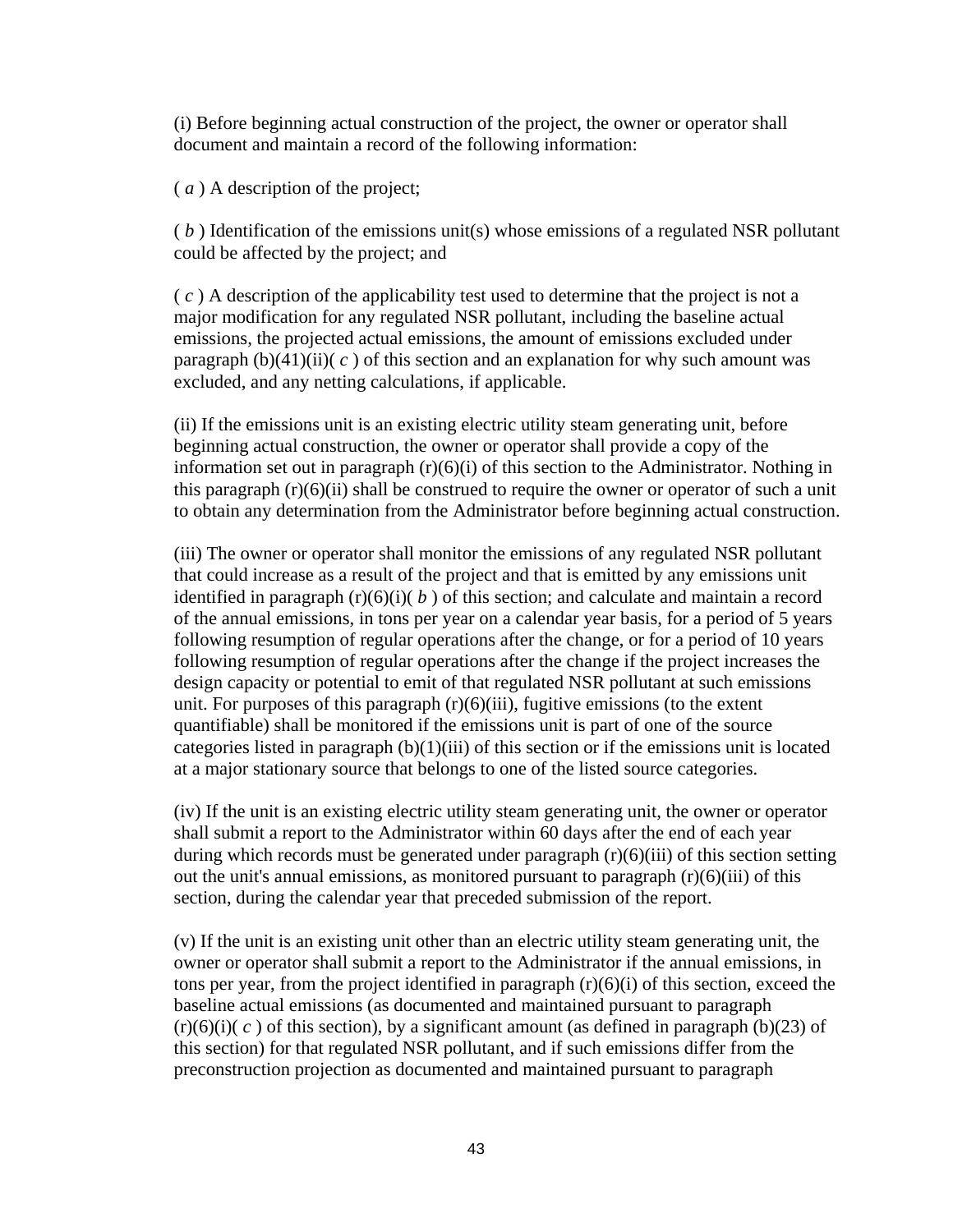$(r)(6)(i)(c)$  of this section. Such report shall be submitted to the Administrator within 60 days after the end of such year. The report shall contain the following:

( *a* ) The name, address and telephone number of the major stationary source;

 $(b)$  The annual emissions as calculated pursuant to paragraph  $(r)(6)(iii)$  of this section; and

( *c* ) Any other information that the owner or operator wishes to include in the report (e.g., an explanation as to why the emissions differ from the preconstruction projection).

(vi) A "reasonable possibility" under paragraph (r)(6) of this section occurs when the owner or operator calculates the project to result in either:

( *a* ) A projected actual emissions increase of at least 50 percent of the amount that is a "significant emissions increase," as defined under paragraph (b)(40) of this section (without reference to the amount that is a significant net emissions increase), for the regulated NSR pollutant; or

( *b* ) A projected actual emissions increase that, added to the amount of emissions excluded under paragraph  $(b)(41)(ii)(c)$  of this section, sums to at least 50 percent of the amount that is a "significant emissions increase," as defined under paragraph (b)(40) of this section (without reference to the amount that is a significant net emissions increase), for the regulated NSR pollutant. For a project for which a reasonable possibility occurs only within the meaning of paragraph (r)(6)(vi)( *b* ) of this section, and not also within the meaning of paragraph  $(r)(6)(vi)(a)$  of this section, then provisions  $(r)(6)(ii)$  through  $(v)$  do not apply to the project.

(7) The owner or operator of the source shall make the information required to be documented and maintained pursuant to paragraph (r)(6) of this section available for review upon a request for inspection by the Administrator or the general public pursuant to the requirements contained in  $\S70.4(b)(3)(viii)$  of this chapter.

**(s)** *Environmental impact statements.* Whenever any proposed source or modification is subject to action by a Federal Agency which might necessitate preparation of an environmental impact statement pursuant to the National Environmental Policy Act (42 U.S.C. 4321), review by the Administrator conducted pursuant to this section shall be coordinated with the broad environmental reviews under that Act and under section 309 of the Clean Air Act to the maximum extent feasible and reasonable.

**(t)** *Disputed permits or redesignations.* If any State affected by the redesignation of an area by an Indian Governing Body, or any Indian Governing Body of a tribe affected by the redesignation of an area by a State, disagrees with such redesignation, or if a permit is proposed to be issued for any major stationary source or major modification proposed for construction in any State which the Governor of an affected State or Indian Governing Body of an affected tribe determines will cause or contribute to a cumulative change in air quality in excess of that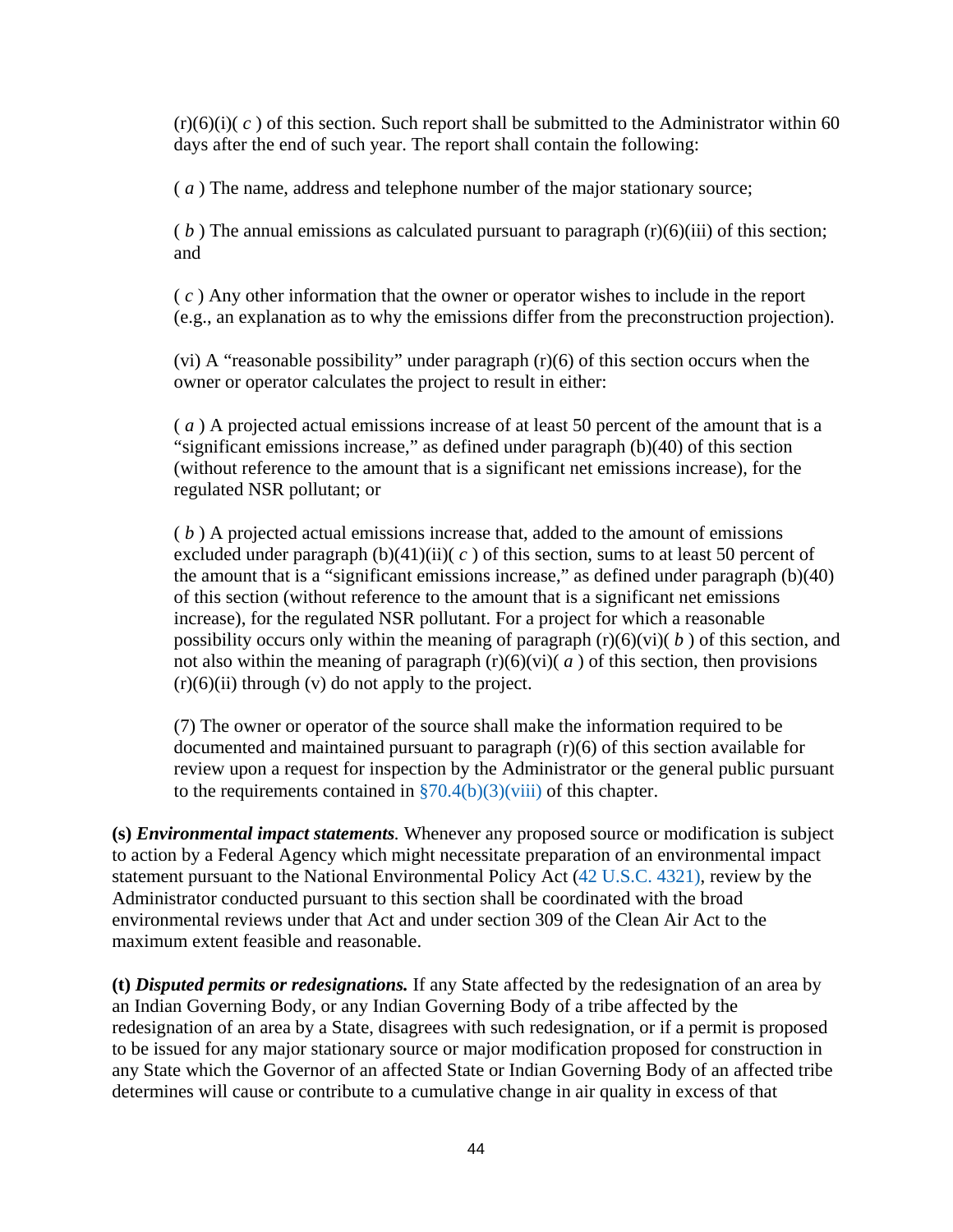allowed in this part within the affected State or Indian Reservation, the Governor or Indian Governing Body may request the Administrator to enter into negotiations with the parties involved to resolve such dispute. If requested by any State or Indian Governing Body involved, the Administrator shall make a recommendation to resolve the dispute and protect the air quality related values of the lands involved. If the parties involved do not reach agreement, the Administrator shall resolve the dispute and his determination, or the results of agreements reached through other means, shall become part of the applicable State implementation plan and shall be enforceable as part of such plan. In resolving such disputes relating to area redesignation, the Administrator shall consider the extent to which the lands involved are of sufficient size to allow effective air quality management or have air quality related values of such an area.

### **(u)** *Delegation of authority.*

(1) The Administrator shall have the authority to delegate his responsibility for conducting source review pursuant to this section, in accordance with paragraphs  $(v)$  (2) and (3) of this section.

(2) Where the Administrator delegates the responsibility for conducting source review under this section to any agency other than a Regional Office of the Environmental Protection Agency, the following provisions shall apply:

(i) Where the delegate agency is not an air pollution control agency, it shall consult with the appropriate State and local air pollution control agency prior to making any determination under this section. Similarly, where the delegate agency does not have continuing responsibility for managing land use, it shall consult with the appropriate State and local agency primarily responsible for managing land use prior to making any determination under this section.

(ii) The delegate agency shall send a copy of any public comment notice required under paragraph (r) of this section to the Administrator through the appropriate Regional Office.

(3) The Administrator's authority for reviewing a source or modification located on an Indian Reservation shall not be redelegated other than to a Regional Office of the Environmental Protection Agency, except where the State has assumed jurisdiction over such land under other laws. Where the State has assumed such jurisdiction, the Administrator may delegate his authority to the States in accordance with paragraph  $(v)(2)$  of this section.

(4) In the case of a source or modification which proposes to construct in a class III area, emissions from which would cause or contribute to air quality exceeding the maximum allowable increase applicable if the area were designated a class II area, and where no standard under section 111 of the act has been promulgated for such source category, the Administrator must approve the determination of best available control technology as set forth in the permit.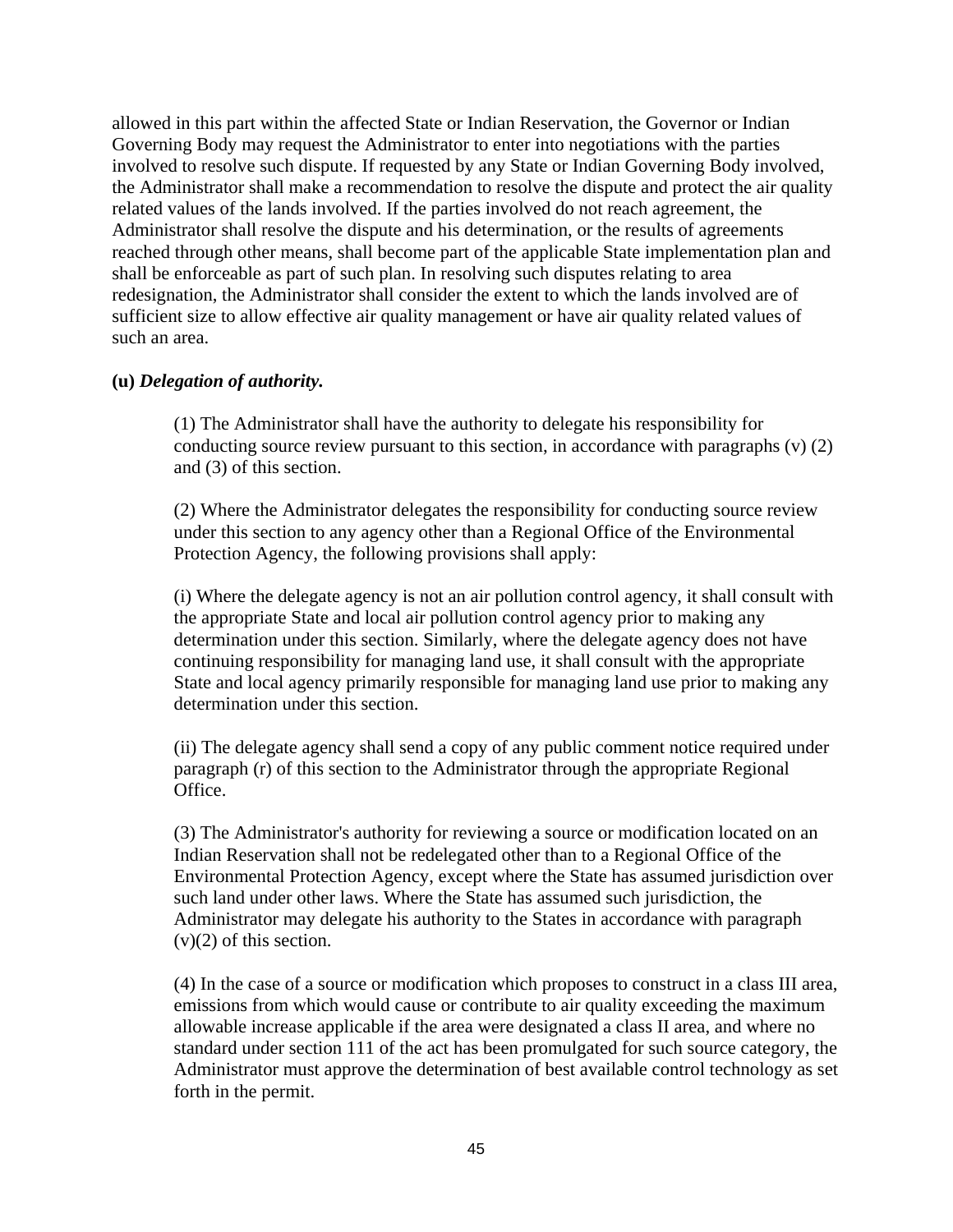### **(v)** *Innovative control technology.*

(1) An owner or operator of a proposed major stationary source or major modification may request the Administrator in writing no later than the close of the comment period under 40 CFR 124.10 to approve a system of innovative control technology.

(2) The Administrator shall, with the consent of the governor(s) of the affected state(s), determine that the source or modification may employ a system of innovative control technology, if:

(i) The proposed control system would not cause or contribute to an unreasonable risk to public health, welfare, or safety in its operation or function;

(ii) The owner or operator agrees to achieve a level of continuous emissions reduction equivalent to that which would have been required under paragraph (j)(2) of this section, by a date specified by the Administrator. Such date shall not be later than 4 years from the time of startup or 7 years from permit issuance;

(iii) The source or modification would meet the requirements of paragraphs (j) and (k) of this section, based on the emissions rate that the stationary source employing the system of innovative control technology would be required to meet on the date specified by the Administrator;

(iv) The source or modification would not before the date specified by the Administrator:

( *a* ) Cause or contribute to a violation of an applicable national ambient air quality standard; or

( *b* ) Impact any area where an applicable increment is known to be violated; and

(v) All other applicable requirements including those for public participation have been met.

(vi) The provisions of paragraph (p) of this section (relating to Class I areas) have been satisfied with respect to all periods during the life of the source or modification.

(3) The Administrator shall withdraw any approval to employ a system of innovative control technology made under this section, if:

(i) The proposed system fails by the specified date to achieve the required continuous emissions reduction rate; or

(ii) The proposed system fails before the specified date so as to contribute to an unreasonable risk to public health, welfare, or safety; or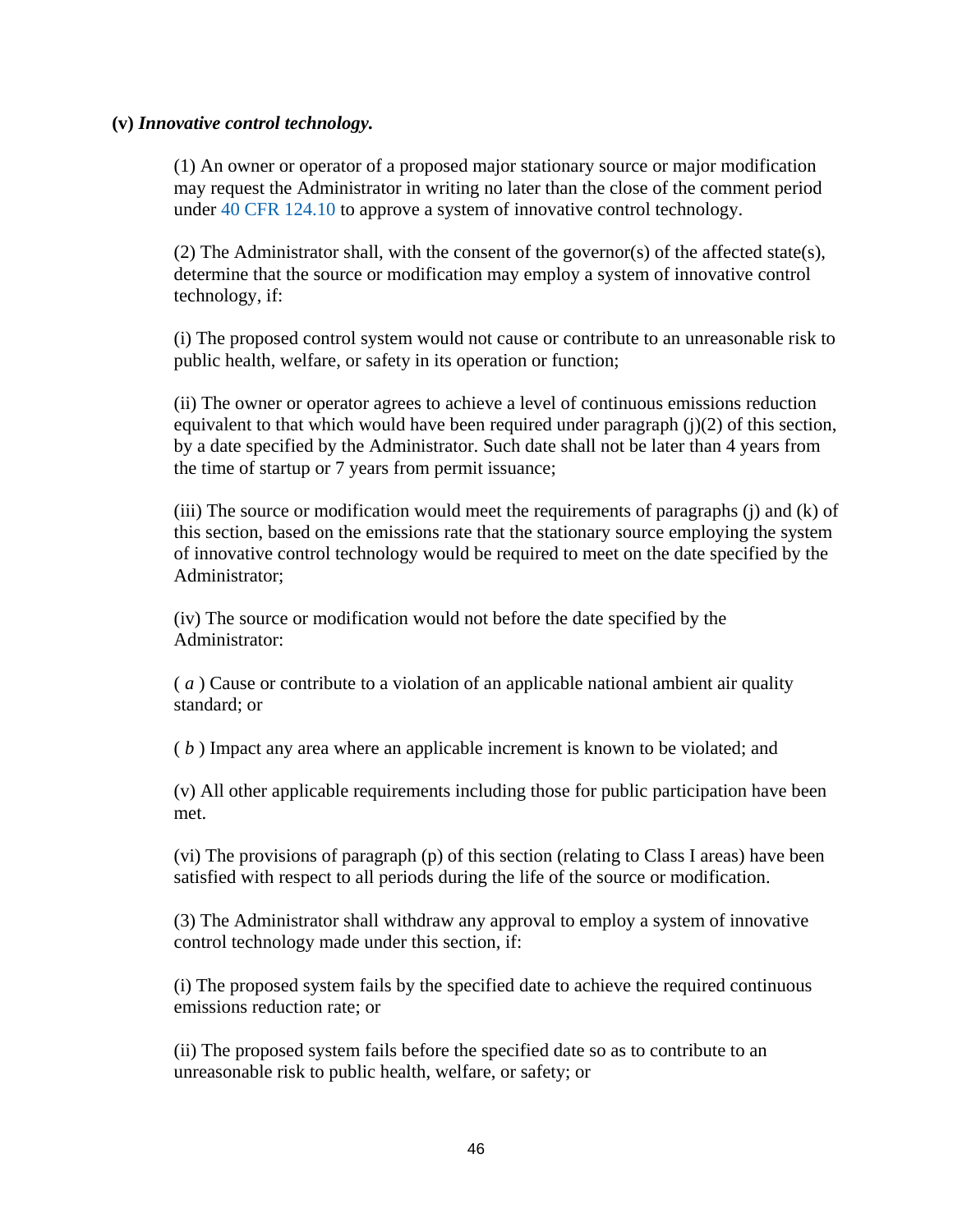(iii) The Administrator decides at any time that the proposed system is unlikely to achieve the required level of control or to protect the public health, welfare, or safety.

(4) If a source or modification fails to meet the required level of continuous emission reduction within the specified time period or the approval is withdrawn in accordance with paragraph  $(v)(3)$  of this section, the Administrator may allow the source or modification up to an additional 3 years to meet the requirement for the application of best available control technology through use of a demonstrated system of control.

### (w) *Permit rescission.*

(1) Any permit issued under this section or a prior version of this section shall remain in effect, unless and until it expires under paragraph (s) of this section or is rescinded.

(2) Any owner or operator of a stationary source or modification who holds a permit for the source or modification which was issued under 40 CFR 52.21 as in effect on July 30, 1987, or any earlier version of this section, may request that the Administrator rescind the permit or a particular portion of the permit.

(3) The Administrator shall grant an application for rescission if the application shows that this section would not apply to the source or modification.

(4) If the Administrator rescinds a permit under this paragraph, the public shall be given adequate notice of the rescission. Publication of an announcement of rescission in a newspaper of general circulation in the affected region within 60 days of the rescission shall be considered adequate notice.

 $(x)-(z)$  [Reserved]

(aa) *Actuals PALs.* The provisions in paragraphs (aa)(1) through (15) of this section govern actuals PALs.

# (1) *Applicability.*

(i) The Administrator may approve the use of an actuals PAL for any existing major stationary source if the PAL meets the requirements in paragraphs (aa)(1) through (15) of this section. The term "PAL" shall mean "actuals PAL" throughout paragraph (aa) of this section.

(ii) Any physical change in or change in the method of operation of a major stationary source that maintains its total source-wide emissions below the PAL level, meets the requirements in paragraphs (aa)(1) through (15) of this section, and complies with the PAL permit:

( *a* ) Is not a major modification for the PAL pollutant;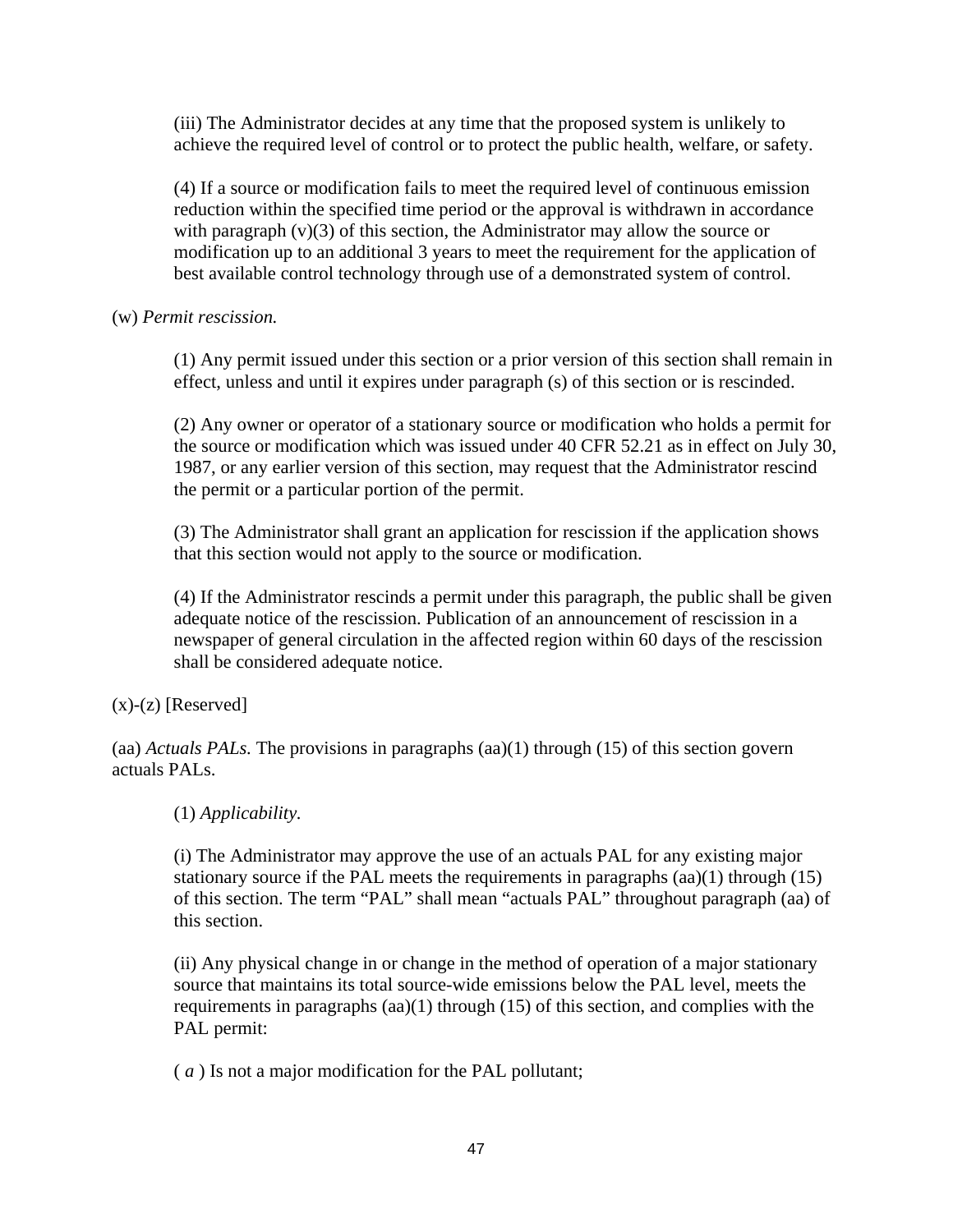( *b* ) Does not have to be approved through the PSD program; and

 $(c)$  Is not subject to the provisions in paragraph  $(r)(4)$  of this section (restrictions on relaxing enforceable emission limitations that the major stationary source used to avoid applicability of the major NSR program).

(iii) Except as provided under paragraph  $(aa)(1)(ii)(c)$  of this section, a major stationary source shall continue to comply with all applicable Federal or State requirements, emission limitations, and work practice requirements that were established prior to the effective date of the PAL.

(2) *Definitions*. For the purposes of this section, the definitions in paragraphs  $(aa)(2)(i)$ through (xi) of this section apply. When a term is not defined in these paragraphs, it shall have the meaning given in paragraph (b) of this section or in the Act.

(i) *Actuals PAL* for a major stationary source means a PAL based on the baseline actual emissions (as defined in paragraph (b)(48) of this section) of all emissions units (as defined in paragraph (b)(7) of this section) at the source, that emit or have the potential to emit the PAL pollutant.

(ii) *Allowable emissions* means "allowable emissions" as defined in paragraph (b)(16) of this section, except as this definition is modified according to paragraphs (aa)(2)(ii)( $a$ ) and ( *b* ) of this section.

( *a* ) The allowable emissions for any emissions unit shall be calculated considering any emission limitations that are enforceable as a practical matter on the emissions unit's potential to emit.

( *b* ) An emissions unit's potential to emit shall be determined using the definition in paragraph (b)(4) of this section, except that the words "or enforceable as a practical matter" should be added after "federally enforceable."

(iii) *Small emissions unit* means an emissions unit that emits or has the potential to emit the PAL pollutant in an amount less than the significant level for that PAL pollutant, as defined in paragraph (b)(23) of this section or in the Act, whichever is lower.

(iv) *Major emissions unit* means:

( *a* ) Any emissions unit that emits or has the potential to emit 100 tons per year or more of the PAL pollutant in an attainment area; or

( *b* ) Any emissions unit that emits or has the potential to emit the PAL pollutant in an amount that is equal to or greater than the major source threshold for the PAL pollutant as defined by the Act for nonattainment areas. For example, in accordance with the definition of major stationary source in section 182(c) of the Act, an emissions unit would be a major emissions unit for VOC if the emissions unit is located in a serious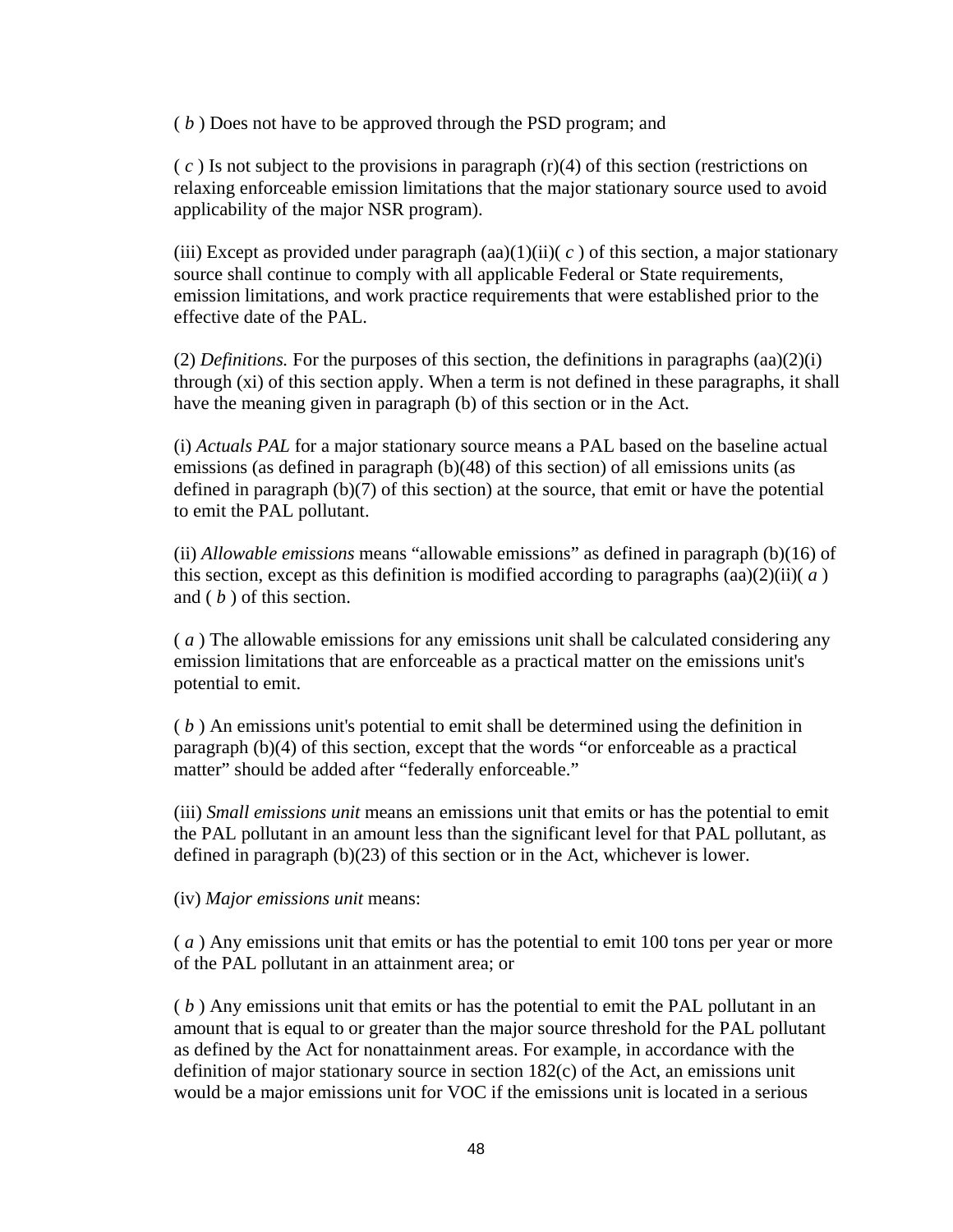ozone nonattainment area and it emits or has the potential to emit 50 or more tons of VOC per year.

(v) *Plantwide applicability limitation (PAL)* means an emission limitation expressed in tons per year, for a pollutant at a major stationary source, that is enforceable as a practical matter and established source-wide in accordance with paragraphs (aa)(1) through (15) of this section.

(vi) *PAL effective date* generally means the date of issuance of the PAL permit. However, the PAL effective date for an increased PAL is the date any emissions unit that is part of the PAL major modification becomes operational and begins to emit the PAL pollutant.

(vii) *PAL effective period* means the period beginning with the PAL effective date and ending 10 years later.

(viii) *PAL major modification* means, notwithstanding paragraphs (b)(2) and (b)(3) of this section (the definitions for major modification and net emissions increase), any physical change in or change in the method of operation of the PAL source that causes it to emit the PAL pollutant at a level equal to or greater than the PAL.

(ix) *PAL permit* means the major NSR permit, the minor NSR permit, or the State operating permit under a program that is approved into the State Implementation Plan, or the title V permit issued by the Administrator that establishes a PAL for a major stationary source.

(x) *PAL pollutant* means the pollutant for which a PAL is established at a major stationary source.

(xi) *Significant emissions unit* means an emissions unit that emits or has the potential to emit a PAL pollutant in an amount that is equal to or greater than the significant level (as defined in paragraph (b)(23) of this section or in the Act, whichever is lower) for that PAL pollutant, but less than the amount that would qualify the unit as a major emissions unit as defined in paragraph  $(aa)(2)(iv)$  of this section.

(3) *Permit application requirements.* As part of a permit application requesting a PAL, the owner or operator of a major stationary source shall submit the following information to the Administrator for approval:

(i) A list of all emissions units at the source designated as small, significant or major based on their potential to emit. In addition, the owner or operator of the source shall indicate which, if any, Federal or State applicable requirements, emission limitations, or work practices apply to each unit.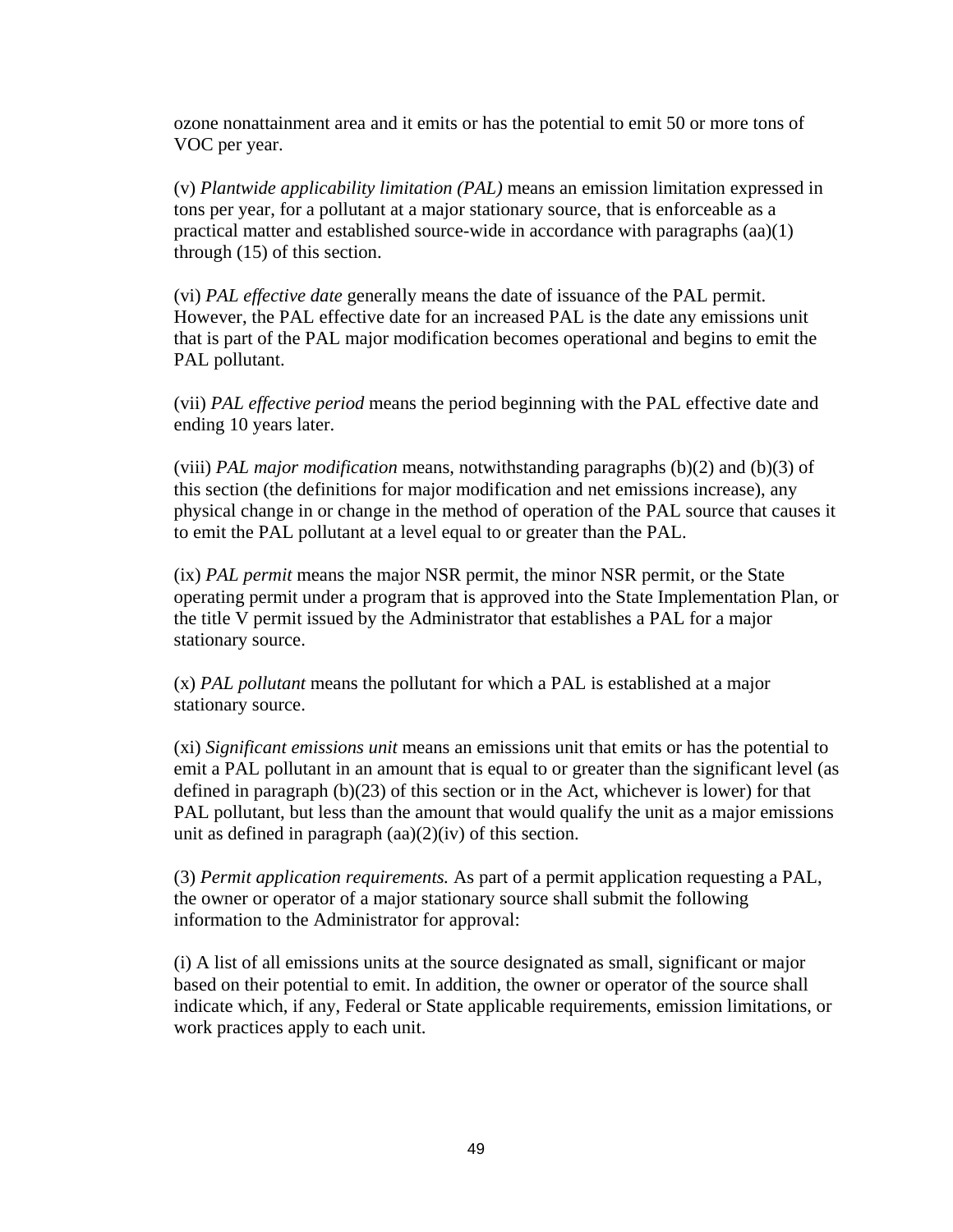(ii) Calculations of the baseline actual emissions (with supporting documentation). Baseline actual emissions are to include emissions associated not only with operation of the unit, but also emissions associated with startup, shutdown, and malfunction.

(iii) The calculation procedures that the major stationary source owner or operator proposes to use to convert the monitoring system data to monthly emissions and annual emissions based on a 12-month rolling total for each month as required by paragraph  $(aa)(13)(i)$  of this section.

(4) *General requirements for establishing PALs.* 

(i) The Administrator is allowed to establish a PAL at a major stationary source, provided that at a minimum, the requirements in paragraphs  $(aa)(4)(i)(a)$  through  $(g)$  of this section are met.

( *a* ) The PAL shall impose an annual emission limitation in tons per year, that is enforceable as a practical matter, for the entire major stationary source. For each month during the PAL effective period after the first 12 months of establishing a PAL, the major stationary source owner or operator shall show that the sum of the monthly emissions from each emissions unit under the PAL for the previous 12 consecutive months is less than the PAL (a 12-month average, rolled monthly). For each month during the first 11 months from the PAL effective date, the major stationary source owner or operator shall show that the sum of the preceding monthly emissions from the PAL effective date for each emissions unit under the PAL is less than the PAL.

( *b* ) The PAL shall be established in a PAL permit that meets the public participation requirements in paragraph (aa)(5) of this section.

( *c* ) The PAL permit shall contain all the requirements of paragraph (aa)(7) of this section.

( *d* ) The PAL shall include fugitive emissions, to the extent quantifiable, from all emissions units that emit or have the potential to emit the PAL pollutant at the major stationary source, regardless of whether the emissions unit or major stationary source belongs to one of the source categories listed in paragraph  $(b)(1)(iii)$  of this section.

( *e* ) Each PAL shall regulate emissions of only one pollutant.

( *f* ) Each PAL shall have a PAL effective period of 10 years.

( *g* ) The owner or operator of the major stationary source with a PAL shall comply with the monitoring, recordkeeping, and reporting requirements provided in paragraphs (aa)(12) through (14) of this section for each emissions unit under the PAL through the PAL effective period.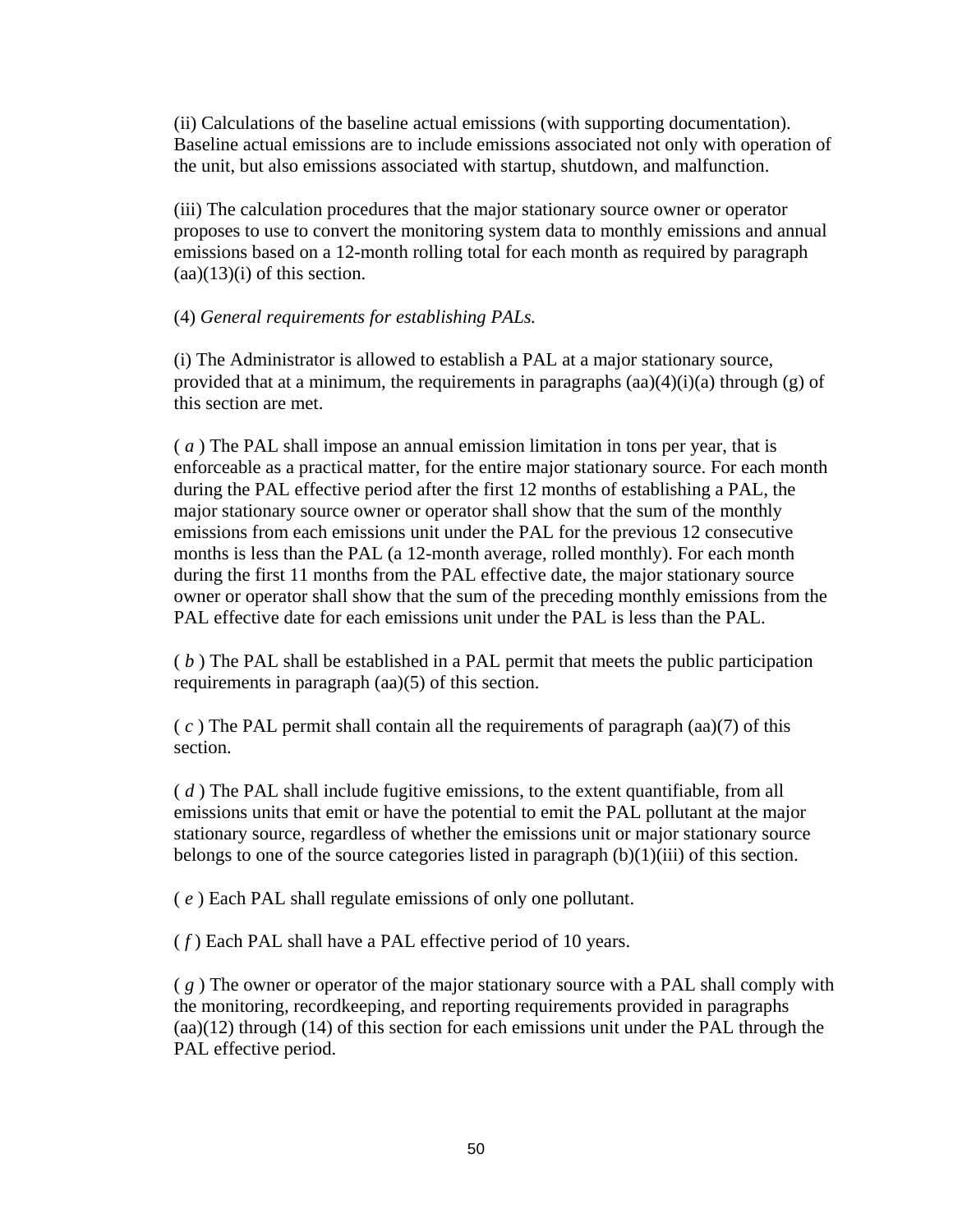(ii) At no time (during or after the PAL effective period) are emissions reductions of a PAL pollutant that occur during the PAL effective period creditable as decreases for purposes of offsets under  $\S 51.165(a)(3)(ii)$  of this chapter unless the level of the PAL is reduced by the amount of such emissions reductions and such reductions would be creditable in the absence of the PAL.

(5) *Public participation requirements for PALs.* PALs for existing major stationary sources shall be established, renewed, or increased through a procedure that is consistent with §§51.160 and 51.161 of this chapter. This includes the requirement that the Administrator provide the public with notice of the proposed approval of a PAL permit and at least a 30-day period for submittal of public comment. The Administrator must address all material comments before taking final action on the permit.

#### (6) *Setting the 10-year actuals PAL level.*

 $(i)$  Except as provided in paragraph  $(aa)(6)(ii)$  of this section, the plan shall provide that the actuals PAL level for a major stationary source shall be established as the sum of the baseline actual emissions (as defined in paragraph (b)(48) of this section) of the PAL pollutant for each emissions unit at the source; plus an amount equal to the applicable significant level for the PAL pollutant under paragraph  $(b)(23)$  of this section or under the Act, whichever is lower. When establishing the actuals PAL level, for a PAL pollutant, only one consecutive 24-month period must be used to determine the baseline actual emissions for all existing emissions units. However, a different consecutive 24 month period may be used for each different PAL pollutant. Emissions associated with units that were permanently shut down after this 24-month period must be subtracted from the PAL level. The reviewing authority shall specify a reduced PAL level(s) (in tons/yr) in the PAL permit to become effective on the future compliance date(s) of any applicable Federal or State regulatory requirement(s) that the reviewing authority is aware of prior to issuance of the PAL permit. For instance, if the source owner or operator will be required to reduce emissions from industrial boilers in half from baseline emissions of 60 ppm  $NO<sub>x</sub>$  to a new rule limit of 30 ppm, then the permit shall contain a future effective PAL level that is equal to the current PAL level reduced by half of the original baseline emissions of such unit(s).

(ii) For newly constructed units (which do not include modifications to existing units) on which actual construction began after the 24-month period, in lieu of adding the baseline actual emissions as specified in paragraph  $(aa)(6)(i)$  of this section, the emissions must be added to the PAL level in an amount equal to the potential to emit of the units.

(7) *Contents of the PAL permit.* The PAL permit must contain, at a minimum, the information in paragraphs  $(aa)(7)(i)$  through  $(x)$  of this section.

(i) The PAL pollutant and the applicable source-wide emission limitation in tons per year.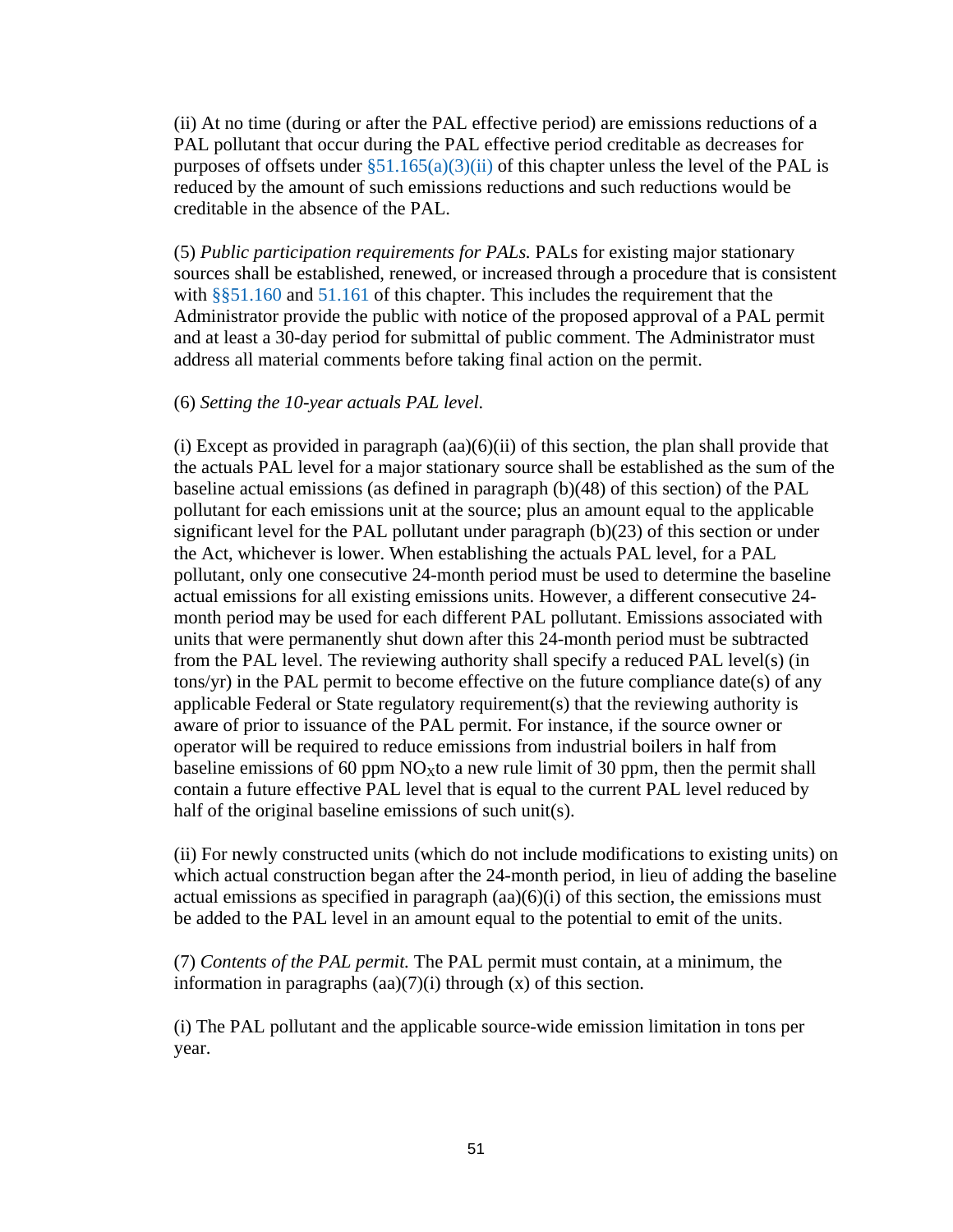(ii) The PAL permit effective date and the expiration date of the PAL (PAL effective period).

(iii) Specification in the PAL permit that if a major stationary source owner or operator applies to renew a PAL in accordance with paragraph  $(aa)(10)$  of this section before the end of the PAL effective period, then the PAL shall not expire at the end of the PAL effective period. It shall remain in effect until a revised PAL permit is issued by a reviewing authority.

(iv) A requirement that emission calculations for compliance purposes must include emissions from startups, shutdowns, and malfunctions.

(v) A requirement that, once the PAL expires, the major stationary source is subject to the requirements of paragraph (aa)(9) of this section.

(vi) The calculation procedures that the major stationary source owner or operator shall use to convert the monitoring system data to monthly emissions and annual emissions based on a 12-month rolling total as required by paragraph  $(aa)(13)(i)$  of this section.

(vii) A requirement that the major stationary source owner or operator monitor all emissions units in accordance with the provisions under paragraph (aa)(12) of this section.

(viii) A requirement to retain the records required under paragraph (aa)(13) of this section on site. Such records may be retained in an electronic format.

 $(ix)$  A requirement to submit the reports required under paragraph  $(aa)(14)$  of this section by the required deadlines.

(x) Any other requirements that the Administrator deems necessary to implement and enforce the PAL.

(8) *PAL effective period and reopening of the PAL permit.* The requirements in paragraphs (aa)(8)(i) and (ii) of this section apply to actuals PALs.

(i) *PAL effective period.* The Administrator shall specify a PAL effective period of 10 years.

(ii) *Reopening of the PAL permit.* 

( *a* ) During the PAL effective period, the Administrator must reopen the PAL permit to:

( *1* ) Correct typographical/calculation errors made in setting the PAL or reflect a more accurate determination of emissions used to establish the PAL;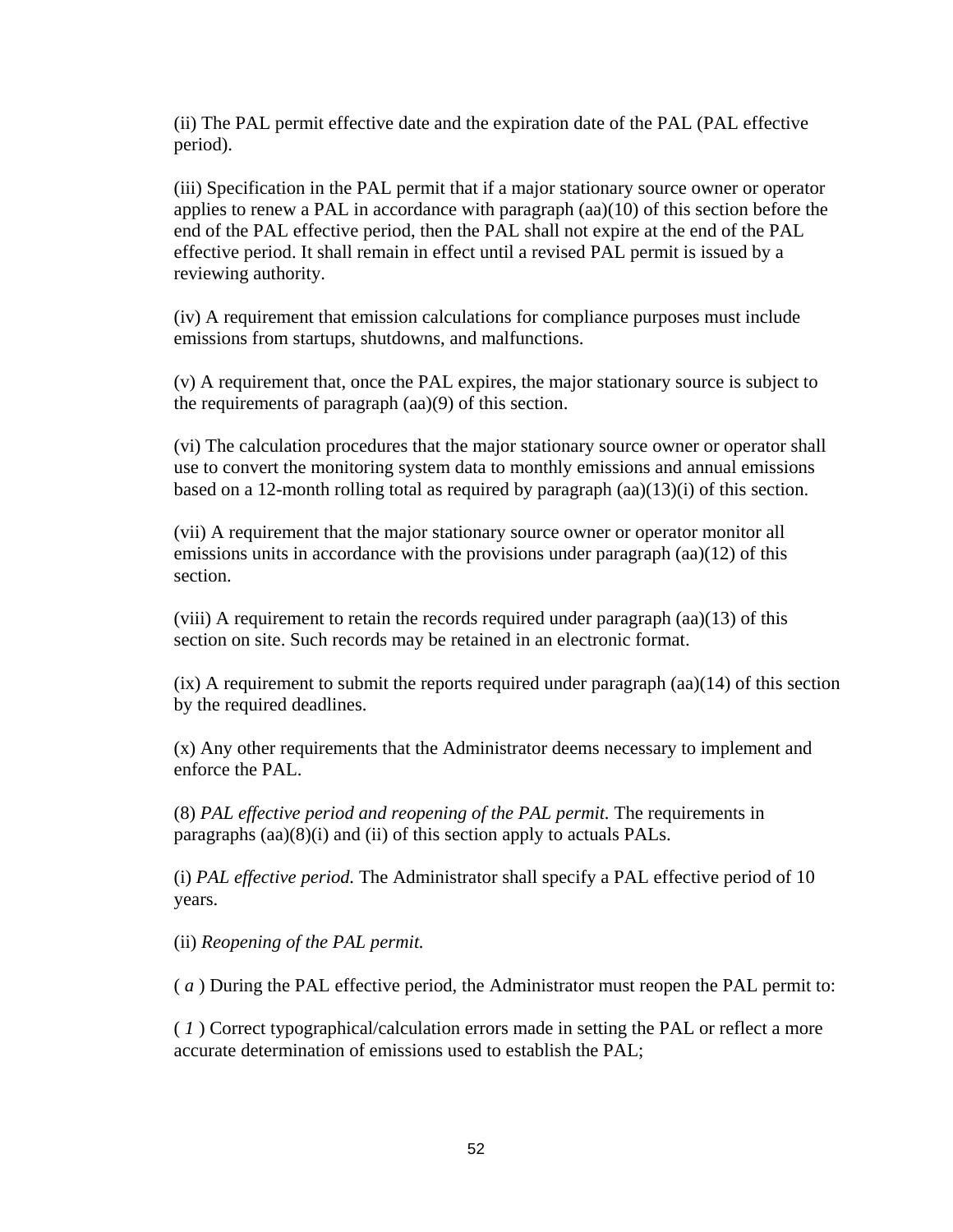( *2* ) Reduce the PAL if the owner or operator of the major stationary source creates creditable emissions reductions for use as offsets under  $\S51.165(a)(3)(ii)$  of this chapter; and

( *3* ) Revise the PAL to reflect an increase in the PAL as provided under paragraph  $(aa)(11)$  of this section.

( *b* ) The Administrator shall have discretion to reopen the PAL permit for the following:

( *1* ) Reduce the PAL to reflect newly applicable Federal requirements (for example, NSPS) with compliance dates after the PAL effective date;

( *2* ) Reduce the PAL consistent with any other requirement, that is enforceable as a practical matter, and that the State may impose on the major stationary source under the State Implementation Plan; and

( *3* ) Reduce the PAL if the reviewing authority determines that a reduction is necessary to avoid causing or contributing to a NAAQS or PSD increment violation, or to an adverse impact on an air quality related value that has been identified for a Federal Class I area by a Federal Land Manager and for which information is available to the general public.

 $(c)$  Except for the permit reopening in paragraph  $(aa)(8)(ii)(a)(1)$  of this section for the correction of typographical/calculation errors that do not increase the PAL level, all other reopenings shall be carried out in accordance with the public participation requirements of paragraph (aa)(5) of this section.

(9) *Expiration of a PAL.* Any PAL that is not renewed in accordance with the procedures in paragraph (aa)(10) of this section shall expire at the end of the PAL effective period, and the requirements in paragraphs (aa)(9)(i) through (v) of this section shall apply.

(i) Each emissions unit (or each group of emissions units) that existed under the PAL shall comply with an allowable emission limitation under a revised permit established according to the procedures in paragraphs  $(aa)(9)(i)(a)$  and  $(b)$  of this section.

 $(a)$  Within the time frame specified for PAL renewals in paragraph  $(aa)(10)(ii)$  of this section, the major stationary source shall submit a proposed allowable emission limitation for each emissions unit (or each group of emissions units, if such a distribution is more appropriate as decided by the Administrator) by distributing the PAL allowable emissions for the major stationary source among each of the emissions units that existed under the PAL. If the PAL had not yet been adjusted for an applicable requirement that became effective during the PAL effective period, as required under paragraph  $(aa)(10)(v)$  of this section, such distribution shall be made as if the PAL had been adjusted.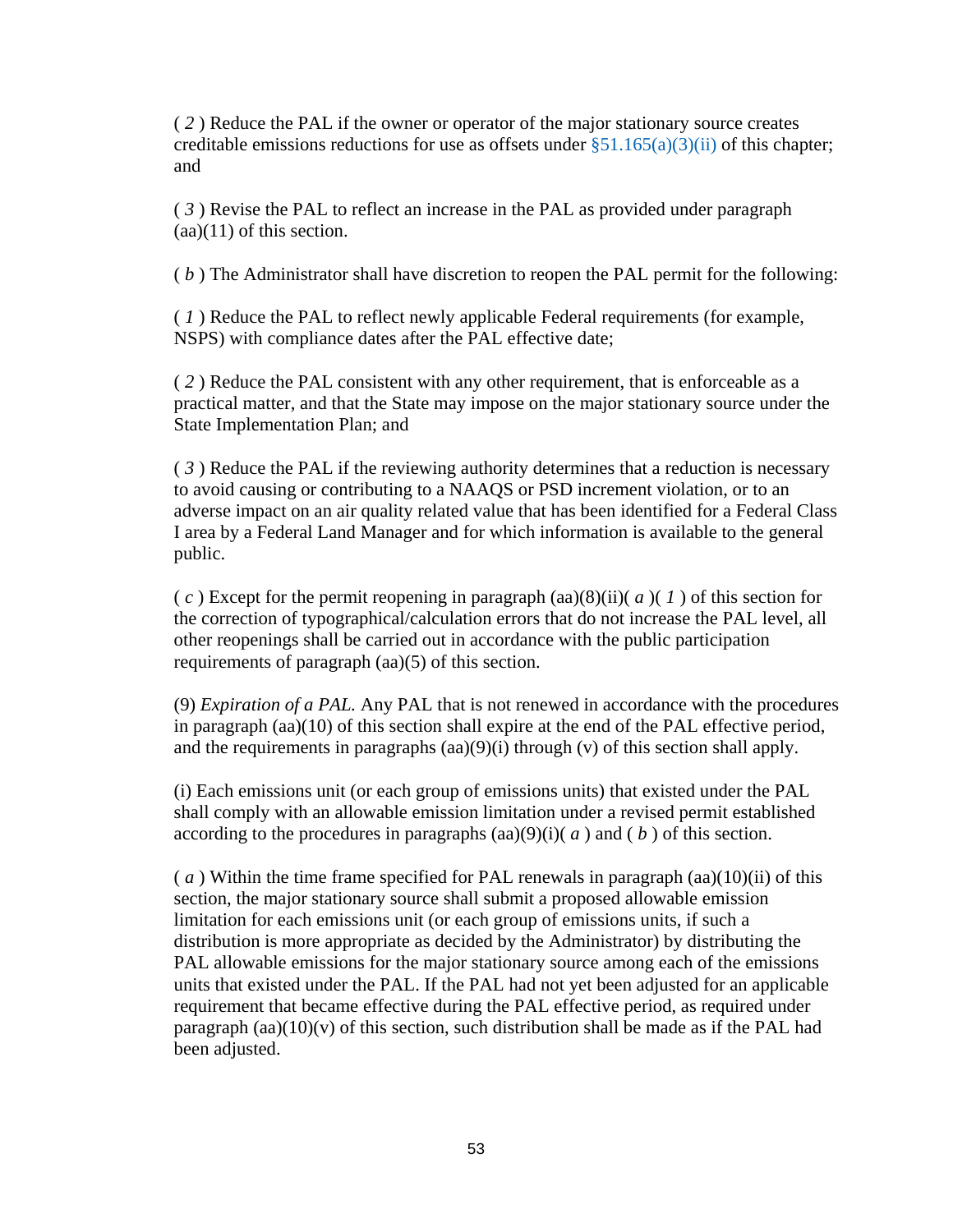( *b* ) The Administrator shall decide whether and how the PAL allowable emissions will be distributed and issue a revised permit incorporating allowable limits for each emissions unit, or each group of emissions units, as the Administrator determines is appropriate.

(ii) Each emissions unit(s) shall comply with the allowable emission limitation on a 12 month rolling basis. The Administrator may approve the use of monitoring systems (source testing, emission factors, etc.) other than CEMS, CERMS, PEMS, or CPMS to demonstrate compliance with the allowable emission limitation.

(iii) Until the Administrator issues the revised permit incorporating allowable limits for each emissions unit, or each group of emissions units, as required under paragraph  $(aa)(9)(i)$  *b*  $)$  of this section, the source shall continue to comply with a source-wide, multi-unit emissions cap equivalent to the level of the PAL emission limitation.

(iv) Any physical change or change in the method of operation at the major stationary source will be subject to major NSR requirements if such change meets the definition of major modification in paragraph (b)(2) of this section.

(v) The major stationary source owner or operator shall continue to comply with any State or Federal applicable requirements (BACT, RACT, NSPS, etc.) that may have applied either during the PAL effective period or prior to the PAL effective period except for those emission limitations that had been established pursuant to paragraph  $(r)(4)$  of this section, but were eliminated by the PAL in accordance with the provisions in paragraph  $(aa)(1)(ii)(c)$  of this section.

(10) *Renewal of a PAL.* 

(i) The Administrator shall follow the procedures specified in paragraph (aa)(5) of this section in approving any request to renew a PAL for a major stationary source, and shall provide both the proposed PAL level and a written rationale for the proposed PAL level to the public for review and comment. During such public review, any person may propose a PAL level for the source for consideration by the Administrator.

(ii) *Application deadline.* A major stationary source owner or operator shall submit a timely application to the Administrator to request renewal of a PAL. A timely application is one that is submitted at least 6 months prior to, but not earlier than 18 months from, the date of permit expiration. This deadline for application submittal is to ensure that the permit will not expire before the permit is renewed. If the owner or operator of a major stationary source submits a complete application to renew the PAL within this time period, then the PAL shall continue to be effective until the revised permit with the renewed PAL is issued.

(iii) *Application requirements.* The application to renew a PAL permit shall contain the information required in paragraphs  $(aa)(10)(iii)$  *a*) through *(d)* of this section.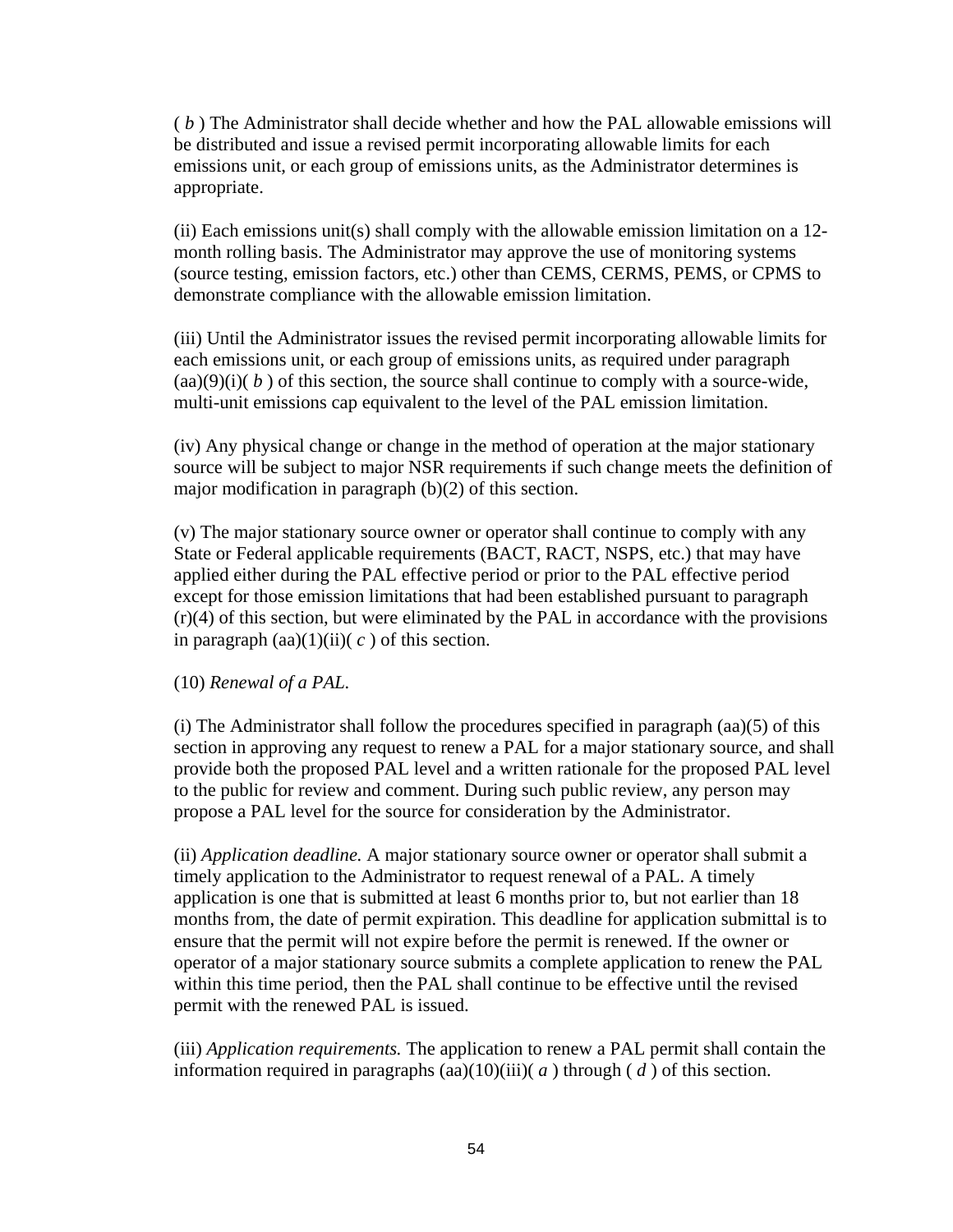$(a)$  The information required in paragraphs  $(aa)(3)(i)$  through (iii) of this section.

( *b* ) A proposed PAL level.

( *c* ) The sum of the potential to emit of all emissions units under the PAL (with supporting documentation).

( *d* ) Any other information the owner or operator wishes the Administrator to consider in determining the appropriate level for renewing the PAL.

(iv) *PAL adjustment.* In determining whether and how to adjust the PAL, the Administrator shall consider the options outlined in paragraphs (aa)(10)(iv)( $a$ ) and ( $b$ ) of this section. However, in no case may any such adjustment fail to comply with paragraph  $(aa)(10)(iv)(c)$  of this section.

( *a* ) If the emissions level calculated in accordance with paragraph (aa)(6) of this section is equal to or greater than 80 percent of the PAL level, the Administrator may renew the PAL at the same level without considering the factors set forth in paragraph (aa)(10)(iv)( *b* ) of this section; or

( *b* ) The Administrator may set the PAL at a level that he or she determines to be more representative of the source's baseline actual emissions, or that he or she determines to be more appropriate considering air quality needs, advances in control technology, anticipated economic growth in the area, desire to reward or encourage the source's voluntary emissions reductions, or other factors as specifically identified by the Administrator in his or her written rationale.

 $(c)$  Notwithstanding paragraphs  $(aa)(10)(iv)(a)$  and (b) of this section:

( *1* ) If the potential to emit of the major stationary source is less than the PAL, the Administrator shall adjust the PAL to a level no greater than the potential to emit of the source; and

( *2* ) The Administrator shall not approve a renewed PAL level higher than the current PAL, unless the major stationary source has complied with the provisions of paragraph (aa)(11) of this section (increasing a PAL).

(v) If the compliance date for a State or Federal requirement that applies to the PAL source occurs during the PAL effective period, and if the Administrator has not already adjusted for such requirement, the PAL shall be adjusted at the time of PAL permit renewal or title V permit renewal, whichever occurs first.

(11) *Increasing a PAL during the PAL effective period.*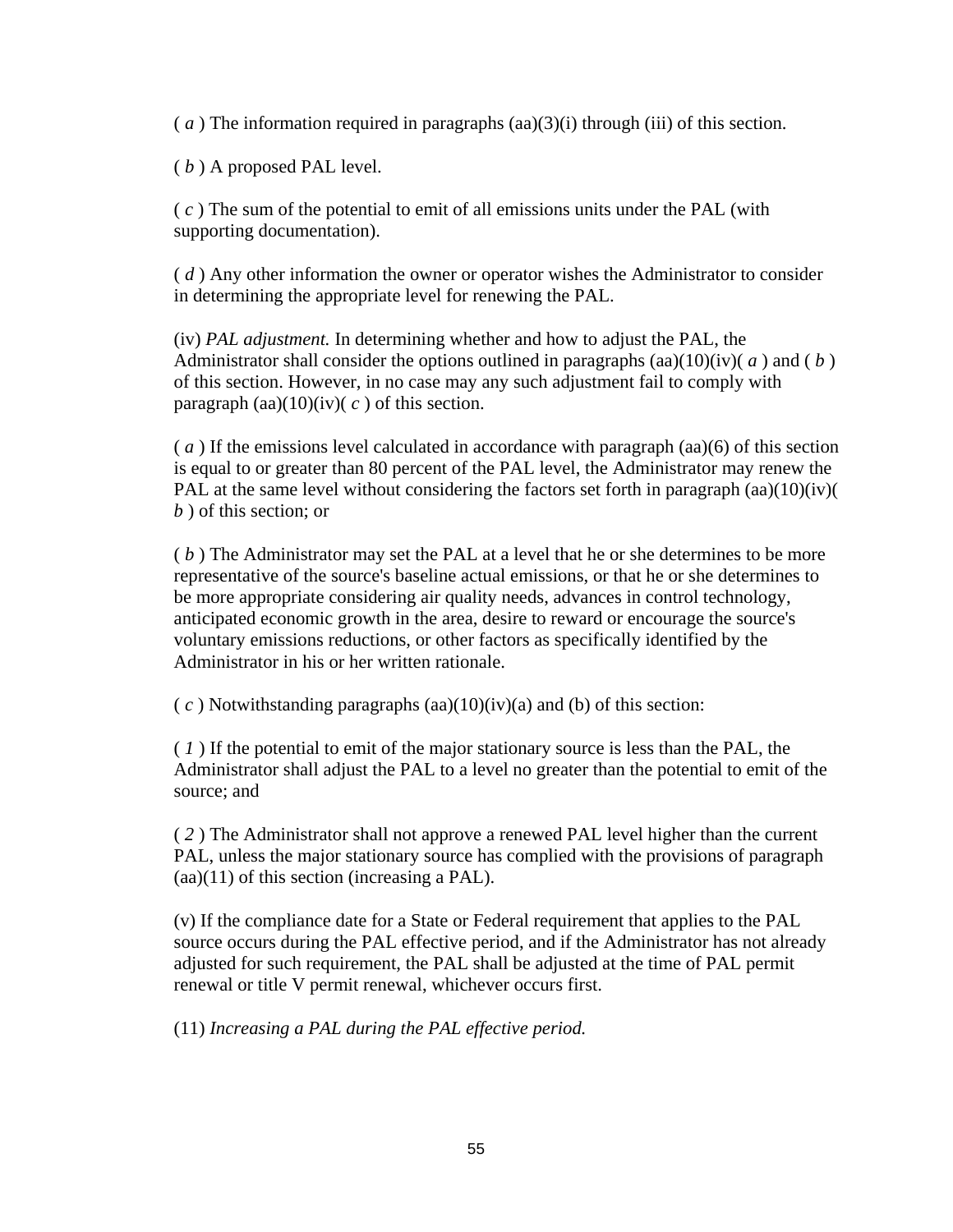(i) The Administrator may increase a PAL emission limitation only if the major stationary source complies with the provisions in paragraphs (aa)(11)(i)( $a$ ) through ( $d$ ) of this section.

( *a* ) The owner or operator of the major stationary source shall submit a complete application to request an increase in the PAL limit for a PAL major modification. Such application shall identify the emissions unit(s) contributing to the increase in emissions so as to cause the major stationary source's emissions to equal or exceed its PAL.

( *b* ) As part of this application, the major stationary source owner or operator shall demonstrate that the sum of the baseline actual emissions of the small emissions units, plus the sum of the baseline actual emissions of the significant and major emissions units assuming application of BACT equivalent controls, plus the sum of the allowable emissions of the new or modified emissions unit(s) exceeds the PAL. The level of control that would result from BACT equivalent controls on each significant or major emissions unit shall be determined by conducting a new BACT analysis at the time the application is submitted, unless the emissions unit is currently required to comply with a BACT or LAER requirement that was established within the preceding 10 years. In such a case, the assumed control level for that emissions unit shall be equal to the level of BACT or LAER with which that emissions unit must currently comply.

( *c* ) The owner or operator obtains a major NSR permit for all emissions unit(s) identified in paragraph  $(aa)(11)(i)(a)$  of this section, regardless of the magnitude of the emissions increase resulting from them (that is, no significant levels apply). These emissions unit(s) shall comply with any emissions requirements resulting from the major NSR process (for example, BACT), even though they have also become subject to the PAL or continue to be subject to the PAL.

( *d* ) The PAL permit shall require that the increased PAL level shall be effective on the day any emissions unit that is part of the PAL major modification becomes operational and begins to emit the PAL pollutant.

(ii) The Administrator shall calculate the new PAL as the sum of the allowable emissions for each modified or new emissions unit, plus the sum of the baseline actual emissions of the significant and major emissions units (assuming application of BACT equivalent controls as determined in accordance with paragraph  $(aa)(11)(i)(b)$ , plus the sum of the baseline actual emissions of the small emissions units.

(iii) The PAL permit shall be revised to reflect the increased PAL level pursuant to the public notice requirements of paragraph (aa)(5) of this section.

(12) *Monitoring requirements for PALs.* 

(i) *General requirements.*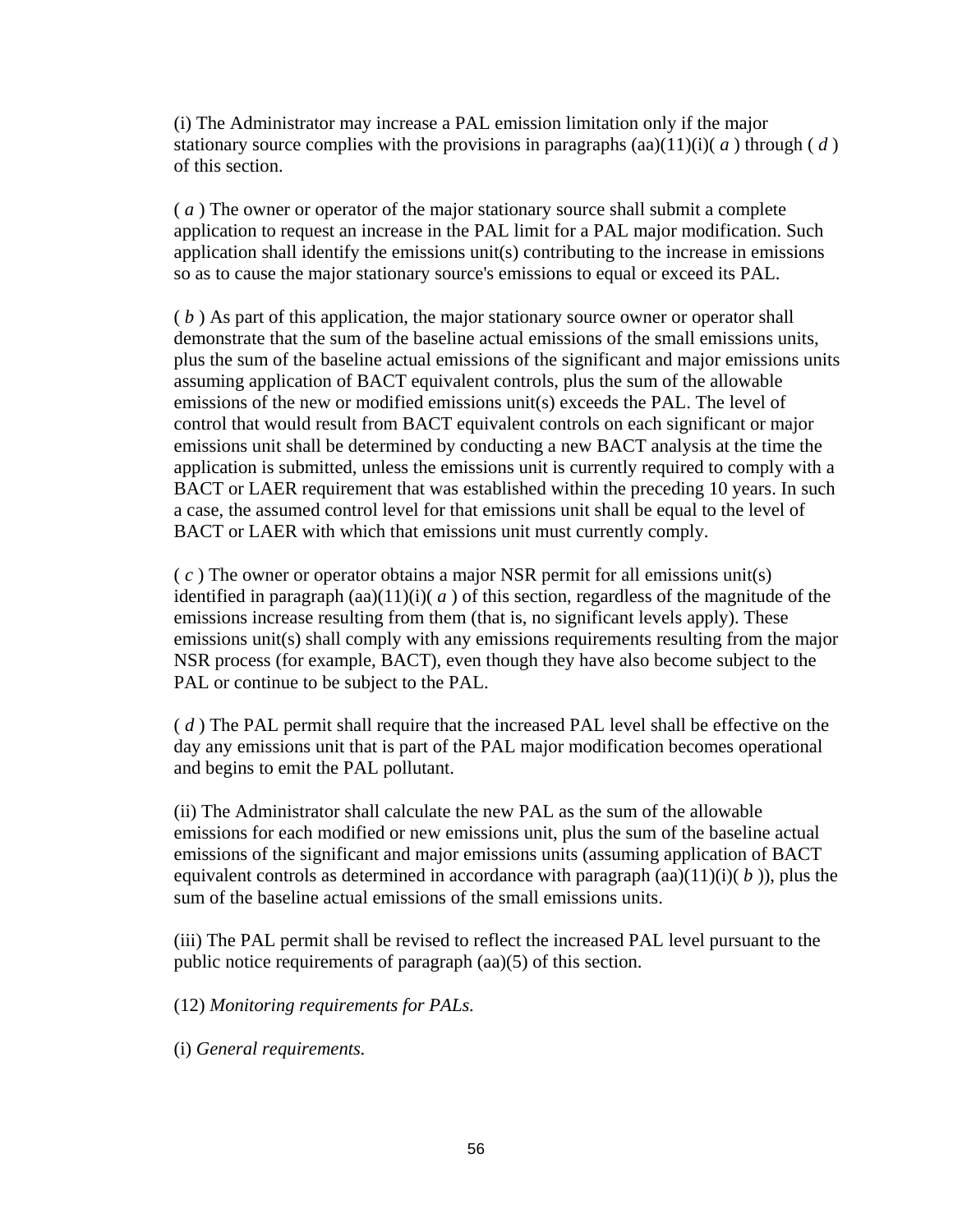( *a* ) Each PAL permit must contain enforceable requirements for the monitoring system that accurately determines plantwide emissions of the PAL pollutant in terms of mass per unit of time. Any monitoring system authorized for use in the PAL permit must be based on sound science and meet generally acceptable scientific procedures for data quality and manipulation. Additionally, the information generated by such system must meet minimum legal requirements for admissibility in a judicial proceeding to enforce the PAL permit.

( *b* ) The PAL monitoring system must employ one or more of the four general monitoring approaches meeting the minimum requirements set forth in paragraphs  $(aa)(12)(ii)$  *a*) through (*d*) of this section and must be approved by the Administrator.

 $(c)$  Notwithstanding paragraph (aa)(12)(i)( *b*) of this section, you may also employ an alternative monitoring approach that meets paragraph  $(aa)(12)(i)(a)$  of this section if approved by the Administrator.

( *d* ) Failure to use a monitoring system that meets the requirements of this section renders the PAL invalid.

(ii) Minimum performance requirements for approved monitoring approaches. The following are acceptable general monitoring approaches when conducted in accordance with the minimum requirements in paragraphs  $(aa)(12)(iii)$  through  $(ix)$  of this section:

( *a* ) Mass balance calculations for activities using coatings or solvents;

( *b* ) CEMS;

( *c* ) CPMS or PEMS; and

( *d* ) Emission factors.

(iii) *Mass balance calculations.* An owner or operator using mass balance calculations to monitor PAL pollutant emissions from activities using coating or solvents shall meet the following requirements:

( *a* ) Provide a demonstrated means of validating the published content of the PAL pollutant that is contained in or created by all materials used in or at the emissions unit;

( *b* ) Assume that the emissions unit emits all of the PAL pollutant that is contained in or created by any raw material or fuel used in or at the emissions unit, if it cannot otherwise be accounted for in the process; and

( *c* ) Where the vendor of a material or fuel, which is used in or at the emissions unit, publishes a range of pollutant content from such material, the owner or operator must use the highest value of the range to calculate the PAL pollutant emissions unless the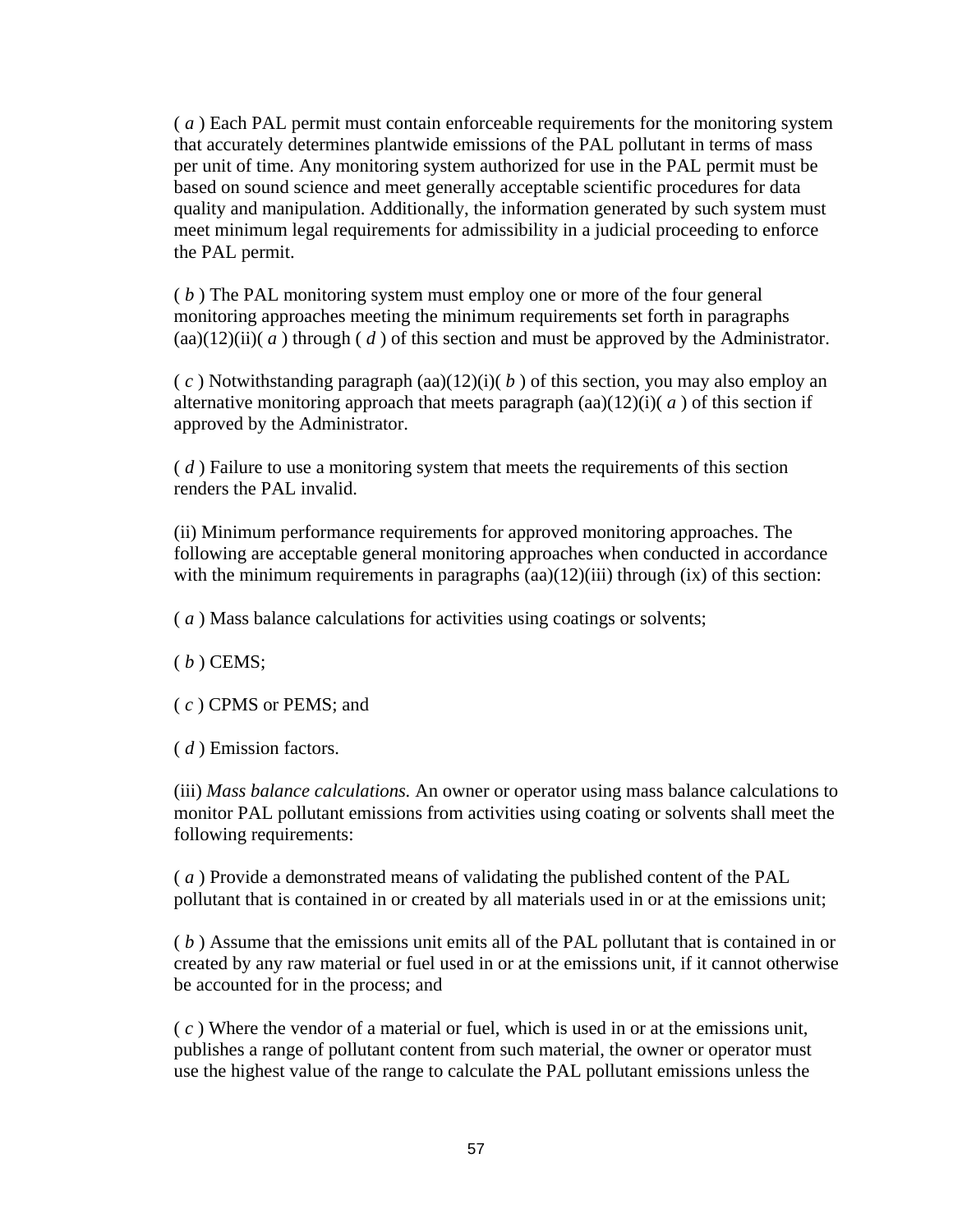Administrator determines there is site-specific data or a site-specific monitoring program to support another content within the range.

(iv) *CEMS.* An owner or operator using CEMS to monitor PAL pollutant emissions shall meet the following requirements:

( *a* ) CEMS must comply with applicable Performance Specifications found in 40 CFR part 60, appendix B; and

( *b* ) CEMS must sample, analyze and record data at least every 15 minutes while the emissions unit is operating.

(v) *CPMS or PEMS.* An owner or operator using CPMS or PEMS to monitor PAL pollutant emissions shall meet the following requirements:

( *a* ) The CPMS or the PEMS must be based on current site-specific data demonstrating a correlation between the monitored parameter(s) and the PAL pollutant emissions across the range of operation of the emissions unit; and

( *b* ) Each CPMS or PEMS must sample, analyze, and record data at least every 15 minutes, or at another less frequent interval approved by the Administrator, while the emissions unit is operating.

(vi) *Emission factors.* An owner or operator using emission factors to monitor PAL pollutant emissions shall meet the following requirements:

( *a* ) All emission factors shall be adjusted, if appropriate, to account for the degree of uncertainty or limitations in the factors' development;

( *b* ) The emissions unit shall operate within the designated range of use for the emission factor, if applicable; and

( *c* ) If technically practicable, the owner or operator of a significant emissions unit that relies on an emission factor to calculate PAL pollutant emissions shall conduct validation testing to determine a site-specific emission factor within 6 months of PAL permit issuance, unless the Administrator determines that testing is not required.

(vii) A source owner or operator must record and report maximum potential emissions without considering enforceable emission limitations or operational restrictions for an emissions unit during any period of time that there is no monitoring data, unless another method for determining emissions during such periods is specified in the PAL permit.

(viii) Notwithstanding the requirements in paragraphs  $(aa)(12)(iii)$  through (vii) of this section, where an owner or operator of an emissions unit cannot demonstrate a correlation between the monitored parameter(s) and the PAL pollutant emissions rate at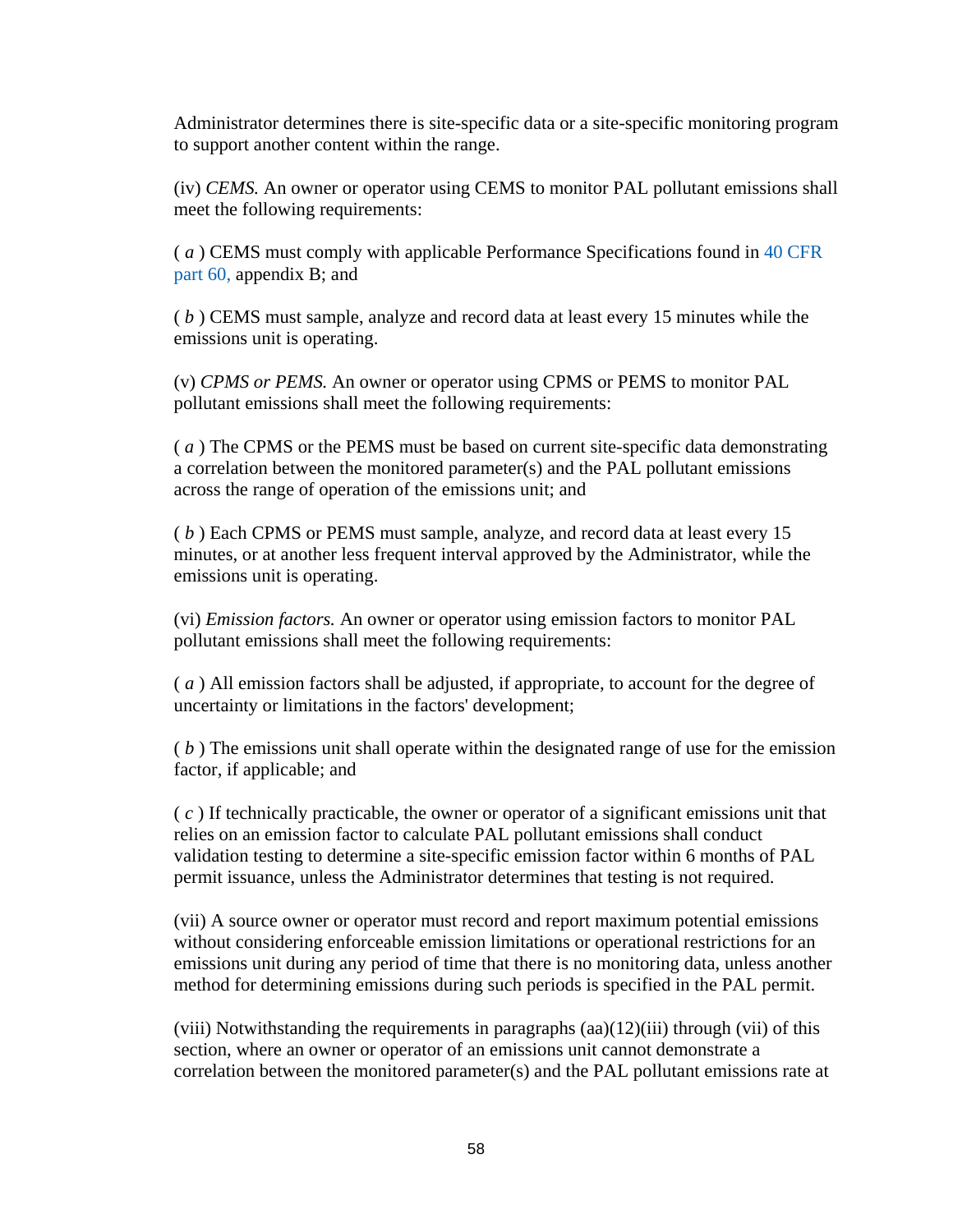all operating points of the emissions unit, the Administrator shall, at the time of permit issuance:

( *a* ) Establish default value(s) for determining compliance with the PAL based on the highest potential emissions reasonably estimated at such operating point(s); or

( *b* ) Determine that operation of the emissions unit during operating conditions when there is no correlation between monitored parameter(s) and the PAL pollutant emissions is a violation of the PAL.

(ix) *Re-validation.* All data used to establish the PAL pollutant must be re-validated through performance testing or other scientifically valid means approved by the Administrator. Such testing must occur at least once every 5 years after issuance of the PAL.

(13) *Recordkeeping requirements.* 

(i) The PAL permit shall require an owner or operator to retain a copy of all records necessary to determine compliance with any requirement of paragraph (aa) of this section and of the PAL, including a determination of each emissions unit's 12-month rolling total emissions, for 5 years from the date of such record.

(ii) The PAL permit shall require an owner or operator to retain a copy of the following records for the duration of the PAL effective period plus 5 years:

( *a* ) A copy of the PAL permit application and any applications for revisions to the PAL; and

( *b* ) Each annual certification of compliance pursuant to title V and the data relied on in certifying the compliance.

(14) *Reporting and notification requirements.* The owner or operator shall submit semiannual monitoring reports and prompt deviation reports to the Administrator in accordance with the applicable title V operating permit program. The reports shall meet the requirements in paragraphs  $(aa)(14)(i)$  through  $(iii)$  of this section.

(i) *Semi-annual report.* The semi-annual report shall be submitted to the Administrator within 30 days of the end of each reporting period. This report shall contain the information required in paragraphs  $(aa)(14)(i)(a)$  through  $(g)$  of this section.

( *a* ) The identification of owner and operator and the permit number.

( *b* ) Total annual emissions (tons/year) based on a 12-month rolling total for each month in the reporting period recorded pursuant to paragraph  $(aa)(13)(i)$  of this section.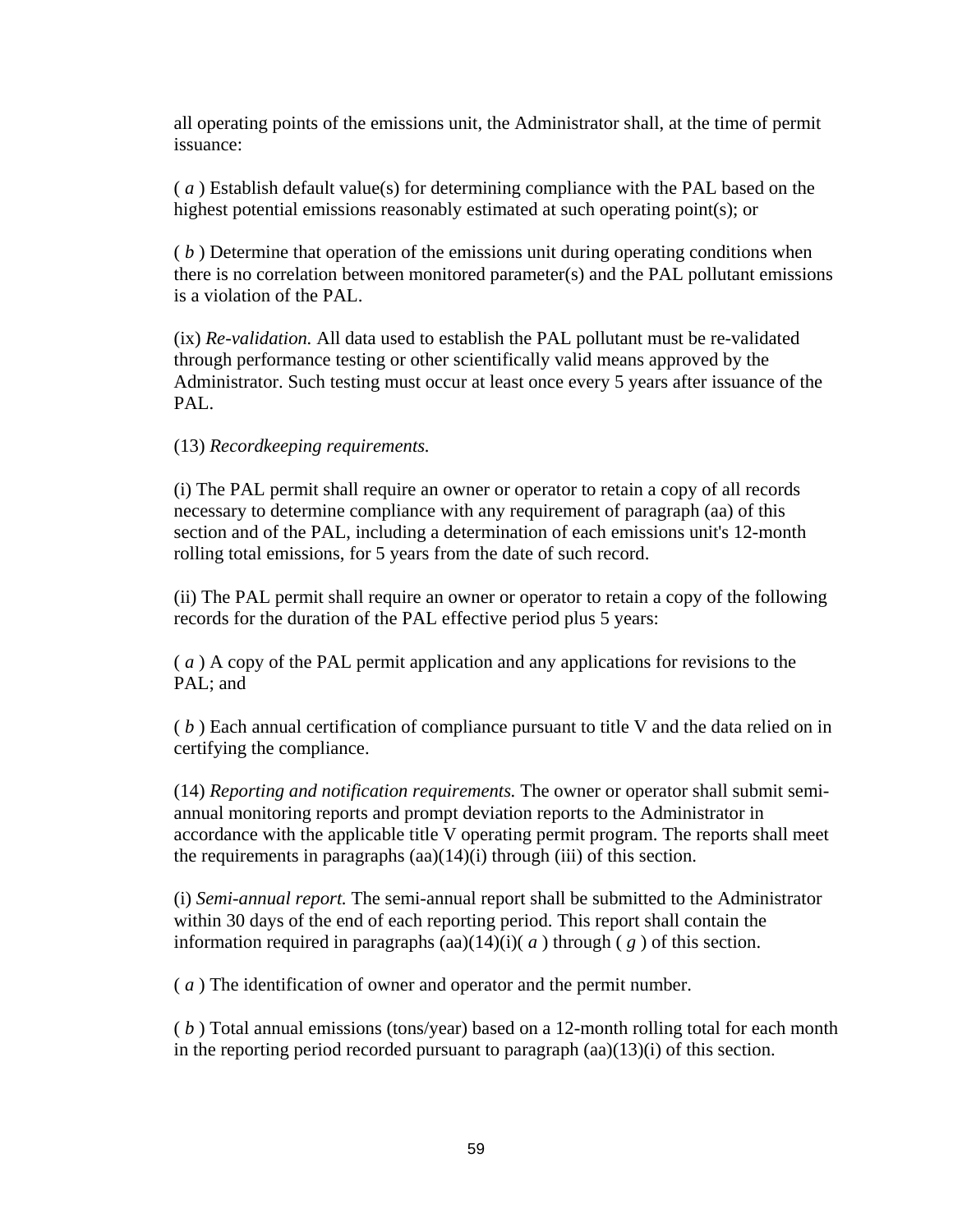( *c* ) All data relied upon, including, but not limited to, any Quality Assurance or Quality Control data, in calculating the monthly and annual PAL pollutant emissions.

( *d* ) A list of any emissions units modified or added to the major stationary source during the preceding 6-month period.

( *e* ) The number, duration, and cause of any deviations or monitoring malfunctions (other than the time associated with zero and span calibration checks), and any corrective action taken.

 $(f)$  A notification of a shutdown of any monitoring system, whether the shutdown was permanent or temporary, the reason for the shutdown, the anticipated date that the monitoring system will be fully operational or replaced with another monitoring system, and whether the emissions unit monitored by the monitoring system continued to operate, and the calculation of the emissions of the pollutant or the number determined by method included in the permit, as provided by (aa)(12)(vii).

 $(g)$  A signed statement by the responsible official (as defined by the applicable title V operating permit program) certifying the truth, accuracy, and completeness of the information provided in the report.

(ii) *Deviation report.* The major stationary source owner or operator shall promptly submit reports of any deviations or exceedance of the PAL requirements, including periods where no monitoring is available. A report submitted pursuant to  $\S70.6(a)(3)(iii)(B)$  of this chapter shall satisfy this reporting requirement. The deviation reports shall be submitted within the time limits prescribed by the applicable program implementing  $\S 70.6(a)(3)(iii)(B)$  of this chapter. The reports shall contain the following information:

( *a* ) The identification of owner and operator and the permit number;

( *b* ) The PAL requirement that experienced the deviation or that was exceeded;

( *c* ) Emissions resulting from the deviation or the exceedance; and

( *d* ) A signed statement by the responsible official (as defined by the applicable title V operating permit program) certifying the truth, accuracy, and completeness of the information provided in the report.

(iii) *Re-validation results.* The owner or operator shall submit to the Administrator the results of any re-validation test or method within 3 months after completion of such test or method.

(15) *Transition requirements.*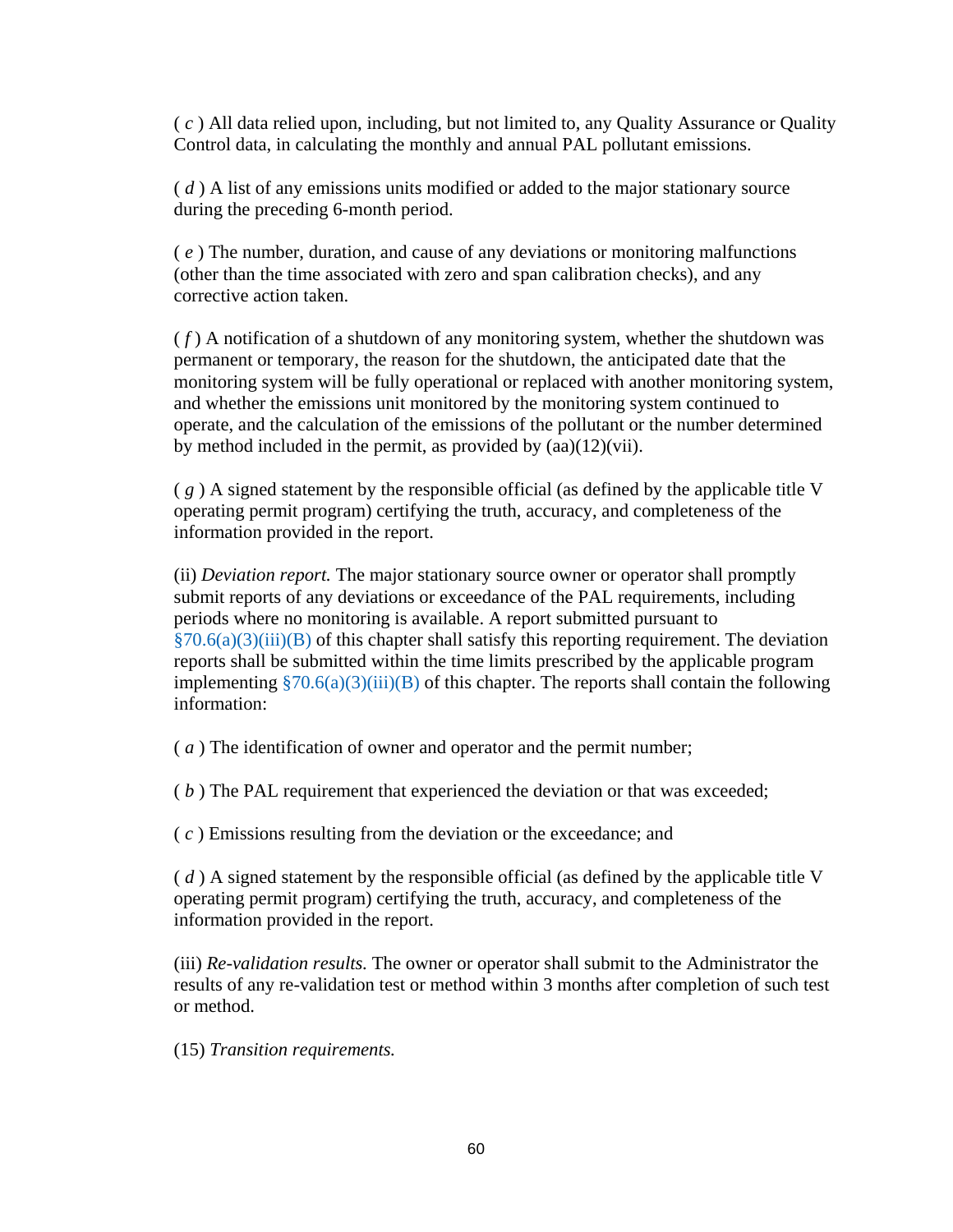(i) The Administrator may not issue a PAL that does not comply with the requirements in paragraphs (aa)(1) through (15) of this section after March 3, 2003.

(ii) The Administrator may supersede any PAL that was established prior to March 3, 2003 with a PAL that complies with the requirements of paragraphs (aa)(1) through (15) of this section.

**(bb)** If any provision of this section, or the application of such provision to any person or circumstance, is held invalid, the remainder of this section, or the application of such provision to persons or circumstances other than those as to which it is held invalid, shall not be affected thereby.

**(cc)** Without regard to other considerations, routine maintenance, repair and replacement includes, but is not limited to, the replacement of any component of a process unit with an identical or functionally equivalent component(s), and maintenance and repair activities that are part of the replacement activity, provided that all of the requirements in paragraphs  $(cc)(1)$ through (3) of this section are met.

## (1) *Capital cost threshold for equipment replacement.*

(i) For an *electric utility steam generating unit,* as defined in §52.21(b)(31), the fixed capital cost of the replacement component(s) plus the cost of any associated maintenance and repair activities that are part of the replacement shall not exceed 20 percent of the replacement value of the process unit, at the time the equipment is replaced. For a process unit that is not an electric utility steam generating unit the fixed capital cost of the replacement component(s) plus the cost of any associated maintenance and repair activities that are part of the replacement shall not exceed 20 percent of the replacement value of the process unit, at the time the equipment is replaced.

(ii) In determining the replacement value of the process unit; and, except as otherwise allowed under paragraph  $(cc)(1)(iii)$  of this section, the owner or operator shall determine the replacement value of the process unit on an estimate of the fixed capital cost of constructing a new process unit, or on the current appraised value of the process unit.

(iii) As an alternative to paragraph  $(cc)(1)(ii)$  of this section for determining the replacement value of a process unit, an owner or operator may choose to use insurance value (where the insurance value covers only complete replacement), investment value adjusted for inflation, or another accounting procedure if such procedure is based on Generally Accepted Accounting Principles, provided that the owner or operator sends a notice to the reviewing authority. The first time that an owner or operator submits such a notice for a particular process unit, the notice may be submitted at any time, but any subsequent notice for that process unit may be submitted only at the beginning of the process unit's fiscal year. Unless the owner or operator submits a notice to the reviewing authority, then paragraph  $(cc)(1)(ii)$  of this section will be used to establish the replacement value of the process unit. Once the owner or operator submits a notice to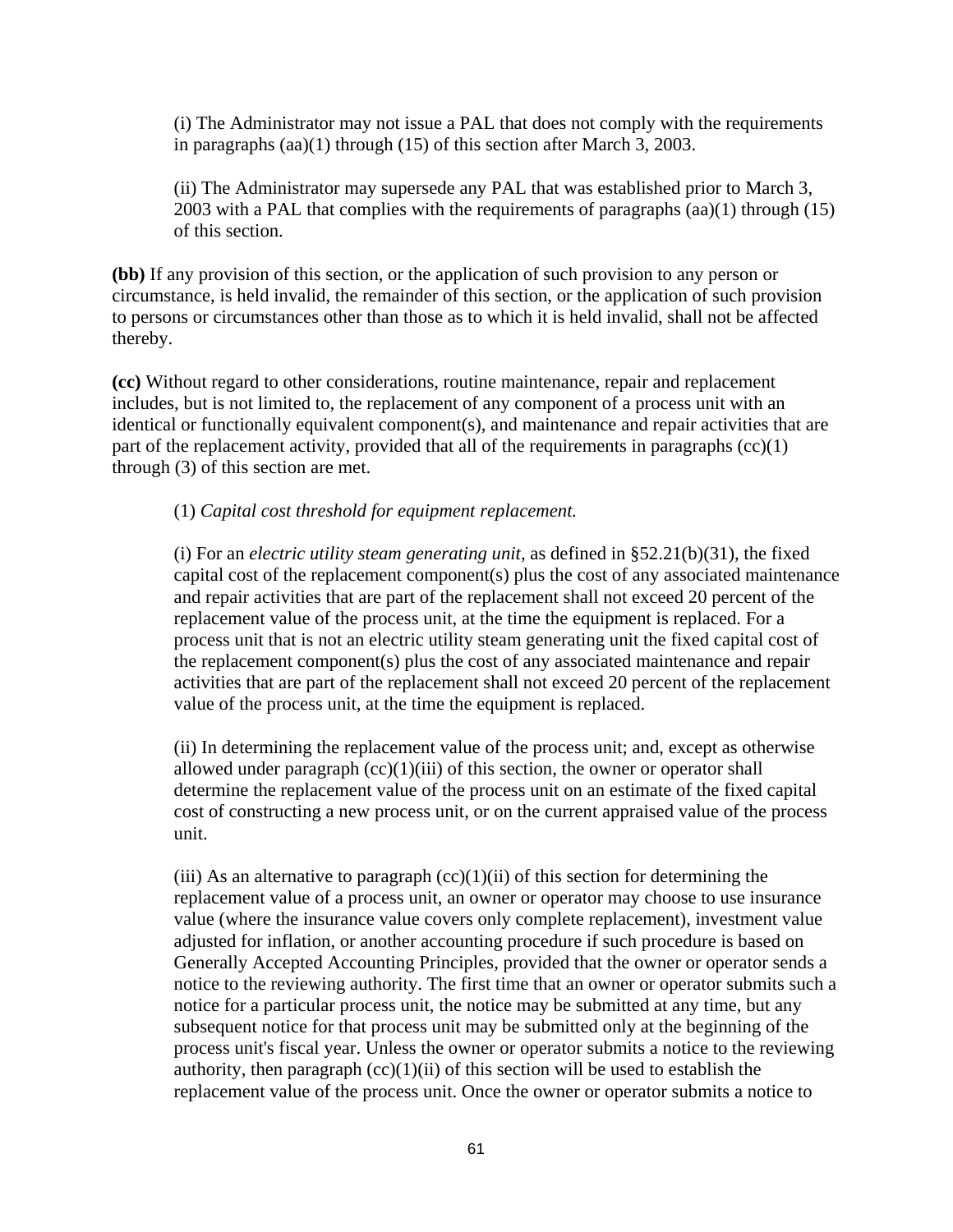use an alternative accounting procedure, the owner or operator must continue to use that procedure for the entire fiscal year for that process unit. In subsequent fiscal years, the owner or operator must continue to use this selected procedure unless and until the owner or operator sends another notice to the reviewing authority selecting another procedure consistent with this paragraph or paragraph  $(cc)(1)(ii)$  of this section at the beginning of such fiscal year.

(2) *Basic design parameters.* The replacement does not change the basic design parameter(s) of the process unit to which the activity pertains.

(i) Except as provided in paragraph  $(cc)(2)(iii)$  of this section, for a process unit at a steam electric generating facility, the owner or operator may select as its basic design parameters either maximum hourly heat input and maximum hourly fuel consumption rate or maximum hourly electric output rate and maximum steam flow rate. When establishing fuel consumption specifications in terms of weight or volume, the minimum fuel quality based on British Thermal Units content shall be used for determining the basic design parameter(s) for a coal-fired electric utility steam generating unit.

(ii) Except as provided in paragraph  $(cc)(2)$ (iii) of this section, the basic design parameter(s) for any process unit that is not at a steam electric generating facility are maximum rate of fuel or heat input, maximum rate of material input, or maximum rate of product output. Combustion process units will typically use maximum rate of fuel input. For sources having multiple end products and raw materials, the owner or operator should consider the primary product or primary raw material when selecting a basic design parameter.

(iii) If the owner or operator believes the basic design parameter(s) in paragraphs  $(cc)(2)(i)$  and (ii) of this section is not appropriate for a specific industry or type of process unit, the owner or operator may propose to the reviewing authority an alternative basic design parameter(s) for the source's process unit(s). If the reviewing authority approves of the use of an alternative basic design parameter(s), the reviewing authority shall issue a permit that is legally enforceable that records such basic design parameter(s) and requires the owner or operator to comply with such parameter(s).

(iv) The owner or operator shall use credible information, such as results of historic maximum capability tests, design information from the manufacturer, or engineering calculations, in establishing the magnitude of the basic design parameter(s) specified in paragraphs  $(cc)(2)(i)$  and  $(ii)$  of this section.

(v) If design information is not available for a process unit, then the owner or operator shall determine the process unit's basic design parameter(s) using the maximum value achieved by the process unit in the five-year period immediately preceding the planned activity.

(vi) Efficiency of a process unit is not a basic design parameter.